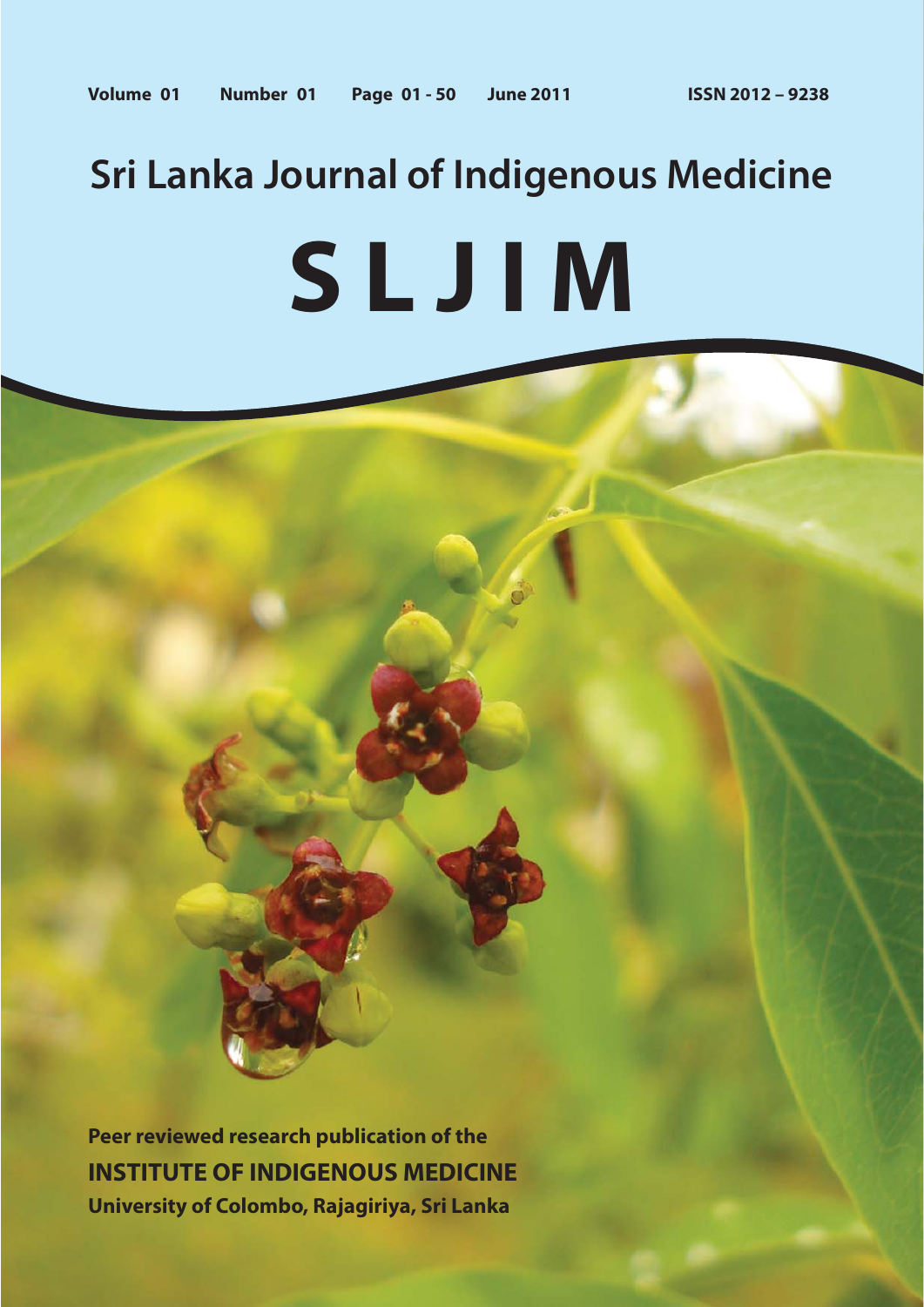# **Sri Lanka Journal of Indigenous Medicine (SLJIM)**

**Volume 01 Number 01 Page 01 - 50 June 2011**

# **EDITORIAL BOARD**

# **EDITOR-IN-CHIEF**

**Prof. A. P. G. Amarasinghe** MD. Ay, PhD Prof and Head, Department of Prasutitantra Kaumarabhrithya Course Coordinator, MD.Ay Programme Institute of Indigenous Medicine, University of Colombo Email: drgamarasinghe@gmail.com

# **ASSOCIATE EDITORS**

# **Dr. H. A. S. Ariyawansa** MD.Ay, PhD

Senior Lecturer, Department of Nidana Chikitsa Additional Director, PG Section Institute of Indigenous Medicine, University of Colombo Email: drhasariyawansa@gmail.com

# **Dr. A. H. M. Mawjood** MSc, PhD

Senior Lecturer, Department of Dravya Guna Vignana (Unani) Institute of Indigenous Medicine, University of Colombo Email: mawjood@iim.cmb.ac.lk

# **Dr. M. W. S. J. Kumari** MD.Ay

Senior Lecturer, Department of Basic Principles Institute of Indigenous Medicine, University of Colombo Email: drjanakanthi@yahoo.com

# **Dr. P. R. Waratenna** MD.Ay

Senior Lecturer, Department of Shareera Vignana Institute of Indigenous Medicine, University of Colombo Email: drwaratenne@gmail.com

# **Dr. Kumudu Weerasekara** MPhil

Senior Lecturer, Department of Nidana Chikitsa Institute of Indigenous Medicine, University of Colombo Email: kumuduweerasekara@yahoo.com

# **EDITORIAL BOARD MEMBERS**

#### **Dr. B. M. Nageeb** MPhil, PhD

Senior Lecturer, Department of Dravya Guna Vignana (Unani) Institute of Indigenous Medicine, University of Colombo Email: bmnageeb@yahoo.com

# **Dr. S. D. Hapuarachchi** MD.Ay

Senior Lecturer, Department of Dravya Guna Vignana Institute of Indigenous Medicine, University of Colombo Email: swarnadh@gmail.com

# **Dr. K. B. Jayawardhana** MA, PhD

Senior Lecturer, Department of Basic Principles Institute of Indigenous Medicine, University of Colombo Email: kbjayawardhana@gmail.com

# **ADVISORY BOARD**

**Prof. S. G. Ranasinghe** MD.Ay, PhD Former Prof and Director Institute of Indigenous Medicine, University of Colombo

# **Prof. Jayantha Welihinda**

Prof. Department of Bio Chemistry Former Director, Institute of Indigenous Medicine, Faculty of Medicine, University of Colombo Email: jwelihinda@gmail.com

#### **Prof. S. Bhavani** MAMS

Former Prof. and Head, Siddha Section University of Jaffna

# **Dr. D. M. R. B. Dissanayaka** MSAM

Former Senior Lecturer and Director Institute of Indigenous Medicine, University of Colombo Email: rbdissanayake@gmail.com

#### **Dr. Praneeth Abesundara** MA, PhD

Senior Lecturer, Department of Sociology University of Sri Jayewardenepura Email: nishadapraneeth@gmail.com

#### **Prof. Ikhlas Khan**

Director of FDA Programme National Centre for Natural Product Research (NCNPR) Editor, *Planta Medica* Oxford, University of Mississippi, USA Email: ikhan@olemiss.edu

#### **Prof. Manjari Dwivedi** MD.Ay, PhD

Prof. and Former Dean, Faculty of Ayurveda Banaras Hindu University, Varanasi, India Email: manjari5@yahoo.com

#### **Prof. M. S. Bhagel** MD.Ay, PhD

Prof. and Former Director, Institute of Postgraduate Training and Research in Ayurveda Chief Editor, *AYU* Gujarat Ayurved University, Jamnagar, India Email: directoripgt@ayurveduniversity.com

# **Prof. Abhimanyu Kumar** MD.Ay, PhD

Prof. and Head, Department of Bala Roga Managing Editor, *Journal of Ayurveda* National Institute of Ayurveda, Jaipur, India Email: ak\_ayu@yahoo.co.in

#### **Prof. M. Shahu** MD.Ay, PhD

Prof. and Former Head, Department of Shalya Shalakaya Faculty of Ayurveda, Banaras Hindu University, Varanasi, India Email: m.shahuvns@satyamnet.in

#### **Prof. R. R. Dwivedi** MD.Ay, PhD

Prof. and Head, Department of Basic Principles Editor, *AYU* Institute of Postgraduate Training and Research in Ayurveda Gujarat Ayurved University, Jamnagar, India Email : dwivedi53@rediffmail.com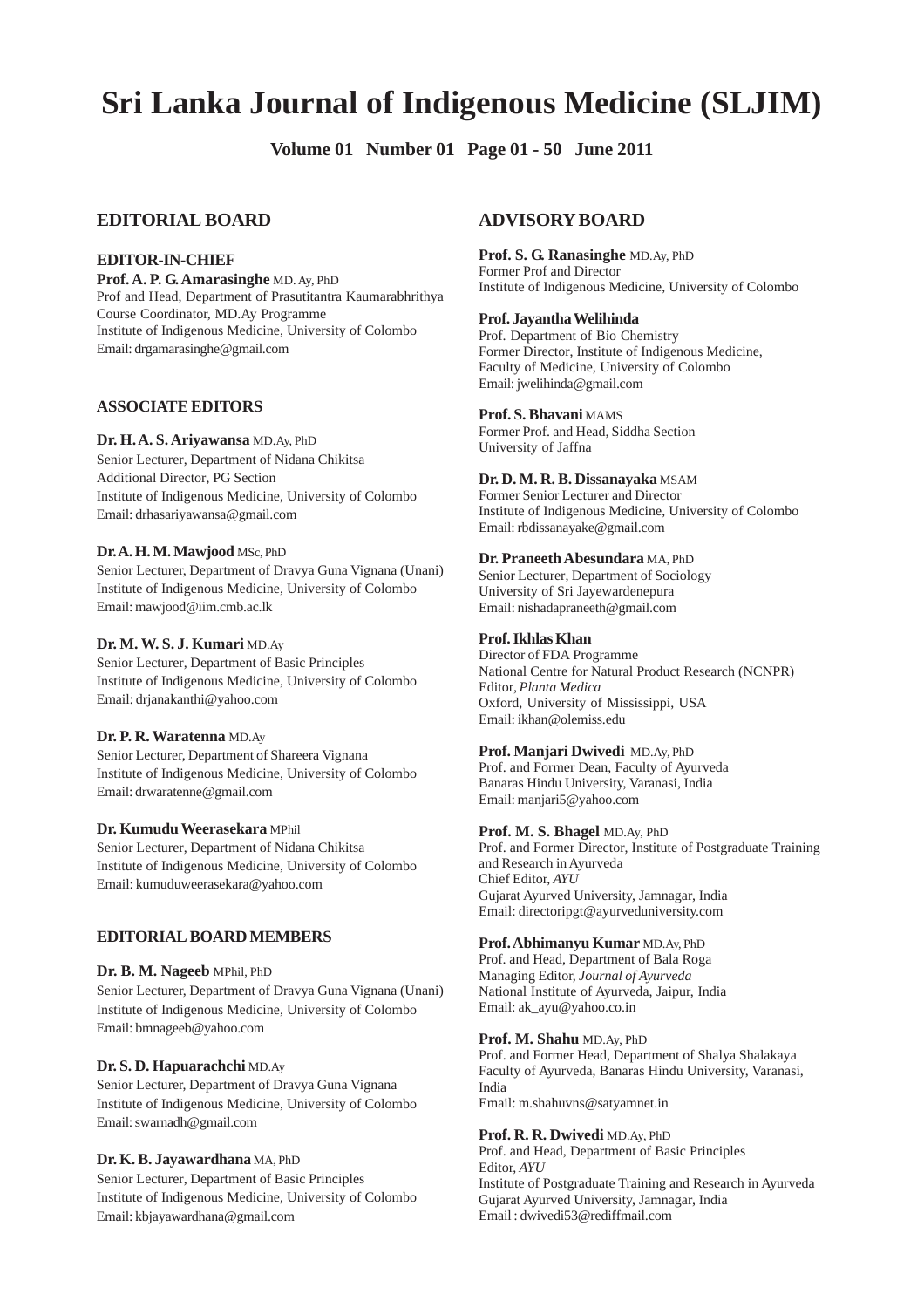# **Sri Lanka Journal of Indigenous Medicine (SLJIM)**

**Volume 01 Number 01 Page 01 - 50 June 2011**

# *Published by*

**Institute of Indigenous Medicine** University of Colombo Rajagiriya Sri Lanka Tel: + 94 11 2694308 Fax: + 94 11 2697175 Website: www.iim.cmb.ac.lk Email: sljim@iim.cmb.ac.lk

# *Printed by*

**Ananda Press** 82/5, Sir Ratnajothi Saravanamuttu Mawatha, Colombo 13, Sri Lanka. Tel: +94 11 2435975 E-mail: anpress@sltnet.lk

# **Subscription details**

Single issue: Rs. 300/= (Local) Rs. 350/= (Local Institutions) \$ 25 (Foreigners) \$30 (Foreign Institutions)

# **Method of payment**

Cheque / Bank draft / Money orders/ Cash Payable to Director, Institute of Indigenous Medicine, Rajagiriya, Sri Lanka.

# **Cover story**

The figure on the cover page shows twig of *Santalum album* L (Sandalwood) of the family Santalaceae. It is indigenous to Mysore state in India and grows in the dry regions in India especially in Karnataka, Kerala and Tamilnadu and also in Eastern Java, Timor and Island of Malay Archipelago. It is cultivated in Sri Lanka.

It is a small to medium sized, ever green semi parasitic tree with slender branches reaching up to 18 meters in height and 2-4 meters in girth. Bark: dark grey or nearly black, rough, with deep vertical cracks on old trees. Leaves: glabrous, thin elliptic ovate or ovate-lanceolate. Flowers: straw-coloured, brownish purple, reddish purple or violet, unscented, in terminal axillary peniculate cymes.

Sandalwood oil derived from the root and heartwood of the tree is a viscous, yellowish liquid having a peculiar, heavy, sweet and very lasting odour. The main constituents of sandalwood oil is santalol. This primary sesquiterpene alcohol from more than 90% of the oil and is present as a mixture of two isomers, α-santalol and β-santalol, the former predominating. The characteristic odour and medicinal properties of sandalwood oil are mainly due to the santalol. The higher the santalol contents of the oil, the grater its value. Oils of best quality contain over 94% of santalol.

Sandalwood has anti-inflammatory, anti-bacterial, anti-viral, anti-pyretic, blood purifying, and immune enhancing properties. Sandalwood oil acts as disinfectant on the mucus membranes of the genito-urinary and bronchial tracts; is applied externally in the form of paste with water to scorpion stings, inflamed swellings, prickly and skin eruptions, and on temples in headache, fever and also in skin diseases to allay itching, inflammation and heat.

The review article on page 44 describes the scientific studies of Rathakalka of which sandalwood is one of the major ingredients.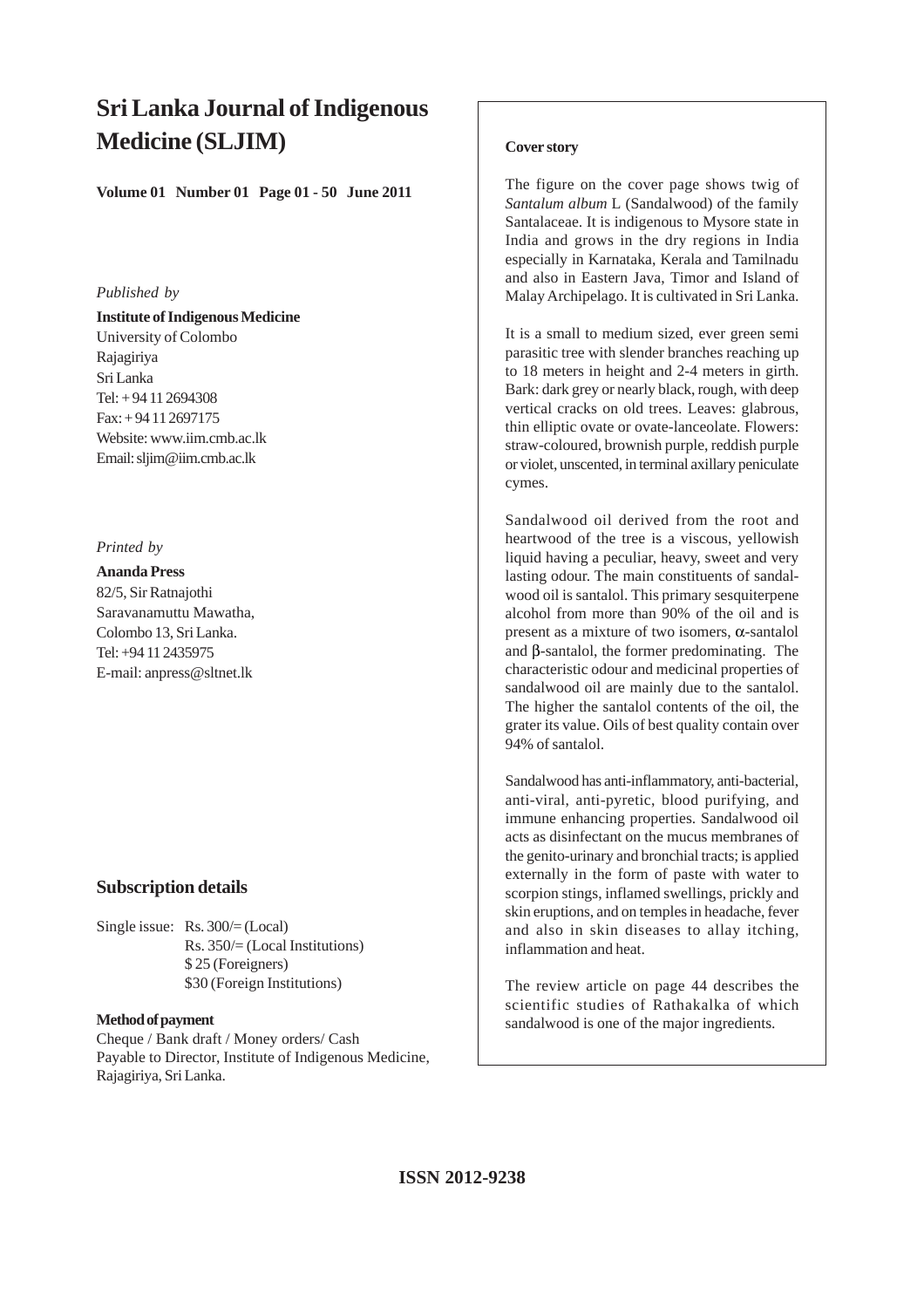# **From the Director**

It is indeed a great pleasure and honour for me to write a message on the occasion of the release of first issue of the *Sri Lanka Journal of Indigenous Medicine (SLJIM)*, June 2011.

The system of Indigenous Medicine contains uncountable number of popular and effective medical formulations, their combinations with dosages, methods of usage and dietary and other restrictions in various texts.

The Institute of Indigenous Medicine of University of Colombo being the premier higher educational institution that provide instructions in Ayurveda, Unani and traditional systems of medicine in university education in Sri Lanka, has done a tremendous work to explore the scientific base of these information. It is also a prime duty and the responsibility of a university to impart evidence based knowledge for both health care seekers and the providers to meet their needs and challenges. This *SLJIM* is one such effort. The release of volume 01 of it is much applaudable because it is the first ever peer reviewed journal on Ayurveda in Sri Lanka. The information contained in this Journal will undoubtedly be useful for the Undergraduate and Postgraduate students who engage in research activities in relation to indigenous system of medicine.

I congratulate the Editor-in-Chief, Prof. A. P. G. Amarasinghe and the editorial board for their untiring effort to bring this task to reality with huge success. I also thank the authors for the articles, their valuable contribution, to promote health through indigenous medicine.

I wish all the success.

# **Dr. R. A. Jayasinghe**

DAMS, DFMS, MCL(Delhi), Attorney-at-Law (SL) *Director Institute of Indigenous Medicine, University of Colombo, Sri Lanka*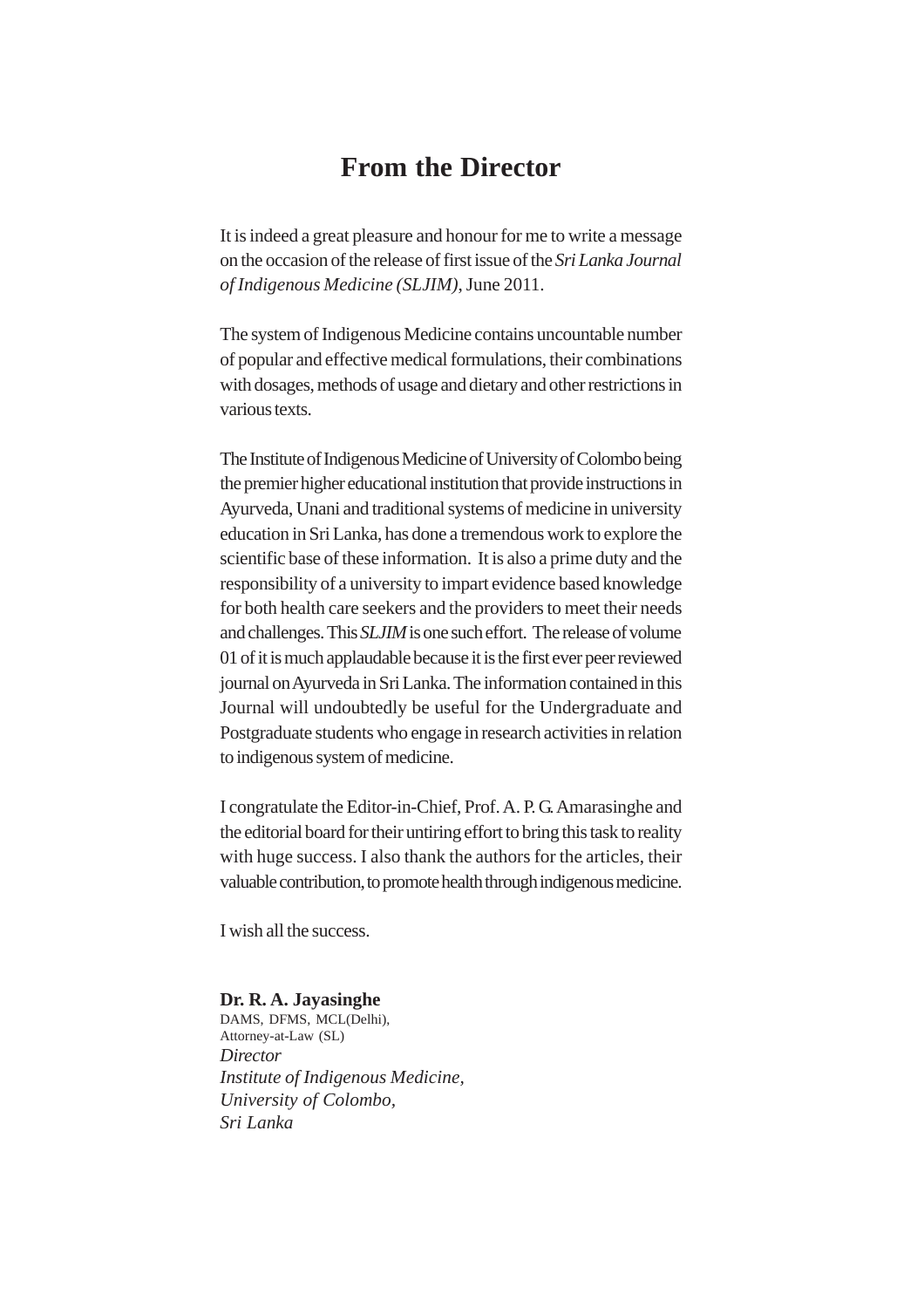# **From the Editor**

It is a great pleasure and privilege for me to have the opportunity of introducing the first volume of *Sri Lanka Journal of Indigenous Medicine (SLJIM)* in this form. This historical event fills a great lacuna in the field of Ayurveda and indigenous system of medicine in Sri Lanka.

The main purpose of this refereed journal is to provide a wide platform for the Sri Lankan scholars and researchers mainly in the field of Ayurveda and indigenous system of medicine to meet their counterparts in the other parts of the world in order to exchange new knowledge.

The first issue of *SLJIM* comes in this form due to the fullest cooperation received from the authors, referees, board of editors and advisors, and also continuous encouragement and guidance of the Director and the Higher Degrees Committee of the Institute of Indigenous Medicine.

Further, the day of coming out of the first issue of the Journal coincides with the 82<sup>nd</sup> anniversary of the Institute of Indigenous Medicine which is very important and memorable. Finally, I wish to bestow my best wishes for the future success of the Journal.

**Prof. A. P. G. Amarasinghe** *Editor-in-Chief SLJIM*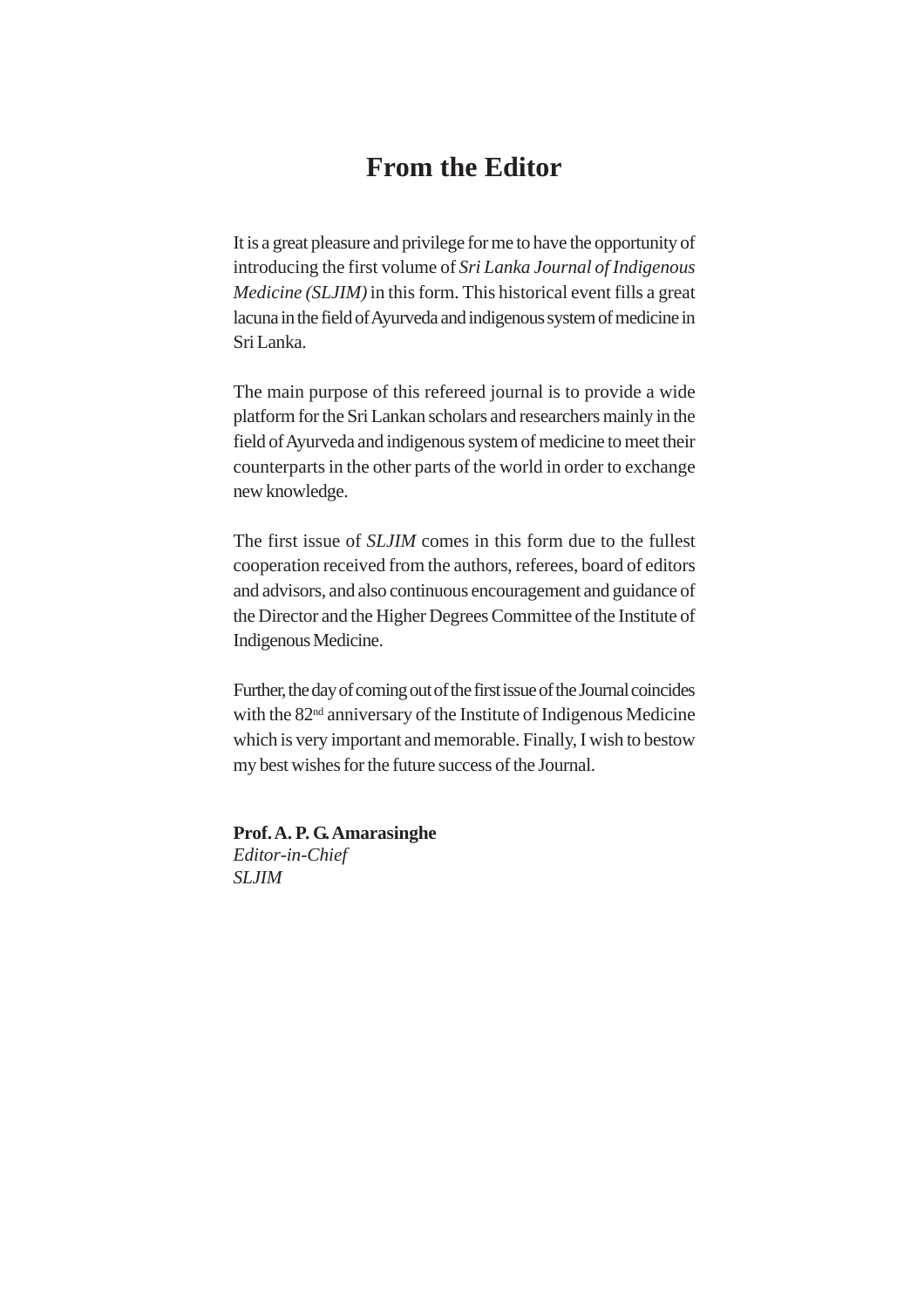# **Sri Lanka Journal of Indigenous Medicine (SLJIM)**

**Volume 01 Number 01 Page 01 - 50 June 2011**

# **Contents**

| <b>Original Papers</b>                                                                                                                     |              |
|--------------------------------------------------------------------------------------------------------------------------------------------|--------------|
| A preliminary study of the oral hypoglycaemic activity of the ethanol and water extracts                                                   | $\mathbf{1}$ |
| of Munronia pinnata in the healthy Wistar rats                                                                                             |              |
| S D Hapuarachchi, T S Suresh, W T P S K Senerath                                                                                           |              |
| Effect of fertilizer and irrigation on growth and yield of Andrographis paniculata (Burm.f.)<br>Wall. Ex Nees var. paniculata              | 5            |
| K S S Sugathadasa, D K N G Pushpakumara, M A N de Silva                                                                                    |              |
| A clinical survey to evaluate the role of diet, lifestyle and stress as etiological factors in<br>pathogenesis of type 2 diabetes mellitus | 11           |
| Ila R Tanna, H M Chandola, J R Joshi                                                                                                       |              |
| Anal manometry study in guggulu based kshara sutra in the management of fistula in ano                                                     | 16           |
| A A J Pushpakumara, D J Anthony                                                                                                            |              |
| Study of microbial quality on different drug formulations widely used in Ayurvedic<br>system of medicine                                   | 22           |
| B M Nageeb, A P G Amarasinghe, S Widanapathirana                                                                                           |              |
| Evaluation of the Yava-Kshara Taila Uttar Basti in the management of tubal blockage                                                        | 29           |
| Kamayani Shukla (Upadhyaya), Kaumadi Karunagoda, Nita Sata, L P Dei                                                                        |              |
|                                                                                                                                            |              |
| Effects of <i>Indravati Rasa</i> on lipid peroxidation of diabetes induced rats                                                            | 35           |
| S K M K Herapathdeniya, C B Jha, S B Acharya                                                                                               |              |
| Therapeutic potentials of Ayurvedic Rasayana in the management of Asthi Kshaya<br>vis-à-vis osteopenia/osteoporosis                        | 39           |
| Sanjaya Kadlimatti, H M Chndola, K S Maheahwari                                                                                            |              |
|                                                                                                                                            |              |
| <b>Review Paper</b>                                                                                                                        |              |
| Scientific studies of a popular Sri Lankan indigenous therapeutic agent                                                                    | 44           |
| "Rathakalka" used in paediatric practice                                                                                                   |              |
| A P G Amarasinghe                                                                                                                          |              |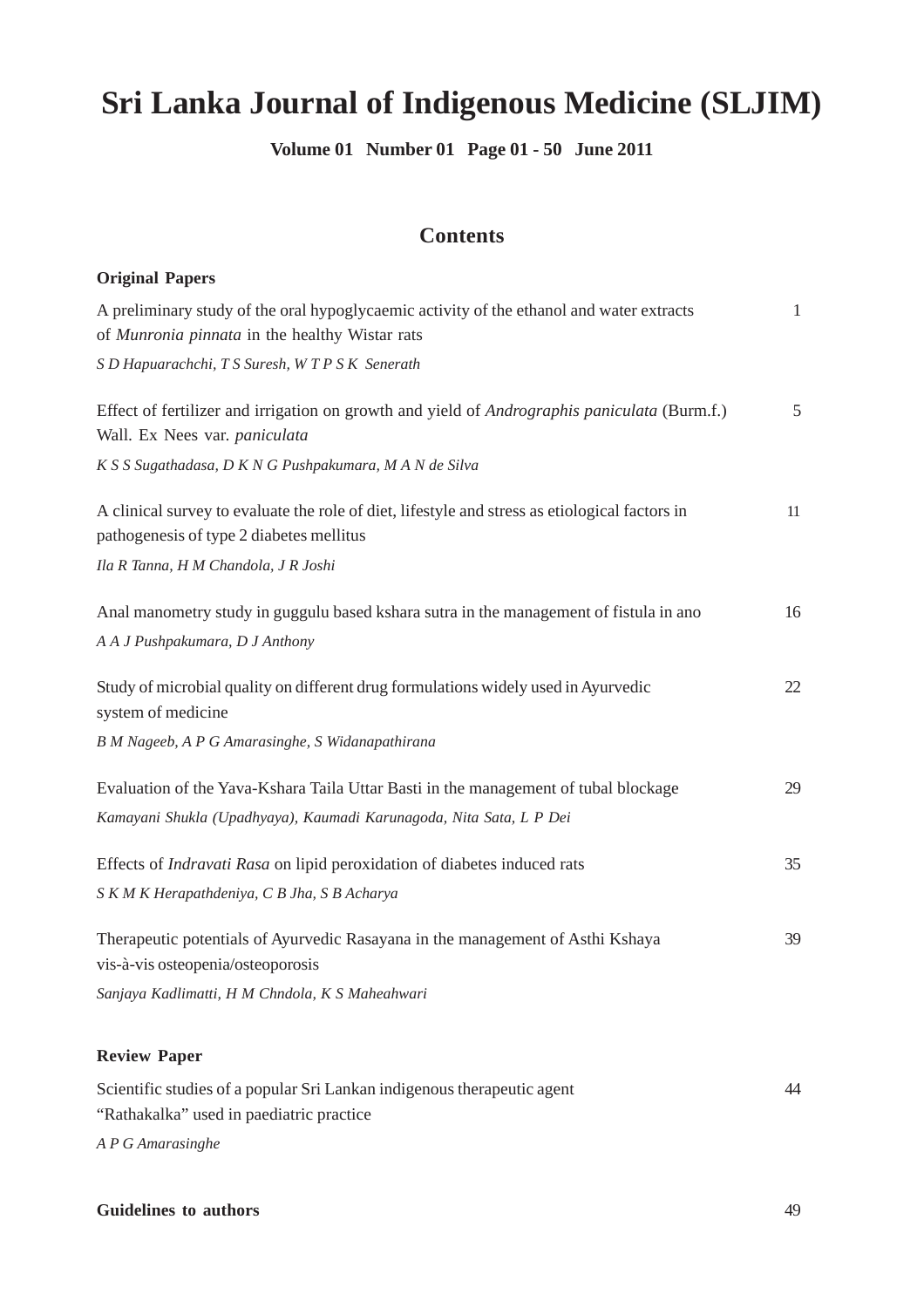# **A preliminary study of the oral hypoglycaemic activity of the ethanol and water extracts of** *Munronia pinnata* **in the healthy Wistar rats**

**S D Hapuarachchi**<sup>1</sup> **, T S Suresh**<sup>2</sup> **, W T P S K Senerath**<sup>3</sup>

### **Abstract**

This study was conducted to determine the oral hypoglycaemic activity of different doses of ethanol and a single dose of water extracts of *Munronia pinnata* in healthy adult Wistar rats. The ethanol extract (MPEt) was prepared using soxhlet apparatus and water extraction (MPW) was prepared according to the conventional/ traditional method used in Sri Lanka using whole plants. Healthy adult male Wistar rats 8 weeks of age and weighing 175.0 -225.0 g of were used and they were divided randomly with six rats (n=6) in each group for these experimental studies. The selected doses of MPEt (50.0 mg, 100.0 mg and 200.0 mg/kg body weight) and a single dose (1.6 g/ kg body weight) of MPW were given orally via a Sondi needle. After an overnight fast, fasting serum glucose concentration was determined and a glucose challenge was performed for the selected doses of MPEt (50.0 mg, 100.0 mg and 200.0 mg/kg body weight) and a single dose of MPW. Blood was drawn after 90 minutes following glucose (3.0 g/kg body weight) administration. Serum glucose level was measured by the glucose-oxidase method. Both extractions (MPEt and MPW) exerted statistically significant hypoglycaemic effects. All three selected doses were elicited comparatively less mean serum glucose concentrations (5.2±0.24, 5.1±0.26 and 4.2±0.34 mmol/L) compared with the control group (5.4±0.22 mmol/L) after 2nd hour. The maximum hypoglycaeamic effect was recorded in 3rd hour of the 200.0 mg/kg dose (26.7%). The selected single dose of both extracts showed more effective hypoglycaemic activity (4.9± 0.1m mol/L of MPW and 4.6± 0.35 mmol/L of MPEt) when compared with the control group  $(5.1\pm$ 0.19 mmol/L) respectively. The reduction given by the MPEt was significantly lower when compared with the control in paired t test ( $p \le 0.001$ ). The MPW also showed a statistically significant ( $p \le 0.01$ ) effect compared with control group.

# **Introduction**

Diabetes mellitus is the most common endocrine metabolic disorder. It has affected several millions in

different populations all over the world. This clinical syndrome is characterized by hyperglycaemia due to a deficiency or diminished effectiveness of insulin. Although there are number of widely accepted synthetic allopathic drugs that are used to control this metabolic syndrome, some are ineffective in many patients. Further, the controls of Non Insulin Dependent Diabetes Mellitus patients (NIDDM) are managed with long term treatment of allopathic drugs which can produce serious side effects. There are many plant species which are known in traditional or folk medical systems in Sri Lanka which are used for the treatment of diabetic mellitus due to their hypoglycaemic property [1]. The different parts of the plants as well as whole plant have been used for the treatment of diabetes. There are various forms of medicine such as *kwatha* (decoctions), *vati* (pills), *churna* (powders), *kalka* (pastes) and *arishta*/*asva* (fermented preparations) with the combination of herbal or herbmineral drug preparations have been utilized in the Sri Lankan ayurveda/ traditional medical system. The evaluation of these plants and their natural principles is a logic way of searching for new drugs to treat this disease. Though, Sri Lanka is the smallest island in the Indian Ocean today it is considered one of the most biodiversity areas in South Asia. The island's natural flora has been enriched with 1500 medicinal plant species including 180 endemic plant species. Many of these plants were introduced from places as far off as China, Ethiopia and Arabia by travelers who visited the country during a period of at least two thousand years [2]. The plant *Munronia pinnata* (Wall) Theob (Meliaceae) locally called "*Binkohomba*" is a valuable and rare medicinal herb in Sri Lanka is not an endemic plant but now it is a threatened plant due to over exploitation. About six species of this plant restricted to tropical Asia and subtropical China eastwards to Timor in drier forests up to about 900.0 m. Presently *M. pinnata* plant has been distributed in Sri Lanka, Southern and Northeastern India, China, Vietnam, Burma, Thailand and Timor etc. In Sri Lanka this plant can be identified naturally

1 *Department of Dravya Guna Vignana, Institute of Indigenous Medicine, University of Colombo, Sri Lanka.* 2 *Department of Biochemistry, Faculty of Medical Sciences, University of Sri Jayewardenepura, Sri Lanka.* 3 *Department of Botany, Faculty of Applied Sciences, University of Sri Jayewardenepura, Sri Lanka.*

*Correspondence: Dr. S. D. Hapuarachchi MD.Ay, Senior Lecturer, Department of Dravya Guna Vignana, Institute of Indigenous Medicine, University of Colombo, Sri Lanka. E-mail: swarnadh@gmail.com.*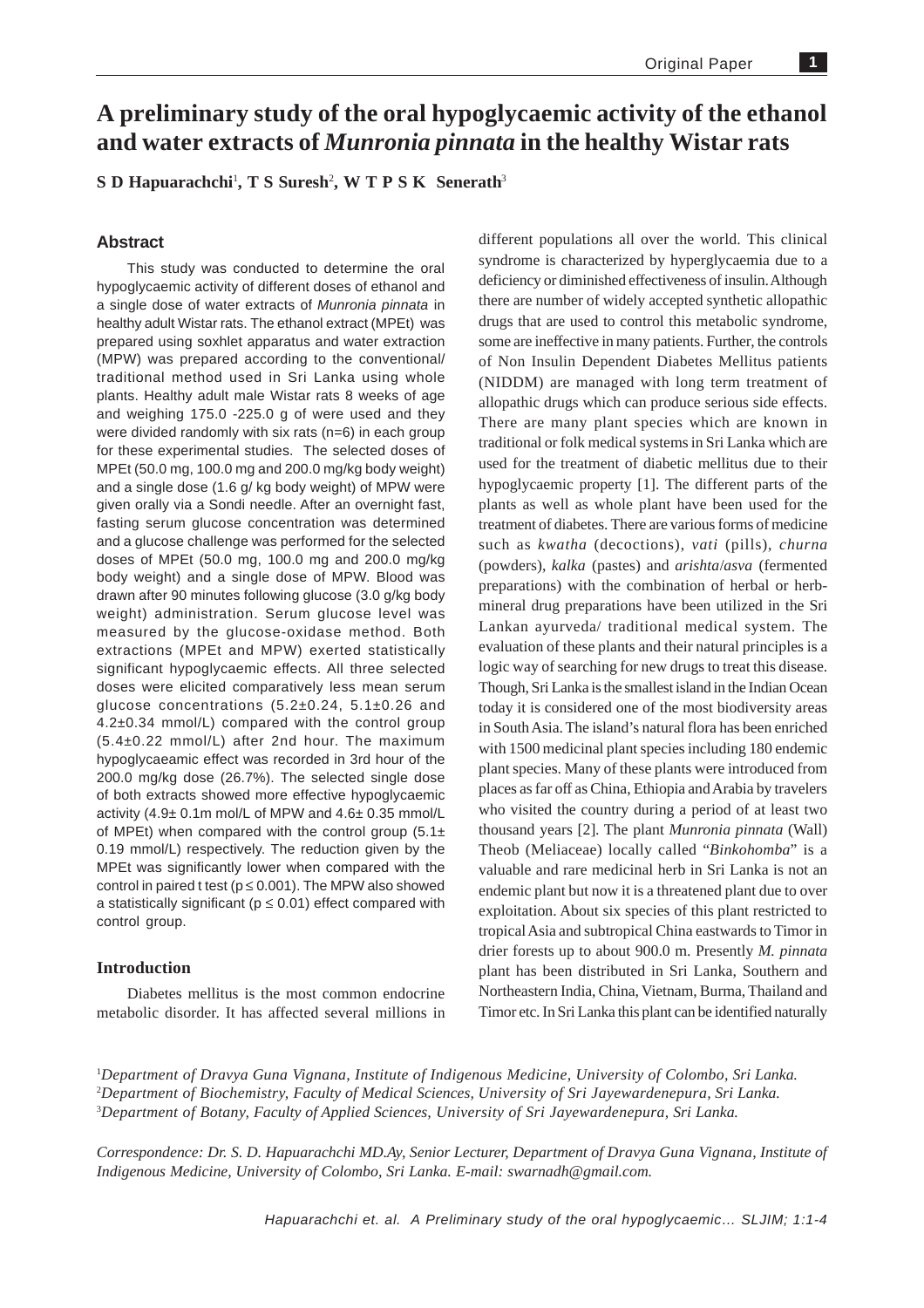over 700.0 m to 900.0 meter hilly areas. Ayurvedic and traditional physicians use this plant as a substitute for *Swertia chirata*, Family - Gentianaceae which is named as *kiratha* or *kiratha thiktha* in Sanskrit.

This plant is not available in Sri Lanka and also is prohibited to be exported from India [3]. Further, *M. pinnata* has been extensively used for fever, dysentery, diabetes and skin diseases in the form of powder and decoction due to its bitter taste.

The *M. pinnata* whole plants are uprooted from the wild and dried for commercial purposes [4]. Sri Lanka is the only country where this plant is used for medicinal purposes. However, traditional physicians claim that *M. pinnata* has been used in folk medical practice in Sri Lanka for hundreds of years. But there are no reports of any experimental or clinical studies of the biological activities of this plant. Therefore, the present study was carried out as an analytical interventional study.

### **Materials and Methods**

**Plant material:** *Munronia pinnata* whole plants were collected from the medicinal plant nursery at Haldummulla, Department of Ayurveda, Sri Lanka between the periods of November - December 2010. They were used for the preparation of extractions. *M. pinnata* plant was taxonomically identified and authenticated by the National Herbarium, Department of National Botanical Garden, Peradeniya, Sri Lanka where a voucher specimen was deposited (PDA/ MP 01). The air dried herb was coarsely powdered and used for the preparation of extractions.

**Experimental animals and their care:** Healthy out-bread male Wistar rats (175.0 g - 225.0 g) purchased from Medical Research Institute, Colombo, were used in this study. The study was conducted at the Department of Biochemistry and the Animal House of the Faculty of Medical Sciences, University of Sri Jayewardenepura. Rats were housed individually in rat cages in a well-ventilated room at an ambient temperature of  $29 \pm 2^{\circ}$  C at the Animal House. The standard WHO recommended diet was given and water was supplied *ad libitum*. The experimental procedures and animal care were conducted according to international laws and guidelines [5].

#### **Ethical clearance**

A project protocol was submitted to the Ethical Review Committee of Faculty of Medical Sciences, University of Sri Jayewardenepura and ethical approval was obtained (No: 474/09).

#### **Preparation of extracts**

The ethanol extract was prepared by using the Soxhlet extraction. The air dried coarse powder of *M. pinnata* (30.0 g) was run in Soxhlet apparatus using 300.0 ml of ethanol for  $30 \times 20$  minute cycles. The ethanol was evaporated in rotary evaporator at 40° C and a sticky dark brown material was obtained and it was dissolved in 20.0 ml of distilled water. The supernatant was filtered and dried in a water bath. Finally, a brown colour material was obtained (MPEt) and was used for the hypoglycaemic study in rats.

The aqueous extract of *M. pinnata* was prepared according to the conventional/ traditional method used by traditional medical practitioners in Sri Lanka. The air dried coarsely powdered *M. pinnata* 60.0 g (12 *kalan*) was mixed with 8 parts/*patha* (1920.0 ml) of water in an earthen vessel and boiled over moderate heat and reduced to 1/8th part (240 ml). The dose is 240.0 mL per day (MPW) for adult human.

**Dose response curve of the ethanol extract (MPEt) of** *M. pinnata* **on the blood glucose level in the healthy rats:** Four groups of six rats  $(n=6)$  in each were divided according to weight and fasting serum glucose concentrations. All four groups were fasted overnight with free access to water. To detect the most effective dose, three doses of the ethanol extract (50.0 mg, 100.0 mg and 200.0 mg/kg body weight) were administered orally via Sondi needles to each animal in the three groups. The animal dose was corresponded to the normal therapeutic dose administered to adult humans as calculated on the basis of relative surface areas of humans and rats [6]. The control group was treated with 2.5 ml of distilled water. After 30 minutes, a glucose load of 3.0 g/ kg body weight was given. Blood (0.1 ml) was drawn from the lateral tail vein of rats under light anesthesia with diethyl ether 90 minutes after the glucose administration. Blood samples were centrifuged (3000 ppm  $\times$  20 min.) and serum was separated. The serum glucose concentration was measured by the glucoseoxidase method [7] using BIOLABO reagent kits.

**Time course of the ethanol extract (MPEt) of** *M. pinnata* **on the blood glucose level in the healthy rats:** To determine the optimal time of activity two groups of rats  $(n=6)$  were divided as test and control. After an overnight fast, fasting serum glucose concentration was determined and a glucose challenge was performed. The test group received 2.5 ml of MPEt as a single dose 200.0 mg/kg of and 2.5 ml each of distilled water was given to control group. After the administration of glucose  $(3.0 \text{ g/kg})$ , blood was drawn for the estimation of glucose at 1, 2, and 3hrs.

**Comparison of the oral hypoglycaemic effect of a single dose of aqueous (MPW) and ethenol (MPEt) extracts of** *M. pinnata* **on the blood glucose level in the healthy rats:** Healthy adult Wistar rats were divided in to three groups according to body weight. Fasting serum glucose levels were determined as above.

According to the results of dose curve 200.0 mg/kg of MPEt and 1.68g/kg of MPW (as determined previously) were given to the rats in the test group. The control group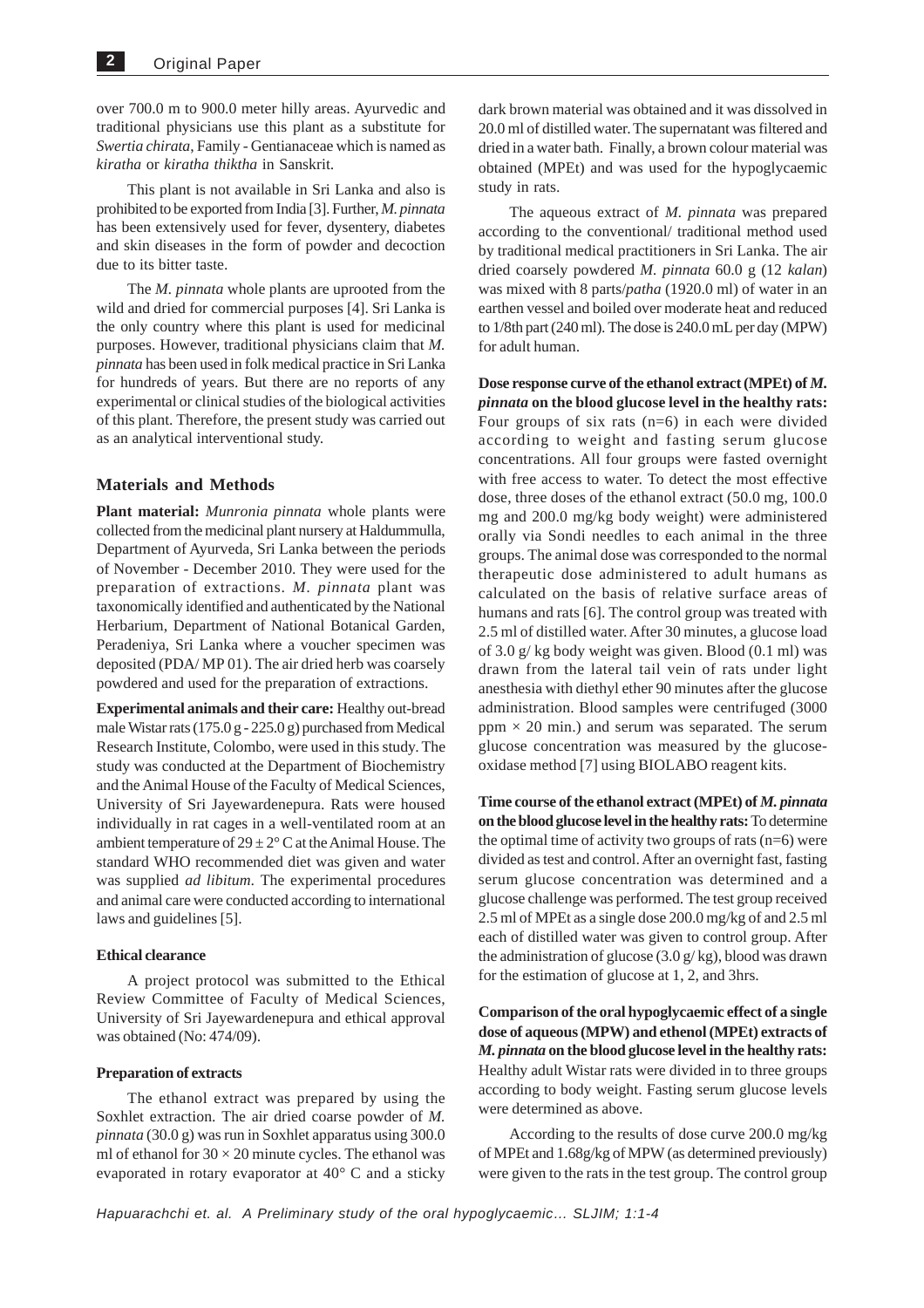was treated with 2.5 ml of distilled water and the glucose challenge test were performed as described above.

#### **Statistical analysis**

Statistical analysis was done by the help of student's t-test and presented as mean  $\pm$  S.D and a p value of  $\leq$  0.05 was taken as significant.

#### **Results and Discussion**

The effects of different doses of ethanol extract of *M. pinnata* on the fasting serum glucose concentrations of healthy Wistar rats are shown in table 1. All three selected doses (50.0 mg, 100.0 mg and 200.0 mg/ kg body weight) were elicited comparatively less mean serum glucose concentrations  $(5.2 \pm 0.43, 5.1 \pm 0.26 \text{ and } 4.2 \pm 0.34 \text{ mmol/L})$ compared with the control group  $(5.4\pm0.22 \text{ mmol/L})$  after 3rd hour. The dose 200.0 mg/kg was recorded the lowest

mean serum glucose concentration  $(4.1\pm0.33)$  in 3rd hour after the administration of MPEt to the rats. Further, the maximum percentage of reduction of serum glucose concentration (26.7%) was also elicited from the same dose when compared with its control group ( $p \le 0.001$ ).

The table 2 describes the results of the effect of a single dose of water and ethanol extractions of *M. pinnata* on the serum glucose concentration in the healthy rats.

 Accordingly both extracts of *M. pinnata* showed more effective hypoglycaemic activity when compared with the control groups  $(4.9 \pm 0.04.6 \pm 0.35$  and  $1 \pm 0.19$  m mol/L respectively).

The reduction given by the ethanol extract of *M. pinnata* was significantly lower when compared with the control group in paired t test ( $p \le 0.001$ ). The water extract of *M. pinnata* also showed a statistically significant  $(p \le 0.01)$  effect compared with control group.

| Doses                      | Serum blood glucose concentrations $mmol/L$ ( $n=6$ ) |                               |                             |                               |  |  |
|----------------------------|-------------------------------------------------------|-------------------------------|-----------------------------|-------------------------------|--|--|
|                            | Time                                                  |                               |                             |                               |  |  |
|                            | Zero hour                                             | 1st hour                      | 2nd hour                    | 3rd hour                      |  |  |
| $MPEt$ 50mg/kg             | $3.3 \pm 0.21$                                        | $5.7 \pm 0.43$<br>$(12.5\%)$  | $5.2 + 0.24*$<br>$(3\%)$    | $4.9 \pm 0.07*$<br>$(12.5\%)$ |  |  |
| MPEt 100mg/kg              | $3.2 + 0.24$                                          | $5.8 \pm 0.27*$<br>$(10.7\%)$ | $5.1 \pm 0.26^*$<br>$(5\%)$ | $4.7 \pm 0.14*$<br>$(16.1\%)$ |  |  |
| MPEt 200mg/kg              | $3.3 \pm 0.32$                                        | $5.7+0.14*$<br>$(12.3\%)$     | $4.2 + 0.34*$<br>$(22.2\%)$ | $4.1 \pm 0.13**$<br>(26.7%)   |  |  |
| DW2.5ml<br>(Control group) | $3.3 \pm 0.22$                                        | $6.5 \pm 0.41$                | $5.4 \pm 0.22$              | $5.6 \pm 0.13$                |  |  |

#### **Table 1: Effect of different doses of (MPEt) on the blood glucose level in the healthy rats**

Values are expressed as mean  $\pm$  SEM (n=6). Asterisks denoted the significance levels in comparison to control values. \*p ≤0.05 and \*\*p≤0.0001.

MPEt: ethanol extract of *M. pinnata*; DW: distilled water.

Figures in parenthesis indicate reduction of the glucose percentage after administration of MPEt.

### **Table 2: Effect of the single dose of aqueous (MPW) and ethenolic (MPEt) extracts of** *M. pinnata* **on the serum glucose concentration in the healthy rats**

| Group $(n=6)$                           | <b>MPW</b>      | <i>MPEt</i>    | Control        |
|-----------------------------------------|-----------------|----------------|----------------|
| Mean serum glucose concentration mmol/L | $4.9 \pm 0.04*$ | $4.6 + 0.12**$ | $5.1 \pm 0.07$ |

Values are expressed as mean  $\pm$  SEM (n=6). Asterisks denoted the significance levels in comparison to control values. \*p≤0.01 and \*\*p≤0.001.

MPW: water extract of *M. pinnata*; MPEt: ethanol extract of *M. pinnata*; control: 2.5 ml of distilled water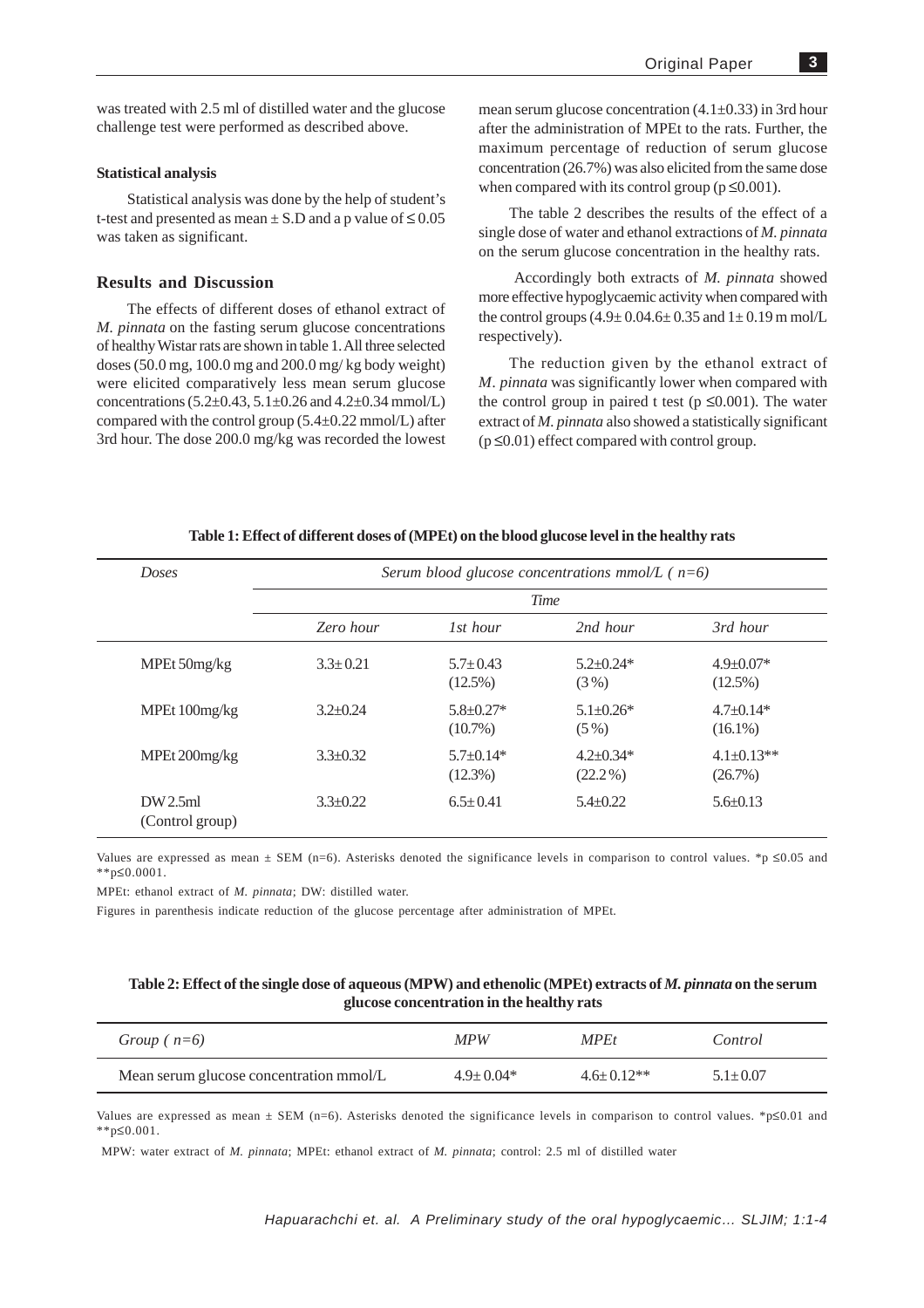#### **Conclusions**

This is the preliminary experimental study of *Munronia pinnata* in healthy Wistar rats. Water and ethanol extracts of this plant exert a statistically significant oral hypoglycaemic effect in healthy rats. From the selected doses, the dose of 200.0 mg/ kg of ethanol extract markedly pronounced more oral hypoglycaemic effect than the other selected doses. Further, the maximum hypoglycaemic effect (26.7%) was elicited from same dose, 200.0 mg/ kg after 3rd hour from the administration of MPEt when compared with its control group ( $p \le 0.001$ ). The reduction given by the single dose of ethanol extract of *M. pinnata* was significantly lower when compared with the control in paired t test ( $p \le 0.001$ ). The water extract of *M. pinnata* (1.68 g/ kg) also showed a statistically significant ( $p \le 0.01$ ) effect compared with control group. Therefore, further experimental studies have to be carried out to determine the oral hypoglycaemic activity in diabetic rats.

#### **Acknowledgements**

University Grant Commission, Sri Lanka – Research Grants -2008.UGC/ICD/045.

#### **References**

- 1. Thabrew MI, Tissera MHA. Medicinal plants and Ayurvedic preparation containing medicinal plants used in the control of diabetes mellitus. Publication of the Department of Ayurveda, Sri Lanka, 2001, 6-7.
- 2. Ashton MS, Gunathileke S, Zoysa N, Dassanayeke MD, Gunathileke N, Wijesundera S. A Field Guide to the Common Trees and Shrubs of Sri Lanka. WHT Publication (Pvt.) Limited, Sri Lanka, 1997: 1-3.
- 3. Dassanayake MD, Fosberg FR, Clayton WD. A revised hand book to the flora of Ceylon, Smithsonion Institute and the National Science Foundation, Washington DC, Amerind Co. Ltd., New Delhi, 1995; **ix**: 236-9.
- 4. Jayaweera DM. Medicinal Plants in Ceylon, National Council of Sri Lanka, 1982; **4**: 59.
- 5. Research guidelines for evaluating the safety and efficacy of herbal medicines. World Health Organization, Regional Office for the Western Pacific, Manila, 1993.
- Paget CE, Barnes JM. Evaluation of drug activities. *Pharmacometrics* 1996: **1**.
- 7. Huggeet A, Nelson DA. use of glucose oxidase, peroxidase and dianisidine in the determination of blood and urinary glucose. *Lancet* 1956; **2**: 368-70.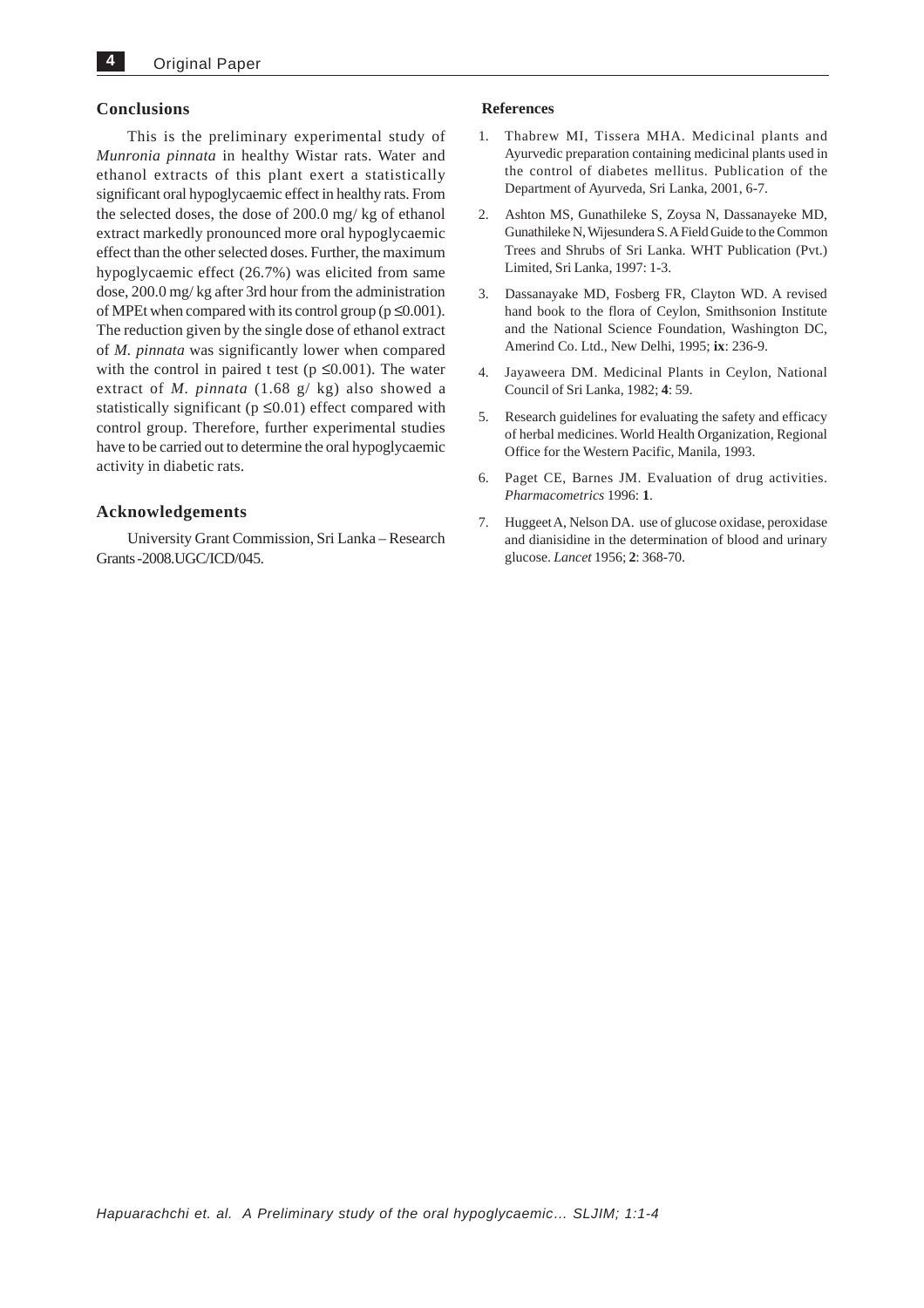# **Effect of fertilizer and irrigation on growth and yield of** *Andrographis paniculata* **(Burm.f.) Wall. Ex Nees var.** *paniculata*

**K S S Sugathadasa**<sup>1</sup> **, D K N G Pushpakumara**<sup>2</sup> **, M A N de Silva**<sup>1</sup>

# **Abstract**

*Andrographis paniculata* (Burm.f.) Wall. ex Nees var. *paniculata* which belongs to the family Acanthaceae is an indigenous species in Sri Lanka. This study was designed to identify the effect of fertilizer and irrigation treatments on growth and yield of *A. paniculata*. The experiment was carried out in two agro ecological sites, the wet zone low country (WL1b) and the intermediate zone low country (IL2) of Sri Lanka. Factorial combination of three fertilizer treatments (no fertilizer, organic fertilizer only (1 kg per plot) and in-organic fertilizer only (N: P 80:40 kg /ha) and two irrigation methods (no irrigation and irrigation – twice a day) were used in a split plot experimental design. Growth characters measured showed significant variations between the two different sites. Highest growth was recorded in the wet zone with average dry weight per plant of 83 g compared to 53 g in dry zone. According to the dry matter production, the optimum time for the harvesting of plants were identified as 3.5 – 4 months after planting. Data analysis showed significant differences in the total, shoot and leaf dry weight per plant at different treatment levels. Root dry weights were not significantly different among treatment combinations. Results also revealed that the dry matter partitioning was significantly improved by the combined effect of both fertilizer and irrigation, but the magnitudes of impact are different for the two agroecological regions. Application of organic fertilizer with irrigation was found to be the most suitable combination for cultivation of *A. paniculata* in both zones.

#### **Introduction**

*Andrographis paniculata* (Burm.f.) Wall. ex Nees var. *paniculata* belongs to the family Acanthaceae is an indigenous species to India, Sri Lanka, Malay Peninsula, China, Indo-China and Thailand [1].The species found to be a weed in semi-shade areas in the moist and dry lowlands and moist mid-country areas in its native places in Sri Lanka. The entire plant is used in ayurvedic system in Sri Lanka and elsewhere. The plant is reported to posses

bitter, astringent, anodyne, alexiphamic and tonic properties [2]. It is suggested to be useful in liver disorders, jaundice, dysentery, cholera, consumption, influenza and bronchitis [3]. The plant has been used against AIDS, cancer and a variety of bacterial and virally induced diseases. *A. paniculata* is used as a substitute for *Swertia chirata* Buch.-Ham. of the family Gentianaceae which is not found in Sri Lanka. In India, *Andrographis echioides* is used as an adulterant or substitute for *A. paniculata*. This plant is mostly cultivated in China and India [4].

A number of diterpenes from the aerial parts of *A. paniculata* have been isolated where the most important diterpenes are diterpene glycoside andrographolide and andropanoiside [5]. The leaves contain the maximum active principle content while in the stem it is in lesser amount.The presence of dehydroandrographolide succcinic acid mono ester, derived from andrographolide, and has been found to inhibit the human immunodeficiency virus (HIV) *in-vitro* [6]. The effect of agronomic practices used in cultivation of *A. paniculata* and its processing on chemical constituents has not been studied. According to the statistics available in year 2000 in Sri Lanka, the national demand for *A. paniculata* was estimated at about 12 mt/ year [7] and it has been locally collected from wild although it has been suggested that *A. paniculata* can be easily cultivated by seeds [8].

There is no information on the effect of agronomic practices used in cultivation of *A. paniculata* and its processing on its biomass and chemical constituents in Sri Lanka or elsewhere. Accordingly, the objective of this study was to investigate the effect of fertilizer and irrigation treatments on growth and yield of *A. paniculata*.

#### **Materials and Methods**

#### **Seed collection and their germination**

*A. paniculata* seeds were collected from the plants grown at the garden of Bandaranaike Memorial Ayurvedic Research Institute (BMARI), Nawinna. Only healthy plants were selected to collect seeds. Seeds were freshly collected from the dried pods and used for germination. Seeds were first soaked in water for 12 hrs and then placed in seed trays filled with sand. Seed trays were kept in a

1 *Bandaranaike Memorial Ayurvedic Research Institute, Nawinna, Maharagama, Sri Lanka.* 2 *Department of Crop Science, Faculty of Agriculture, University of Peradeniya, Peradeniya, Sri Lanka.*

*Correspondence: K.S.S. Sugathadasa, Bandaranaike Memorial Ayurvedic Research Institute, Nawinna, Maharagama, Sri Lanka. Phone: +94 01 2838686, Fax: +94 01 2850302. E-mail: sudeepabot@yahoo.com.*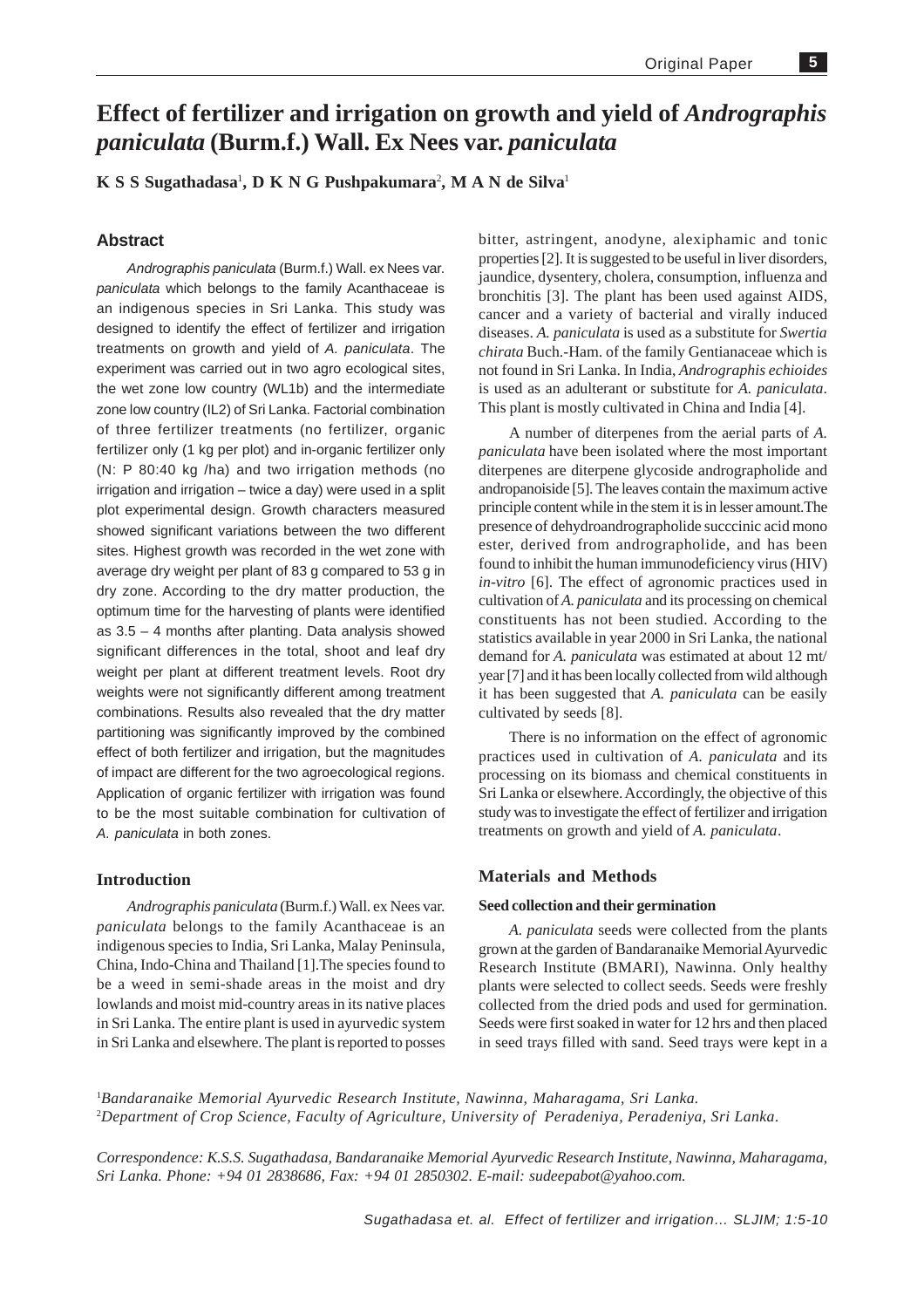plant house under the shade and watered twice a day. The number of seeds germinated was counted and recorded at two-day intervals after the emergence of the first seedling approximately 7 days after sowing.

### **Selection of sites for trial, preparation of land and experimental design**

Two sites were selected: Herbal garden at Ayurveda Hospital, Meegoda to represent wet zone low country (WL1b) with a mean annual rainfall of less than 2,800 mm/ year which contain red yellow podzolic soil (Site 1) and Herbal Garden at Girandurukotte to represent intermediate zone low country (IL2) with mean annual rain fall less than 1600 mm/ year which contain reddish brown earth soil (Site 2). Harrowing and ploughing of the land was done using a tractor. The land was leveled to prepare blocks and plots for planting. The area under the experiment was about 115.85 square meters and it was divided into 3 blocks of 7.8 × 3.9 m size. One block was divided into 18 plots of  $1.2 \times 1.2$  m sizes which were arranged in two rows.

 Factorial combination of three fertilizer treatments and two irrigation methods (Table 1) were as used and arranged in a split plot design where fertilizer treatments were replicated 6 times within a block and irrigation treatments were replicated 3 times.

| Table 1: Fertilizer treatments and irrigation methods |  |
|-------------------------------------------------------|--|
|-------------------------------------------------------|--|

| <i>Treatment</i>                                            | Levels                                                                                           |
|-------------------------------------------------------------|--------------------------------------------------------------------------------------------------|
| Fertilizer                                                  | 1. No fertilizer<br>2. Organic fertilizer only (1 kg/<br>plot) applied 1 week before<br>planting |
|                                                             | 3. In-organic fertilizer only (N:P)<br>80:40 kg/ha) applied 1 week<br>before planting            |
| Irrigation (started<br>only a month after<br>establishment) | 1. No irrigation<br>2. Irrigation – Twice a day                                                  |

#### **Establishment of plants**

Four centimetre tall plants were transferred into the small holes dug at  $30 \times 30$ cm distance within a plot. Daily watering was done twice a day for well establishment of plants in the field and after one month of growth, watering was done only for 9 plots within a block. *A. paniculata* was established in the two sites in two different seasons considering the rainfall pattern of the area. Plants were established at the end of March 2006 in Site 1 with the onset of inter monsoon before the southwest monsoon and mid September 2007 in Site 2 during inter monsoon before northwest monsoon.

#### **Measurement of growth parameters**

Growth was monitored during a 5 month period. First growth measurements were taken one week after the field establishment. It was repeated once a week for 2 months and once a month after 2 months over a total period of 5 months.

During this period plant height (cm), number of leaves, number of primary branches, days to 50% flowering, days to harvest, dry weight (g), leaf characters (leaf lamina length (cm)/ leaf lamina width (cm)/ petiole length (cm)/ petiole width (cm), leaf shape, leaf surface, days to maturity of the capsule, fruit characters (capsule length (cm)/ capsule width (cm) /no. of seeds per capsule), capsule shape, flower characters, pest and diseases were measured and recorded. Considerable variation was observed in the growth of plants from the beginning. Immediately after field establishment, the growth of *A. paniculata* seedlings was found to be very slow, which recovered later.

#### **Soil analysis**

Soil analysis was done before adding fertilizer to the soil. Twenty five soil samples each of 100 g was taken randomly from a depth of 5 cm uppermost soil layer into the polythene bags using small fork and spade. These samples were mixed separately to obtain single compound sample, crumbled the fresh samples by hand and spread it on aluminium trays. Trays were kept in an oven (40°C) for 3-4 days. The dried soil samples were sieved using 2 mm sieve. Nitrogen (N), phosphorus (P), potassium (K) content, pH, organic carbon and organic matter percentage were measured for each soil sample. This was done for two sites separately [9].

#### **Results and Discussion**

#### **Site conditions**

Soil analysis revealed that soil fertility status was different at the two sites. Soil pH of site 1 is acidic (5.64) compared to the value of site 2 (7.13). N content and percentage of organic carbon and organic matter in the site 1 is higher than that of site 2. P and K content recorded from the site 2 are higher than the site 1 (Table 2).

#### **Seed germination**

Seed germination was started 7 days after sowing and continued till 21 days. The seed germination rate of *A. paniculata* was high (90%  $\pm$  5.24) after 21 days. All seedlings that emerged from the germinated seeds were healthy and after they reached 4 cm in height they were transferred to the field, with three different fertilizer treatments.

#### **Growth and yield**

These plants particularly in the two sites were morphologically different (Tables 2 and 3). These morphological differences mainly appeared due to the differences in the soil type, temperature and the rainfall

*Sugathadasa et. al. Effect of fertilizer and irrigation… SLJIM; 1:5-10*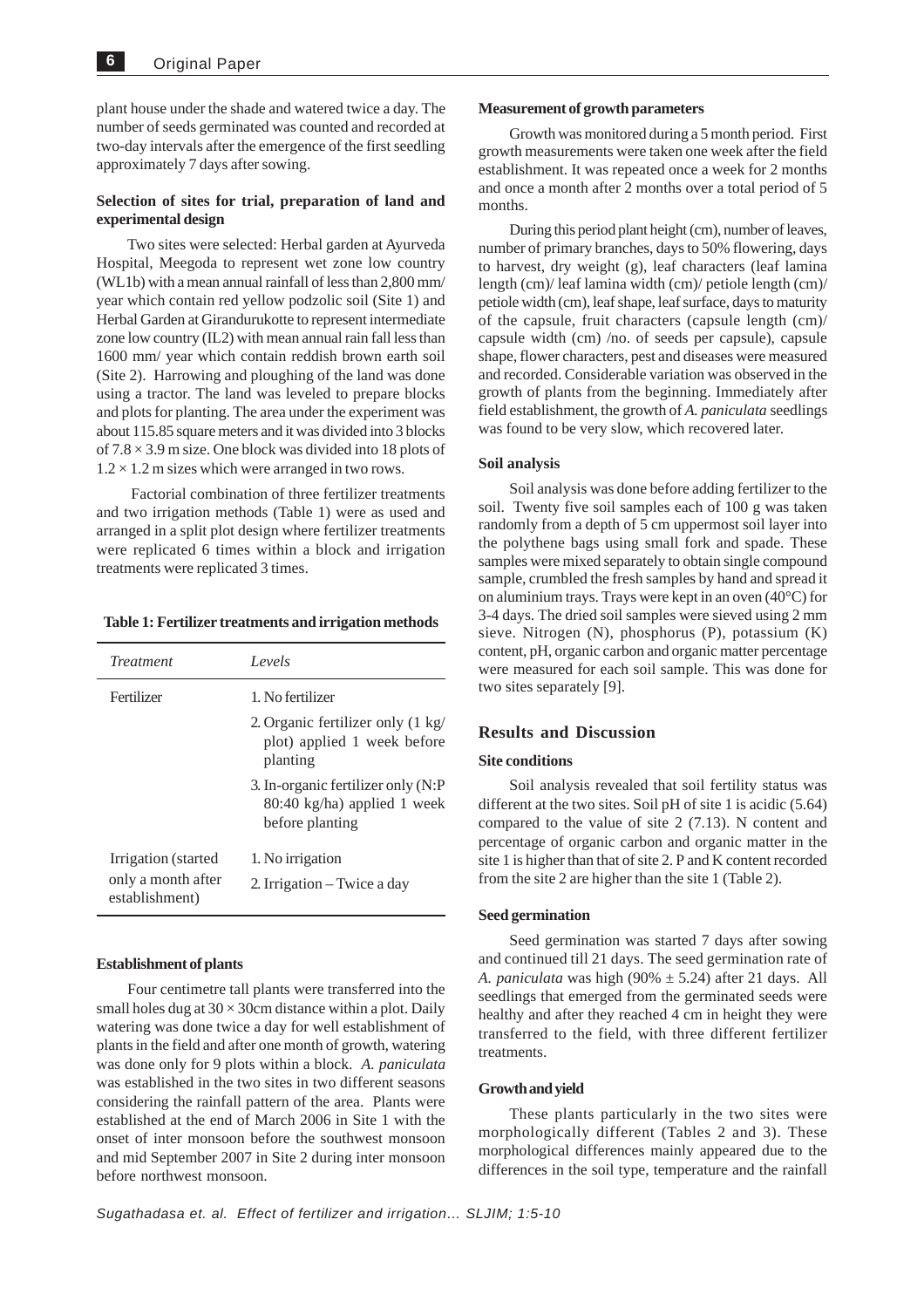pattern of the two sites. Plants grown at Site 1 contained dark green fleshy leaves with broadly ovate-lanceolate shape compared to the pale green coriaceous leaves of ovate-lanceolate observed in Site 2.

The differences in growth of plant parts seem to be the combined effect of both fertilizer and irrigation.

The results also showed that height and number of leaves varied widely among the different fertilizer treatments and higher results were recorded from Site 2 compared to the Site 1 (Tables 5 and 6). Plants grown under irrigation with the application of organic fertilizer gave higher yields in both sites.

| Table 2: Soil pH, N, P, K content and organic carbon (OC) and organic matter (OM) recorded from two sites |  |  |  |  |  |
|-----------------------------------------------------------------------------------------------------------|--|--|--|--|--|
|                                                                                                           |  |  |  |  |  |

| <i>Site</i>             | pH                 | N<br>mg/g          | D<br>mg/g           | K<br>mg/100g       | $OC\%$             | OM%                |  |
|-------------------------|--------------------|--------------------|---------------------|--------------------|--------------------|--------------------|--|
| Meegoda (Site 1)        | 5.64<br>$\pm 0.27$ | 1.79<br>$\pm 0.21$ | 25.17<br>$\pm$ 5.38 | 0.24<br>$\pm 0.02$ | 1.98<br>± 0.25     | 3.41<br>$\pm 0.44$ |  |
| Girandurukotte (Site 2) | 7.13<br>$\pm 0.47$ | 1.12<br>$\pm 0.21$ | 36.34<br>± 6.21     | 13.10<br>±2.84     | 0.75<br>$\pm 0.24$ | 1.29<br>$\pm 0.31$ |  |

Table 3: Mean of leaf length, leaf width, petiole length and petiole width of *Androgaphis paniculata* under different **treatments on final harvest at the herbal garden at Ayurveda Hospital, Meegoda**

| <i>Treatment</i> |                            | Leaf length (cm)                    | Leaf width (cm)                    | Petiole Length (cm)                | Petiole Width(cm)                 |
|------------------|----------------------------|-------------------------------------|------------------------------------|------------------------------------|-----------------------------------|
| Inorganic        | Irrigated<br>Non irrigated | $11.33 + 0.614$<br>$10.16 + 0.809$  | $3.64 + 0.231$<br>$3.09 + 0.178$   | $4.15 + 0.583$<br>$3.30 + 0.307$   | $2.024 + 0.194$<br>$2.05 + 0.20$  |
| Organic          | Irrigated                  | $10.75 + 0.897$                     | $3.22 + 0.273$                     | $4.06 + 0.520$                     | $2.125 + 0.263$                   |
|                  | Non irrigated              | $10.71 \pm 0.556$                   | $2.6 + 0.263$                      | $3.3 \pm 0.280$                    | $1.96 \pm 0.187$                  |
| Control          | Irrigated<br>Non irrigated | $10.04 \pm 0.503$<br>$9.64 + 0.547$ | $2.86 \pm 0.209$<br>$2.69 + 0.204$ | $3.04 \pm 0.307$<br>$3.28 + 0.344$ | $2.0 \pm 0.20$<br>$1.93 \pm 0.43$ |

Table 4: Mean of leaf length, leaf width, petiole length and petiole width of *Androgaphis paniculata* under different **treatments on final harvest at the herbal garden, Girandurukotte.**

| <i>Treatment</i> |                     | Leaf length (cm) | Leaf width $(cm)$ | Petiole Length (cm) | Petiole width(cm) |
|------------------|---------------------|------------------|-------------------|---------------------|-------------------|
|                  | Inorganic Irrigated | $9.84 + 1.045$   | $2.76 + 0.204$    | $4.25 + 1.181$      | $1.85 \pm 0.30$   |
|                  | Non irrigated       | $9.57 + 1.384$   | $2.56 + 0.462$    | $4.67 + 1.423$      | $1.6 \pm 0.469$   |
| Organic          | Irrigated           | $9.90 \pm 1.628$ | $2.75 + 0.453$    | $4.13 + 0.585$      | $1.85 + 0.191$    |
|                  | Non irrigated       | $7.58 + 0.371$   | $1.9 + 0.324$     | $3.18 + 0.147$      | $1.25 + 0.262$    |
| Control          | Irrigated           | $9.47 \pm 1.263$ | $4.09 + 0.205$    | $4.38 + 0.784$      | $1.85 + 0.208$    |
|                  | Non irrigated       | $8.83 + 0.479$   | $2.35 + 0.172$    | $4.23 \pm 0.806$    | $1.58 + 0.434$    |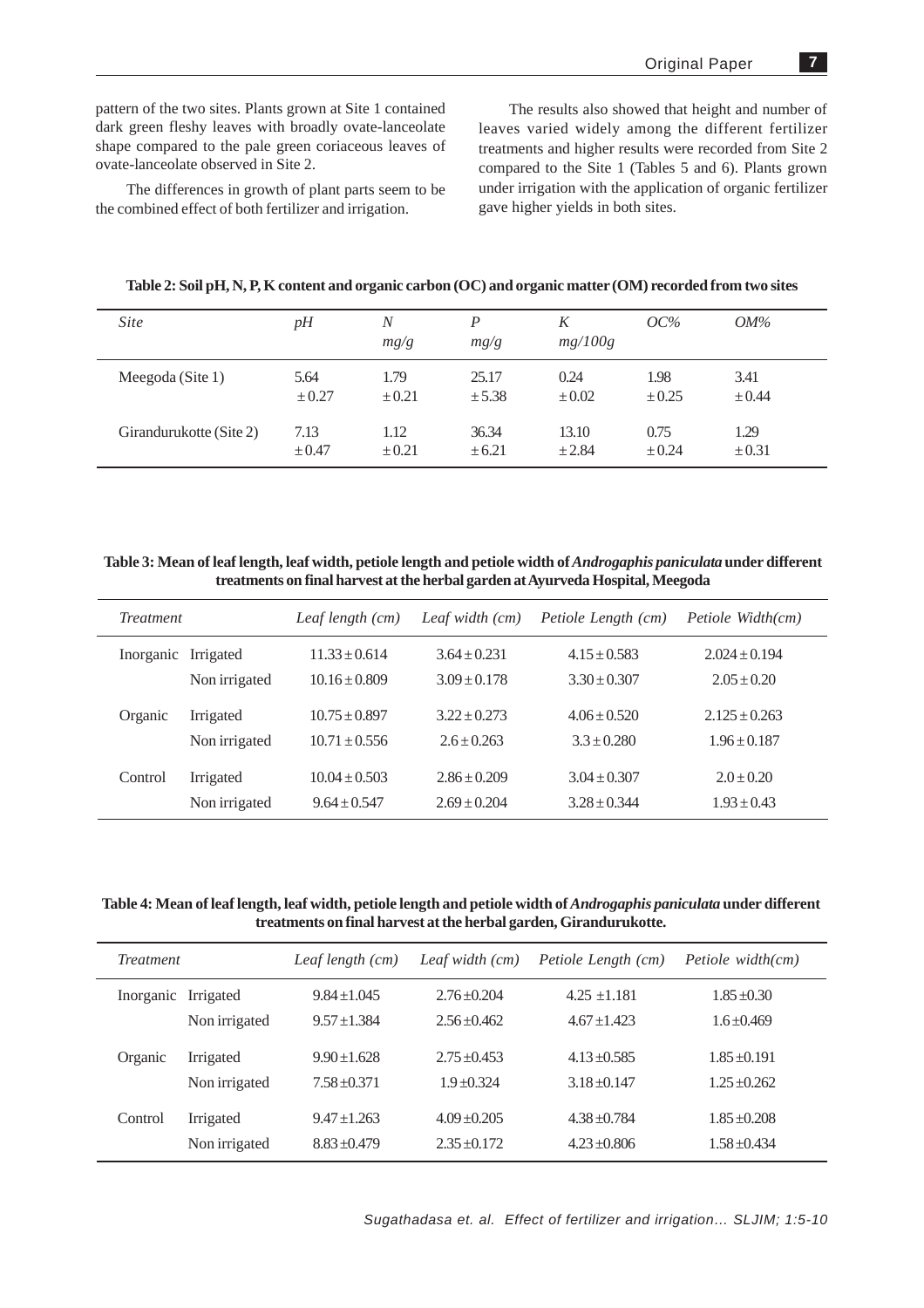| <i>Treatment</i> |               | Height (cm)      | No. primary branches | No. of leaves |
|------------------|---------------|------------------|----------------------|---------------|
| Inorganic        | Irrigated     | $47.88 + 3.88$   | $54 + 2.88$          | $297 + 26.62$ |
|                  | Non irrigated | $47.89 + 2.96$   | $38 + 1.87$          | $222 + 22.01$ |
| Organic          | Irrigated     | $60.08 \pm 3.60$ | $79 + 2.26$          | $423 + 29.94$ |
|                  | Non irrigated | $56.95 + 2.64$   | $37 + 1.50$          | $345 + 25.36$ |
| Control          | Irrigated     | $46.98 + 3.44$   | $57 + 1.72$          | $231 + 24.90$ |
|                  | Non irrigated | $46.31 \pm 2.97$ | $36 + 1.37$          | $196 + 20.66$ |

# **Table 5: Mean height, mean number of primary branches and mean no. of leaves of** *A.paniculata* **at final harvesting stage under different treatments at the herbal garden, Meegoda**

# Table 6: Mean height, mean number of primary branches and mean no. of leaves of *A.paniculata* at final harvesting **stage under different treatments at the herbal garden, Girandurukotte**

| <i>Treatment</i> |                            | Height (cm)                        | No. primary branches       | No. of leaves                  |  |
|------------------|----------------------------|------------------------------------|----------------------------|--------------------------------|--|
| Inorganic        | Irrigated<br>Non irrigated | $61 + 3.755$<br>$61.25 + 2.217$    | $24 + 2.06$<br>$19 + 2.98$ | $949 + 63.10$<br>$763 + 49.92$ |  |
| Organic          | Irrigated<br>Non irrigated | $64.75 + 3.795$<br>$59.25 + 2.872$ | $22+1.74$<br>$21 \pm 1.20$ | $905 + 57.8$<br>$827 + 41.37$  |  |
| Control          | Irrigated<br>Non irrigated | $59 + 2.449$<br>$56.75 + 2.722$    | $24 + 0.5$<br>$19 + 0.93$  | $726 + 45.69$<br>$867 + 33.70$ |  |

# **Table 7: Mean leaf area (LW), dry weight of partition to leaves (DWL), shoot (DWS), root (DWR), total dry weight (TDW) of plant at final harvesting under different treatments at the herbal garden, Meegoda**

| <b>Treatment</b> |                | IA       | <b>DWL</b> | <b>DWS</b> | <b>DWR</b> | <b>TDW</b> |
|------------------|----------------|----------|------------|------------|------------|------------|
| Inorganic        | $\mathbf I$    | 5506.67  | 27.34      | 40.1       | 2.92       | 70.36      |
|                  |                | ±866.87  | ±2.17      | $\pm 3.28$ | $\pm 0.21$ | ±5.14      |
|                  | N <sub>I</sub> | 4517.5   | 18.70      | 27.92      | 2.56       | 49.18      |
|                  |                | ±307.97  | $\pm 0.66$ | $\pm 1.90$ | ±0.29      | ±2.24      |
| Organic          | $\mathbf I$    | 5656.67  | 31.65      | 48.54      | 3.18       | 83.37      |
|                  |                | ±1172.37 | ±2.37      | $\pm$ 5.18 | $\pm 0.30$ | $\pm 7.13$ |
|                  | N <sub>I</sub> | 5001.67  | 21.56      | 41.84      | 2.88       | 66.28      |
|                  |                | ±291.19  | ±2.29      | $\pm 7.46$ | $\pm 0.35$ | $\pm 9.72$ |
| Control          | $\bf I$        | 3087.17  | 12.48      | 19.12      | 1.21       | 32.8       |
|                  |                | ±295.82  | $\pm 1.16$ | ±2.63      | $\pm 0.19$ | ±3.43      |
|                  | N <sub>I</sub> | 3064.17  | 14.37      | 21.13      | 1.57       | 37.07      |
|                  |                | ±406.17  | $\pm 1.01$ | $\pm 1.32$ | ±0.30      | $\pm 2.35$ |

*Sugathadasa et. al. Effect of fertilizer and irrigation… SLJIM; 1:5-10*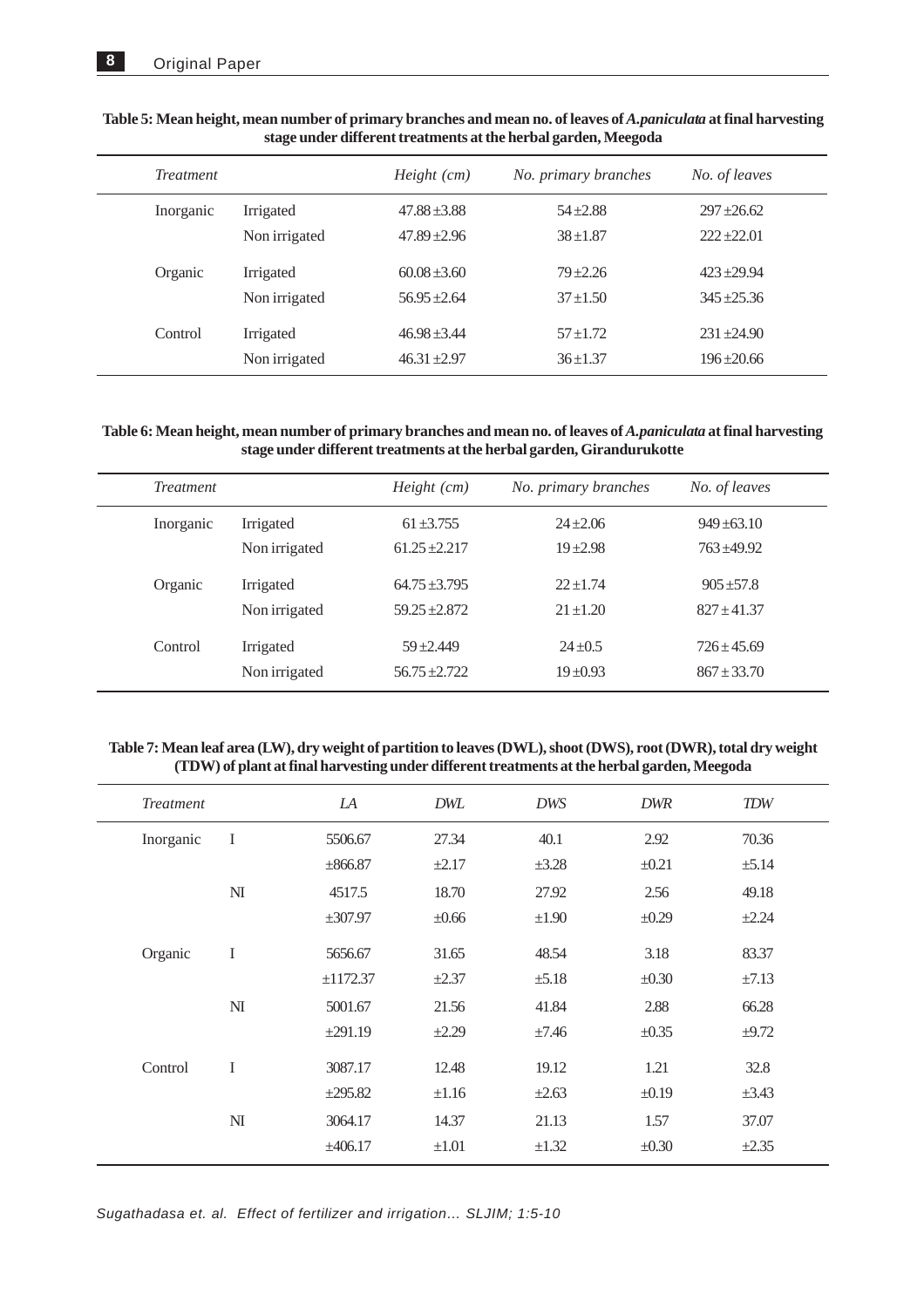| <b>Treatment</b> |                | LA      | <b>DWL</b> | <b>DWS</b> | <b>DWR</b> | <b>TDW</b> |
|------------------|----------------|---------|------------|------------|------------|------------|
| Inorganic        | I              | 4272.5  | 19.57      | 30.75      | 3.29       | 53.6       |
|                  |                | ±701.62 | ±2.70      | ±11.13     | ±0.48      | ±13.56     |
|                  | N <sub>I</sub> | 3195    | 17.48      | 36.55      | 3.42       | 57.44      |
|                  |                | ±355.65 | $\pm 2.53$ | ±4.90      | $\pm 0.71$ | ±7.61      |
| Organic          | I              | 3840    | 15.04      | 35.09      | 3.33       | 53.46      |
|                  |                | ±321.64 | $\pm 0.62$ | $\pm 6.70$ | ±0.27      | ±7.24      |
|                  | $\mathbf{M}$   | 3042.5  | 17.33      | 29.72      | 2.29       | 49.33      |
|                  |                | ±362.57 | $\pm 1.98$ | ±4.34      | ±0.34      | $\pm$ 5.69 |
| Control          | I              | 2997.5  | 13.5       | 30.11      | 3.20       | 46.81      |
|                  |                | ±668.44 | $\pm 2.6$  | ±10.39     | ±0.94      | ±13.51     |
|                  | $\mathbf{M}$   | 2840    | 14.19      | 23.88      | 3.02       | 41.09      |
|                  |                | ±409.16 | $\pm 1.62$ | $\pm 4.02$ | ±0.21      | $\pm$ 5.11 |

**Table 8: Mean leaf area (LA), dry weight of partition to leaves (DWL), shoot (DWS), root (DWR), total dry weight (TDW) of plant at final harvesting under different treatments at the herbal garden, Girandurukotte**

Organic and inorganic fertilizer at the rate applied here was sufficient for good growth. Use of organic fertilizer was only possible at the planting stage. Subsequent application of two types of fertilizers was not needed comparing the harvesting time and growth. However, the two types of fertilizer produced plants with different compositions of plant parts. Higher root yield at site 2 (herbal garden at Girandurukotte) was also due to the better soil conditions (Tables 7 and 8).

Although studying the effect of fertilizer and the irrigation on increasing the dry matter yield was the intension of this experiment and the changes in the composition of plant parts could be an important consideration.

Greater yield of leaves was important in this crop and methods of improving shoot growth with more branches were the main concern. The data showed that when the application of organic fertilizer with irrigation dry matter yield of all parts and leaf area were greater mainly in the Site 1.

The overall leaves, shoot and root dry matter yield in all experimental plots was high compared to control. A higher per plant yield was obtained from the plants grown under organic fertilizer with irrigation (Tables 7 and 8). Yield from the site 2 was poor when compared to the harvest obtained from site 1 where the initial nitrogen level was high (Table 3).

Use of fertilizer was very important for the successful growth of these plants. Higher yields per plant could be obtained by using fertilizer. Response to fertilizer was clear from the seedlings stage on wards. Both organic fertilizer and inorganic fertilizer were effective in improving the growth. Application of organic fertilizer before planting and inorganic fertilizer used here showed a continuous increase in growth in height during the 4-5 months of study and gave the highest dry matter yield. Using organic fertilizer must have had its physical advantages too. Better yields also can be expected by using higher levels of organic fertilizer without using inorganic fertilizer which is not recommended for medicinal plant cultivations. Although the plants in the irrigated blocks produced higher dry matter yields when compared to non-irrigated.

#### **Harvesting time**

Harvesting at the proper time in medicinal plants is very important. When plants started flowering after 3 1/2 months of growth they continually produced flowers and fruits. The percentage composition of plant parts also changes with the age of plants. It was noted that when plants are not harvested at correct time plants having flowers with more fruits and most of leaves started to yellow. The best harvesting time for *A.paniculata* is at the flowering stage. Harvesting at an earlier stage of 2 months yielded plants with a balanced composition of plant parts but with low dry matter yield. Older plants (5 months) mostly contained flowers and capsules compared to 4 months old plants with more leaves with flowers. It was very clear that when the plants were kept for a longer period they reached senescence with more capsules.

Therefore, it seems that harvesting at 4 months of growth is more acceptable when 4 cm seedlings were the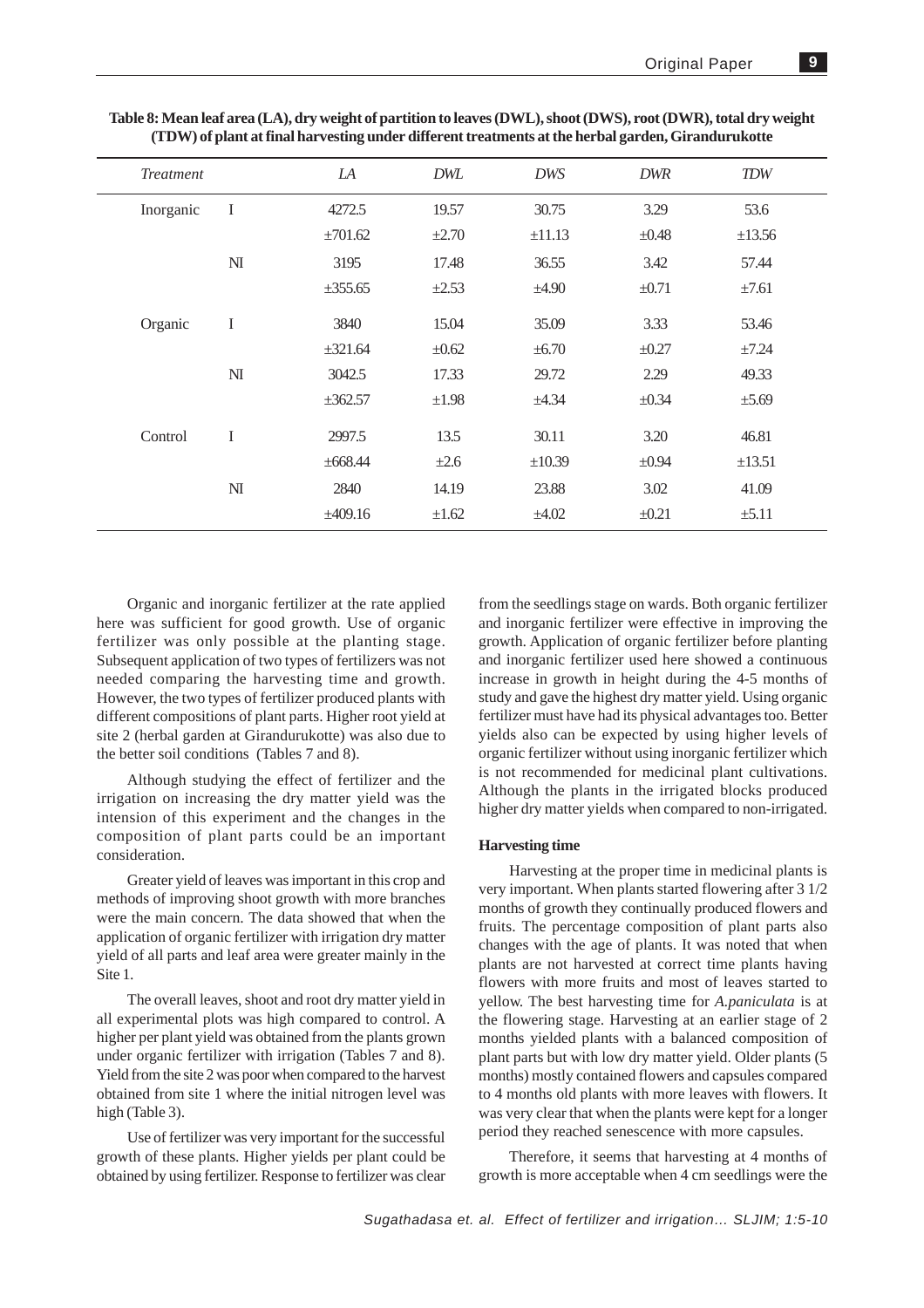planting materials. At this stage the entire plant can be uprooted and air dried. The observations in these experiments showed that 3 1/2 – 4 months old plants were of the best quality (visually) with good proportions of leaves, shoots and flowers.

#### **Pests and diseases**

During the study period no pests or diseases were observed at any stage. Plants started to die with maturity of fruits at the age of 5-6 months in the field.

#### **Conclusions**

Experiments carried out to study the effect of irrigation and inorganic and organic fertilizer on the growth of plants raised from seeds revealed that organic fertilizer had significant effects on the plant growth. Inorganic fertilizer at the rate applied also gave good growth. The plants were harvested by up rooting at the end of 3 1/2 – 4 months of growth under organic fertilizer with an average yield of 9,500 kg and 6,000 kg /ha at Site 1 and 2, respectively.

#### **References**

- 1. Cramer LH, Dassanayake MD, Clayton WD (eds). A Revised Handbook to the Flora of Ceylon, Oxford and IBH Publishing Co. Pvt. Ltd., New-Delhi, 1998; **XII**: 97.
- 2. Jayaweera DMA. Medicinal Plants (Indigenous & Exotic) Used in Ceylon, The National Science Council of Sri Lanka, Colombo, Part I,1981, p.07.
- 3. Kirtikar KR, Basu BD. Indian Medicinal Plants, International Book Distributors, Dehradun, India, 1987; **III**: 1738.
- 4. Sharma PC, Yelne MB, Dennis TS. Database on medicinal plants used in Ayurveda, Central Concil for Research in Ayurveda & Siddha, Department of ISM & H, Ministry of Health & Family Welfare, Rakmo Press Pvt. Ltd, New Delhi, 2002; **4**: 34.
- 5. Medicinal and Poisonous Plants. Ed. De Pauda LS, Bunyapraphatsara and Lemmens RHMD1, No. 12(I), Backhuys Publishers, Leiden, 1999.
- 6. Husain A,Virmani OP, Popeli SP, Misra LN, Gupta MM, Srivastava GN, Abraham Z, Singh AK. Dictionary of Medicinal Plants, Central Institute of Medicinal and Aromatic Plants, Lucknow, India, 1992.
- 7. Abeywardana N, Hettiaratchi LJK. Statistics on the National Demand for Medicinal Plants, Consultants report, Sri Lanka Conservation and Sustainable Use of Medicinal Plants Project, 4, Woodland Avenue, Kohuwala. The World Conservation Union, Sri Lanka, 2001.
- 8. De Silva G. Determination of germination period and optimum temperature for seed certification of medicinal plants. *Samarpana*, Department of Ayurveda, Nawinna 1997; **2**: 12-17.
- 9. Van Ranst E, Verloo M, Demeyer A, Pauwels TM. Manual for the Soil Chemistry and Fertility Laboratory, Analytical Methods for Soils and Plants Equipment and Management of Consumables, 1999, p.21-85.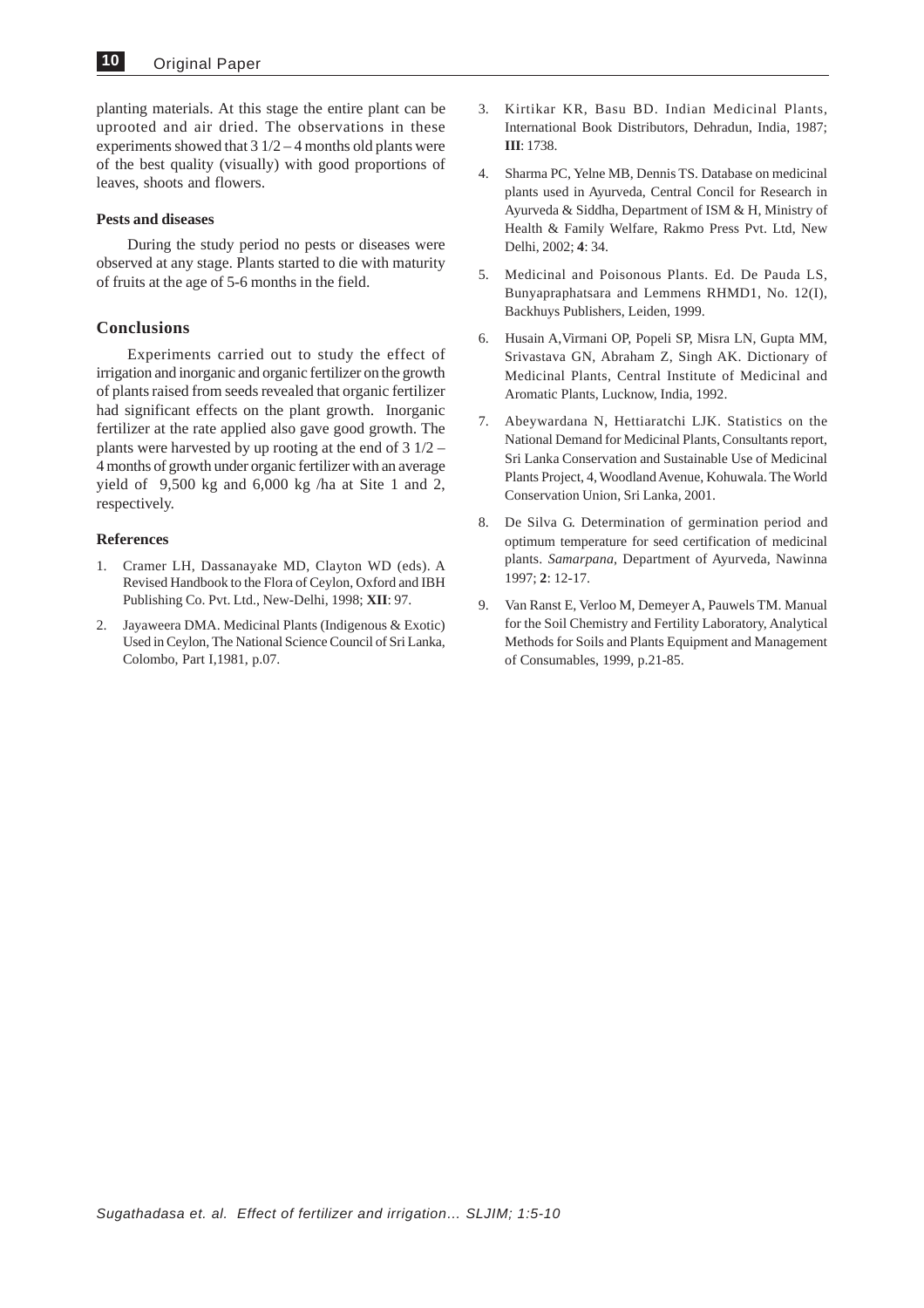# **A clinical survey to evaluate the role of diet, lifestyle and stress as etiological factors in pathogenesis of type 2 diabetes mellitus**

**Ila R Tanna**<sup>1</sup> **, H M Chandola**<sup>1</sup> **, J R Joshi**<sup>2</sup>

# **Abstract**

Diabetes is a global epidemic with devastating human, social and economic consequences. For the first time, a non-infectious disease has been seen as posing as serious a global health threat as infectious epidemics such as HIV/AIDS. The prevalence of type 2 diabetes is rising at alarming rates worldwide because of increased urbanization, high prevalence of obesity, sedentary lifestyles and stress. Survey of 151 type 2 diabetes mellitus patients revealed that rice, potato, bajra, curd, milk, krishara, ghee are most potent followed by banana, parotha, and butter, bhajiya, puri, chiku, mango, masha etc to cause the disease. Most of the patients indulged in sedentary life style like abstinence of physical and mental work, excessive sleep, and day sleep. These diabetic subjects were feeling unhappy and depressed, constantly under strain, lost sleep over worry, feeling of not overcoming difficulties, loss of concentration, incapable of making decisions, inability to face problems, loss of confidence, cannot enjoy day-to-day life. On brief psychiatry rating scale, psychological factors affected at various levels include; tension, somatic concern, anxiety, depressed mood, suspiciousness, guilt feeling, emotional withdrawal. The data reflects that defective diet and lifestyle including stress and obesity play an important role in aetiopathogenesis of diabetes mellitus.

### **Introduction**

Diabetes mellitus (DM) is a chronic disease marked by elevated blood glucose levels. It affects 5-6% of the global adult population. Type 2 diabetes prevalence is rising at alarming rates worldwide because of increased urbanization, high prevalence of obesity, sedentary lifestyle and stress, among other factors. Up to 80% of type 2 diabetes is preventable by adopting a healthy diet and increasing physical activity. High status of life, less labour, stressful jobs, junk-frozen-fried foods, irregular meals and distorted life style together have made a fatal cock tail named diabetes mellitus. Every 10 seconds a person dies from diabetes-related causes. Every 10 seconds two people develop diabetes. Seven of the 10

countries with the highest number of people living with diabetes are in the developing world. India has the largest diabetes population in the world with an estimated 41 million people, amounting to 6% of the adult population. India is the kingdom of diabetes, having more than 5 crore diabetic patients. Among them 11.8% Indian diabetics are residing in Gujarat which is a matter of great concern.

The pathogenesis of type 2 diabetes has been attributed variably to defects in insulin action or to defects in insulin secretion and it is likely that both defects are usually involved [1]. When insulin secretion is sufficient to meet insulin requirements, whether large or small, normal glucose homeostasis will be maintained and glucose intolerance will be avoided. An area of active research in cell culture and transgenic mouse models suggests that abnormalities in the insulin receptor signaling pathway, in both pancreatic beta-cells and muscle cells, may be involved [2]. For the glucose intolerant, lifestyle changes can also prevent the onset of diabetes through weight loss [3]. Physical activity is recommended for diabetics because of its importance in weight loss management and due to its acute and chronic effects on glucose controls [4, 5]. It reduces the risk for developing Type 2 diabetes through the years [6]. Even non vigorous physical activity such as bowling, gardening, and house hold work has been shown to reduce insulin resistance [7]. Physical activity has been shown to reduce hyperinsulinemia and improve insulin peripheral activity in 65 year old subjects [8], which shows that even at this age, chronic diseases can be fought through a better lifestyle. As central obesity is a major contributor to insulin resistance, reduction of former is of utmost importance. Even without weight loss, physical activity reduces abdominal fat in men [9].

When combined with weight loss, physical activity reduces insulin resistance. A recent meta-analysis showed that exercise reduces HbA1c levels by an amount that is expected to reduce diabetic complications, without a mean effect on body weight [10].

Stress is a potential contributor to chronic hyperglycemia in diabetes as it has major effects on metabolic activity. Energy mobilization is a primary result

1 *Institute for Post Graduate Teaching and Research in Ayurveda, Gujarat Ayurved University, Jamnagar, India.* 2 *Department of Pathology, M. P. Shah Medical College, Jamnagar, India.*

*Correspondence: Dr. R. Ila Tanna, Institute for Post Graduate Teaching and Research in Ayurveda, Gujarat Ayurved University, Jamnagar, India. E-mail: dr.ashka@yahoo.com.*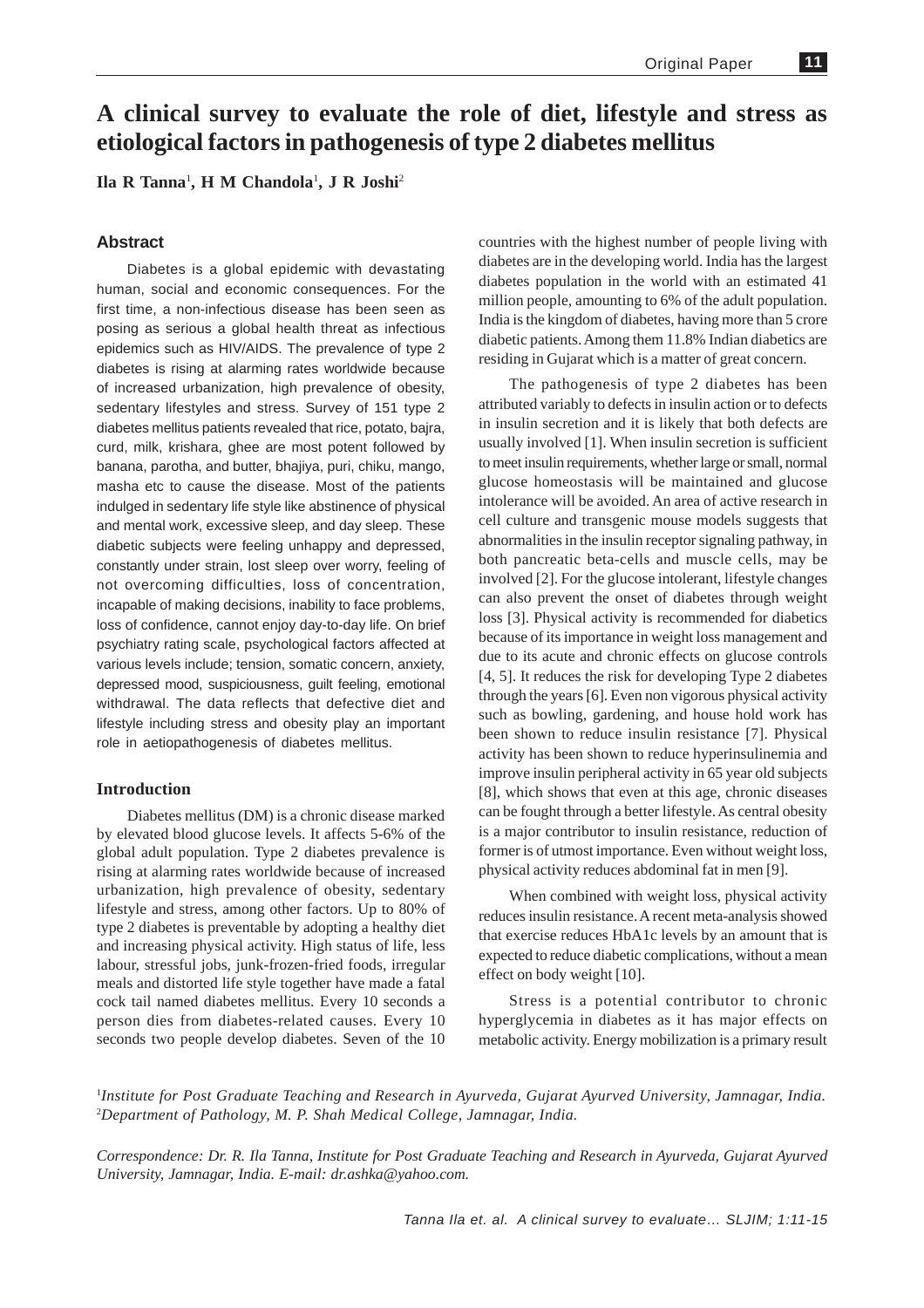of the fight or flight response. Stress stimulates release of various hormones which can result in elevated blood glucose level. In diabetes, as a result of relative or absolute lack of insulin, stress-induced increases in glucose cannot be metabolized properly. Furthermore, regulation of these stress hormones may be abnormal in diabetes. In contrast, more consistent evidence supports the role of stress in type 2 diabetes. Although human studies on the role of stress in the onset and course of type 2 diabetes are few, a large body of animal study supports the notion that stress reliably produces hyperglycemia in this form of disease. Furthermore, there is mounting evidence of autonomic contributions to the pathophysiology of this condition in both animals and humans [11].

Anger (krodha), grief (shoka), and anxiety (udvega) are described amongst the etiological factors of Pittaja and Vataja Prameha in the Ayurvedic classics [12,13]. The objective of this study was to evaluate the role of diet, life style and stress as etiological factors in pathogenesis of type 2 diabetes.

#### **Materials and Methods**

Total 151 patients of type 2 diabetes, attending the O.P.D. / I.P.D. of Institute for Post Graduate Teaching and Research in Ayurveda Hospital, Gujarat Ayurved University, Jamnagar, were selected irrespective of their sex, caste for survey study. The sample is from the Saurashtra region of Gujarat in India.

**Inclusion Criteria:** Patients of type 2 diabetes fulfilling the standard diagnostic criteria of World Health Organization (W.H.O.) for diabetes mellitus. Symptoms of diabetes mellitus plus random blood glucose > 200 mg/dl or fasting blood glucose > 126 mg/dl or two-hour blood glucose > 200 mg/dl during an oral glucose tolerance test.

The detailed examination of patients was done on the basis of specially prepared proforma incorporating classical symptoms; daily dietetics with their frequency and quantity approximately to assess the Hetu Skandha (causative factors).

### **Table 1: Scoring pattern adopted for assessing the dietary habit of the patients** [14]

| Frequency of consumption                       | Score |
|------------------------------------------------|-------|
| Never consumes the item                        |       |
| Very occasionally (Two or three monthly once)  | 1     |
| Monthly once                                   | 2     |
| Monthly twice or thrice (Seasonal consumption) | 3     |
| Weekly once                                    | 4     |
| Weekly twice, thrice or more                   | 5     |
| Daily once                                     | 6     |
| Daily more than once                           |       |

| Quantity of Consumption        | Score |
|--------------------------------|-------|
| Regular quantity               | add 0 |
| Slightly over in quantity      | add 1 |
| Significantly over in quantity | add 2 |
| In much more quantity          | add 3 |
|                                |       |

**Mean score of consumption (M.S.C.)**: The total score of consumption is done by summing up both the scores of frequency and quantity.

#### **Correction of M.S.C.** [14]

| Quantity of Consumption                                                              | Score |
|--------------------------------------------------------------------------------------|-------|
| The classical reference or<br>indirect classical reference<br>for hetutva in Prameha | $+1$  |
| Satmya (congenial) but<br>harmful if consumed in bulk<br>for long duration           | $-1$  |
| Pathya and Aharya but not<br>Vyadhivirodhi                                           | $-2$  |
| Hitatama and<br>Vyadhivirodhi also                                                   |       |

*Likely etiological factor (L.E.F.)* = corrected M.S.C. % of patients consuming the Nidana

| Highly Significant L.E.F. $=$ >350 |                         |
|------------------------------------|-------------------------|
| Significant L. E. F.               | $=$ between - 250 - 350 |
| Mild L.E.F.                        | $=$ between - 150 - 250 |

#### **Observation and Results**

Data of 151 type 2 diabetic patients surveyed revealed that maximum number of patients (40.4%) belonged to the age group of 50-60 yrs. Majority of patients (58.94%) belonged to middle class followed by upper middle class (19.87%). Positive family history of diabetes was reported in 48.34% patients. Family history of obesity was positive in 51% of patients. The 41.06% patients were addicted to tea, tobacco (30.12%) smoking (27.71%), beetle (7.23%), beetle nut (4.82%), Alcohol (2.41%). The 31.79% patients were secondary educated followed by primary (18.54%) whereas 19.2% patients were uneducated. Maximum numbers of patients (43.71%) were housewives followed by service men (24.5%) and businessmen (17.88%).

**Symptoms reported includes:** Polyuria (62.25%), polyphagia (9.27%), polydypsia (48.34%), burning sensation in palm and sole (50.33%), numbness in hand

*Tanna Ila et. al. A clinical survey to evaluate… SLJIM; 1:11-15*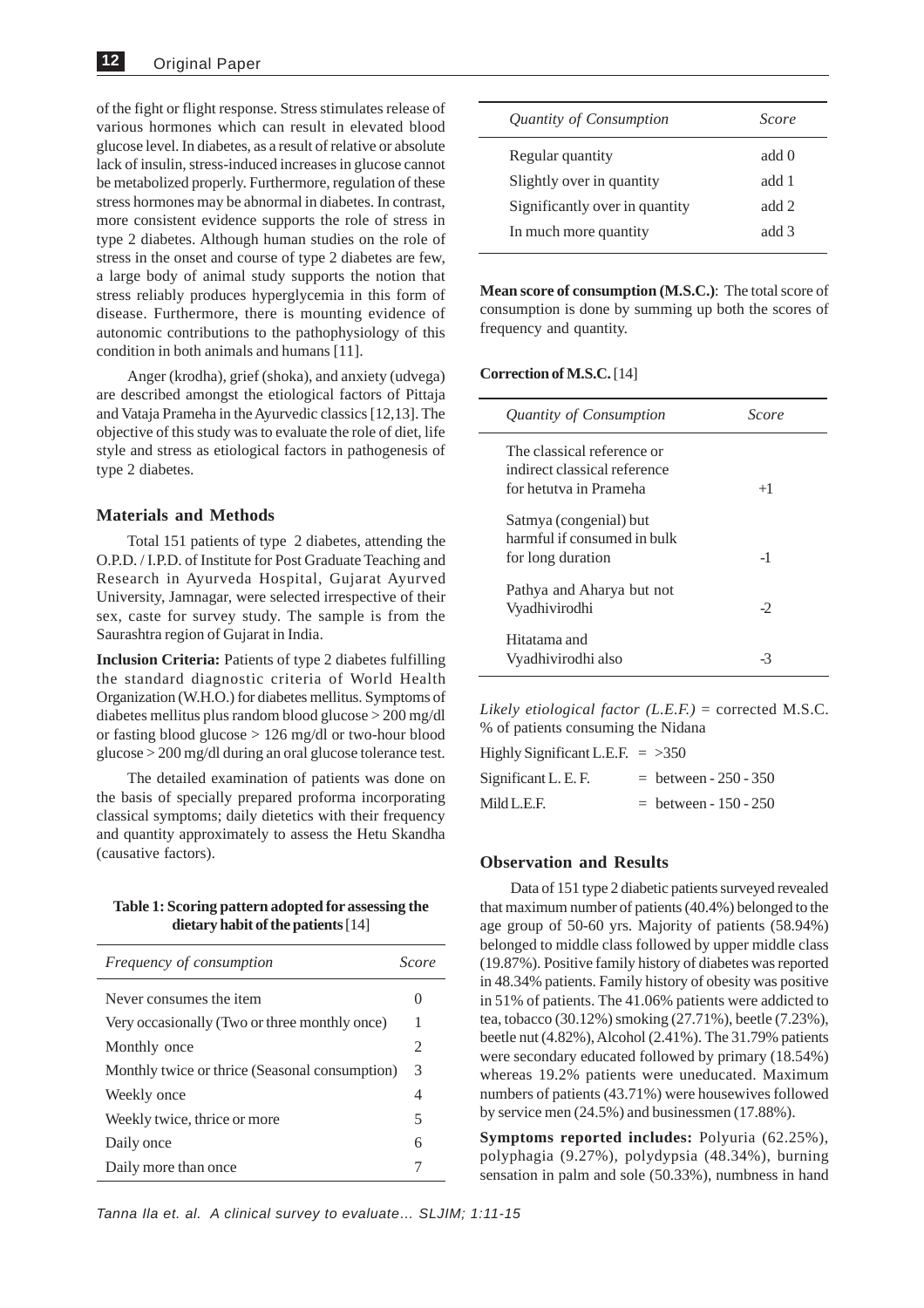and leg (59.60%), fatigue (51.65%), weakness (37.69%), Leg cramps (50.33%), excessive sweating (43.05%), dryness in mouth (28.48%).

The data on dietary habits revealed that majority of the patients (83.44%) were vegetarian. The 78% patients were afflicted towards Madhura rasa followed by Katu rasa (49.67%), Amla rasa (47.68%) and Lavana rasa (27.15%). As far as Agni is concerned maximum number of patients (36.42%) had Vishamagni followed by Mandagni (23.84%) and Tikshnagni (11.28%). Maximum patients (47.02%) had habit of Adhyashana followed by Ajirnashana (41.72%) and Vishamagni (25.16%).

**Highly significant L.E.F. group:** Rice (630), Potato (503), Bajra (491), Curd (471), Milk (432), Krishara (425), Ghee (403).

**Significant L.E.F. group:** Green leafy vegetables (281), Banana (275), Parotha (268).

**Mild L.E.F. Group:** Buttermilk (239), Bhajiya (224), Puri (207), Chiku (203), Butter (195), Bread (192), Mango (191), Pavbhaji (162), Masha (161).

The data on life style revealed that most of the patients indulged in sedentary life style like not doing any exercise (83.44%), Tyakta Chinta (33.11%), habit of day sleep (84.1%). Among them 37.09% patients were sleeping for 1 hr., 28.48% patients for 1-2 hrs. in day time. The 29% patients had disturbed sleep whereas 17.22% had excessive sleep.

To determine the influence of stress on an individual as per General Health Questionnaire (GHQ) – 12; significant level of stress (score ≥3) was observed in 24.50% of patients. Among them maximum number of patients (40%) were feeling unhappy and depressed, constantly under strain (26%), lost sleep over worry (19%), feeling of not overcoming difficulties (19%), loss of concentration (19%), incapable of making decisions (16%), inability to face problems (16%), loss of confidence (12%), cannot play useful part in the things (11%), cannot enjoy day-to-day life (10%) more than usual or much more than usual which can be taken as acute stress. While evaluating GHQ it was observed that patients had loss of confidence (73%), feeling of not overcoming difficulties (70%), feeling of worthlessness (70%), constantly under strain (66%), feeling unhappy and depressed (49%) same as usual which shows this trait in their nature. Though intensity is less they are not at all healthy feelings rather chronic in nature so can be taken as chronic stress (n=151).

The 20% patients had overweight and 70% patients were obese. Among them 58% patients had grade II obesity followed by grade I  $(11\%)$  and grade III  $(1\%)$ obesity (n=100). Serum cholesterol, serum triglyceride, serum LDL and serum VLDL levels were found abnormally high in 39.22%, 62.75%, 73.53% and 36.27% of patients, respectively while S.HDL level was low in 30.39% of patients (Tables 2 and 3).

#### **Table 2: Blood and urine sugar level**

|                    | $FBS(n=121)$ |       |                    | PPBS $(n=127)$ |       |           | Urine Sugar $(n=102)$ |       |
|--------------------|--------------|-------|--------------------|----------------|-------|-----------|-----------------------|-------|
| Range<br>$(mg \%)$ | No. of pts.  | $\%$  | Range<br>$(mg \%)$ | No. of pts.    | %     | Range     | No. of pts.           | %     |
| >200               | 44           | 36.36 | >275               | 46             | 36.22 | $+\cdots$ | 8                     | 7.84  |
| 125-199            | 57           | 47.11 | 200-275            | 38             | 29.92 | $++$      | 19                    | 18.63 |
| 105-129            | 14           | 11.57 | 140-199            | 36             | 28.35 | $+$       | 14                    | 13.73 |
| <105               | 6            | 4.96  | $<$ 140            | 7              | 5.51  | $^{+}$    | 11                    | 10.78 |
|                    |              |       |                    |                |       | Trace     | 15                    | 14.71 |
|                    |              |       |                    |                |       | Nil       | 35                    | 34.31 |

#### **Table 3: Lipid profile of 102 patients**

| S.Cholesterol      |       | S. Triglyceride    |       | S. LDL             |       | S. VLDL            |       | S. HDL             |       |
|--------------------|-------|--------------------|-------|--------------------|-------|--------------------|-------|--------------------|-------|
| Range<br>$(mg \%)$ | $\%$  | Range<br>$(mg \%)$ | %     | Range<br>$(mg \%)$ | $\%$  | Range<br>$(mg \%)$ | $\%$  | Range<br>$(mg \%)$ | $\%$  |
| >300               | 1.96  | >500               | 3.92  | 160-189            | 58.82 | >140               | 1.96  | $\leq 40$          | 30.39 |
| 240-299            | 8.82  | 200-499            | 31.37 | 130-159            | 11.76 | $90 - 140$         | 1.96  | $40 - 60$          | 65.69 |
| 200-239            | 28.43 | 150-199            | 27.45 | $100 - 129$        | 2.94  | $40-90$            | 32.35 | >60                | 3.92  |
| $\leq 200$         | 60.78 | <150               | 37.25 | <100               | 26.47 | $\leq 40$          | 63.73 |                    |       |

*Tanna Ila et. al. A clinical survey to evaluate… SLJIM; 1:11-15*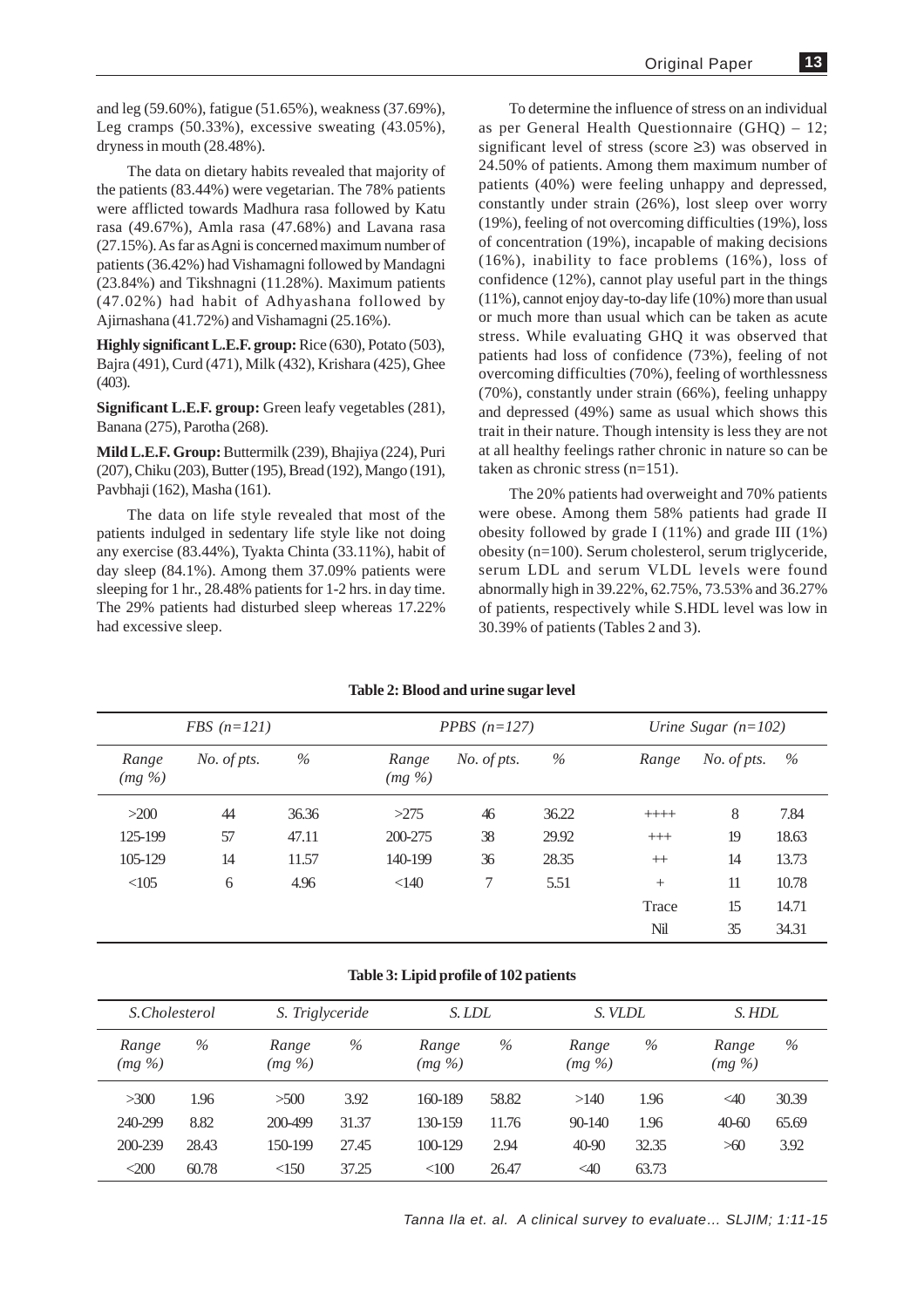#### **Discussion**

Majority of patients (87.42%) were above 40 yrs with chronicity of  $>1$  yr. (60.26%) which shows maturity onset nature of disease. Maximum patients were male. "The female is dominant sex at Global Platform but for India it is M>F" (API, 1999). Majority of patients belonged to middle class and upper middle class. Once known luxuries now with advancing technologies they have converted into necessities due to which physical activity has lessen at significant level and struggling for gaining these facilities middle class has invited stress in their lives which has a great impact on initiation, progression and exacerbation of the disease. Positive family history for DM (48.34%) showed genetic background of the disease. Majority of patients were addicted to tea, smoking, tobacco chewing which decreases natural immunity and makes person susceptible for any disease. Smoking has been shown to increase the incidence of diabetes in several cohort studies. The magnitude of this effect is moderate; smoking is estimated to increase the incidence of diabetes by 1.5-3 fold [15, 16]. The mechanism of this effect is not known but may be that smoking contributes to upper body obesity, which is associated with the metabolic syndrome of central obesity, insulin resistance, glucose intolerance or overt diabetes, hypertension and dyslipidemia. Moreover smoking increases oxidative stress which antagonize the insulin action and leads to diabetes mellitus. The 2.41% patients were addicted to alcohol. There is some evidence of a 'U' or 'J' shaped curve relating alcohol consumption and the risk of developing diabetes [17,18,19]. This may reflect increased insulin sensitivity [20]. That is, person consuming moderate amounts of alcohol may be slightly less likely than non-drinkers to develop type 2 diabetes, whereas heavy alcohol users are more likely than nonusers or moderate drinkers to develop diabetes.

Alcohol may improve insulin sensitivity when consumed in small amounts. At higher levels of intake, alcohol may interfere with insulin-mediated glucose disposal, causing insulin resistance [21]. Majority of the patients were secondary educated followed by primary and uneducated which denotes that they may be less cautious about the causes and complication of the disease therefore not managing their dietary regimen properly. Most of the housewives indulge sedentary life style and have habit of Adhyashana. They are also less cautious about following or managing proper diet and lifestyle regimen due to less education. Servicemen either due to sedentary lifestyle or/and increased level of stress at work place are more prone to develop this disease. Businessmen are also affected more due to sedentary life style and increased level of stress. Most of the patients were indulging sedentary life style like abstinence of physical and mental work, excessive sleep which are direct causative factors of the disease. Disturbed sleep illustrates the disequilibrium of mental faculty due to stress and anxiety or fear. These factors may cause insulin resistance and decreases insulin sensitivity. The present study also supports the fact that ~90% of people with type 2 diabetes are overweight or obese [22].

Hyperinsulinemia and insulin resistance are pervasive features of obesity, increasing with weight gain and diminishing with weight loss. Insulin resistance is more strongly linked to intra abdominal fat than to fat in other depots [23].

On the basis of uncontrolled FBS (95.04%) and PPBS (94.49%) it can be said that the disease cannot be controlled only with oral antihyperglycemic agents until their dietary habits are corrected and disturbed psychological factors are brought to physiological limits. Positive urine sugar (65.69%) in diabetic patients can be correlated with the Ayurvedic term *'Mutre Abhidhavanti Pipilika'*. In patients of type 2 diabetes abnormal lipid profile like: high level of S. cholesterol (39.22%), S. Triglyceride (62.75%), S. low density lipid (73.53%), S. very low density lipid (36.27%) and low level of S. high density lipid (30.39%) showed the *Bah*u (excessive) and *Abaddha* meda is the main *dushya in* Prameha as well abnormally high level of lipid in blood stream because of stress induced lipolysis.

# **Conclusions**

This study establishes that excessive consumption of potato, rice, curd and other milk products like ghee, oily foods like puri - parotha, lack of exercise, day sleep and chronic stress leading to anxiety and depression play a significant role in causation of the disease. Physical inactivity is the result of a progressive shift of lifestyle towards more sedentary patterns leading to obesity coupled with genetic back ground is responsible for type 2 diabetes with disturbance in blood glucose and lipid profile. Hence avoidance of such dietary factors, sedentary lifestyle and stress can contribute significantly for prevention of disease as well as promotion of health of diabetic subjects.

#### **References**

- 1. Lebovitz HE. Type 2 diabetes an overview. *Clinical Chem* 1999; **48**: 1339-45.
- 2. Sreenan SK, Zhou YP, Otani K, et al. Calpains play a role in insulin secretion and action. *Diabetes* 2001; **50**: 2013-20.
- 3. Tuomilehto J, Lindstrom J, Erikkson JG, et al. Prevention of type 2 diabetes mellitus by changes in life style among subjects with impaired glucose tolerance. *N Engl J Med* 2001; **344**: 1343-50.
- American College of Sports Medicine Position Stand. Exercise and type 2 diabetes. *Med Sci Sports Exer* 2001; **32**: 1345-60.
- 5. American Diabetes Association. Diabetes mellitus and exercise (position statement). *Diabetes Care* 2000; **24**: S51- S55. See also www.diabetes.org, Clinical Practice Recommendation, accessed in Sept 2001.
- 6. Manson JE, Rimm EB, Stampfer MJ, et al. Physical activity and incidence of non-insulin dependent diabetes mellitus in women. *Lancet* 1991; **338**: 774-8.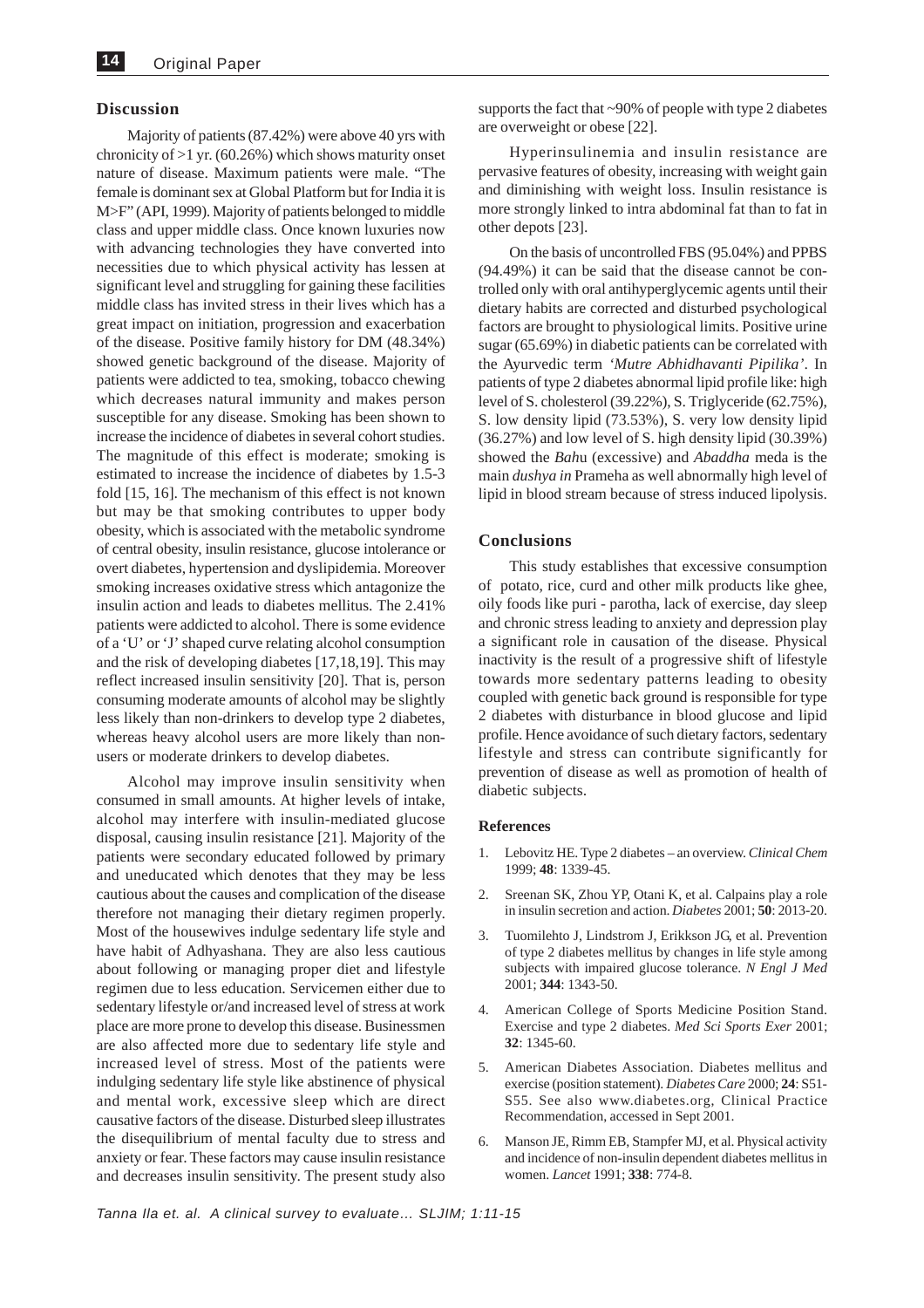- 7. Mayer-Davis EJ, D'Agostino R, Karter AJ, et al. Intensity and amount of physical activity in relation to insulin sensitivity. *JAMA* 1998; **279**: 669-74.
- 8. Kirwan JP, Kohrt WM, Wojta DM, et al. Endurance exercise training reduces glucose stimulated insulin levels in 60 to 70 year old men and women. *J Gerontol* 1993; **48**: M84-90.
- 9. Ross R, Dagnone D, Jones PJH, et al. Reduction in obesity and related co morbid conditions after diet induced weight loss or exercise induced weight loss in men. *Ann Intern Med* 2000; **133**: 92-103.
- 10. Boule NG, Haddad E, Kenny GP, et al. Effects of exercise on glycemic control and body mass in type 2 diabetes. *JAMA* 2001; **286**: 1218-27.
- 11. Department of Psychiatry, Duke University Medical Center, Durham, North Carolina 27710. doi: 10.2337/ diacare.15.10.1413. *Diabetes Care* 1992; **15**: 1413-22.
- 12. Agnivesha, Charaka samhita, Nidana sthana 4/24, edited by Vaidya Yadavji Trikamji Acharya, Chaukhambha Surbharati Prakashan,Varanasi, India, 2008, p. 214.
- 13. Agnivesha, Charaka samhita, Nidana sthana 4/36, edited by Vaidya Yadavji Trikamji Acharya, Chaukhambha Surbharati Prakashan,Varanasi, India, 2008, p. 215.
- 14. Shrirang Galgali, R R Dwivedi. A clinical study of of Caraka Nidana sthana with special reference to Prameha. M.D. (Ayu) thesis; I.P.G.T. & R.A., Jamnagar, India, 2000.
- 15. Kerr D, Sherwin RS, Pavalkis F, et al. Effect of caffeine in

the recognition of and responses to hypoglycemia in humans. *Ann Intern Med* 1993; **119**: 799-804.

- 16. Rimm EB, Chan J, Stampfer MJ, et al. Prospective study of cigarette smoking, alcohol use, and the risk of diabetes in men. *BMJ* 1995; **310**: 555-59.
- 17. Bergrem H, Kalo I, Staehr Johansen K. The St Vincent Declaration activities. *The SVD Newsletter* 10th Anniversary 1999; **14**: 8.
- 18. Krans HMJ, Porta M, Keen H, Staehr Johansen K. Diabetes care research in Europe: St Vincent Declaration action programme. Copenhagen: WHO Office, EUR/ICT/CLR 055/ 3; 1995.
- 19. Krans HMJ, Porta M, Keen H, Staehr Johansen K. Diabetes care research in Europe: St Vincent Declaration action programme. Implementation document. *Giornale Italiano di Diabetologia* 1995; **15**: 1.
- 20. Rosenquist U. Implementation of the St Vincent Declaration in Stockholm country, Sweden. *Giornale Italiano di Diabetologia* 1993; **13**: 75-6.
- 21. Backlund LB, Algvere PV, Rosenquist U. New blindness in diabetes reduced by more than one third in Stockholm Country. *Diabet Med* 1997; **14**: 732-40.
- 22. Dr. Ajay Gopalani G., Dr. Bhushana. Obesity, Sarmandal, Kottakkal Ayurveda Series - 67, Vaidyaratnam P.S.Varier's Arya Vaidya Sala, Kottakkal, First edition, India, 2007, p. 84.
- 23. Ascaso JF, et al. *Eur J Intern Med* 2003; **14**: 101-6.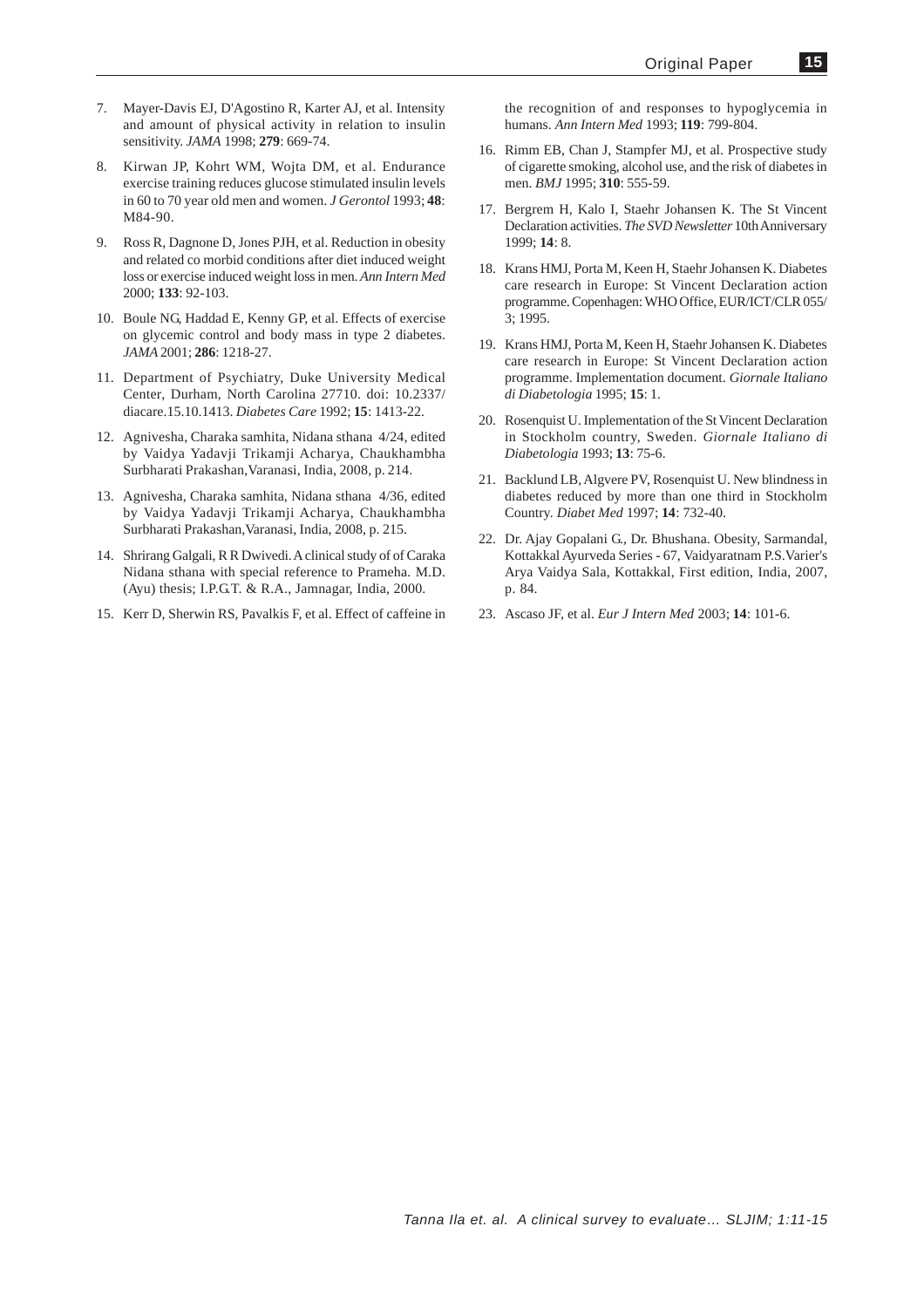# **Anal manometry study in guggulu based kshara sutra in the management of fistula in ano**

# **A A J Pushpakumara**<sup>1</sup> **, D J Anthony**<sup>2</sup>

# **Abstract**

Anal manometry can be regarded as single most important investigation to study ano-rectal sphincter mechanism. In the Ayurvedic text, fistula in ano has been described as "Bhagandara". Sushruta (800 B.C.) has adopted surgical, para surgical and conservative measures for the fistula in ano. Under the para surgical management 'Ksharsutra' also known as a medicated thread had been introduced. There is growing evidence that even division of the internal anal sphincter, leaving the puborectalis and external sphincter undisturbed, may cause impaired continence after successful elimination of the fistula. These conflicting objectives pose a challenge for the colorectal surgeon. In one hand recurrent sepsis and fistulation must be avoided, and on the other hand continence must be preserved. The present study was conducted at the Ano-rectal Clinic at Gampaha Wickramarachchi Ayurveda Teaching Hospital. 100 patients participated in the present study – 50 patients of fistula in ano treated by Guggulu based kshara sutra and 50 patients under the control group for the anal pressure recording by using anal manometer. Pretreatment, post-treatment and follow up pressure were recorded in the study group. In this study in the patients treated in kshara sutra there were no significant reduction of the resting anal pressure (P>0.05) observed either post treatment or follow up, but the squeeze anal pressure was found to be significantly reduced (P<0.01) after treatment and it insignificantly reduced (P>0.05) in the follow up for high anal fistula.

# **Introduction**

The anorectal disorders have been known to man from its inception of evolution of Medical science. Anorectal disorders are usually not life threatening. They cause a lot of symptoms and social embarrassment through clinical features such as fecal incontinence. The diseases of fistula in ano is a condition therefore which requires in depth study so as to ensure better status of life. In the Ayurvedic text, fistula in ano has been described

as "Bhagandara". *Sushruta* (800 B.C.) elaborately described various ano-rectal disorders for the first time in the history among which fistula in ano is a prominent one [1].

*Susrutha* has adopted surgical, para surgical and conservative measures for the fistula in ano. Under the para surgical management 'kshara sutra' also known as a medicated thread that had been introduced.

Surgical treatment of fistula in ano is associated with significant risk recurrence and high risk of impaired continence. There is growing evidence that even division of the internal anal sphincter, leaving the puborectalis and external sphincter undisturbed, may cause impaired continence after successful elimination of the fistula [2]. Nevertheless, unless all the secondary tracks are also attended to, there is a risk of recurrent sepsis and fistulation. These conflicting objectives pose a challenge for the colorectal surgeon. In the one hand recurrent sepsis and fistulation must be avoided on the other hand continence must be preserved.

Anal manometry [3] can be regarded as single most important investigation to study ano-rectal sphincter mechanism. The balloon system was a convenient method to use, pressure was reproducible and easy to estimate and motility details were well shown [4] was adopted in this study.

The goal of kshara sutra treatment of fistula in ano by virtue of the properties of its content which has necrolytic action on tissues. During application of kshara sutra there is a continuous drainages of fistulous track and ingredients used in the thread help in healing. There is no doubt about the efficacy of kshara sutra treatment in fistula in ano which has been almost confirmed by the modern surgeons [5].

At present no studies have been pursued for regarding the assessment of anal continence and pressure profile of anal canal after the kshara sutra therapy. Therefore factors associated with incontinence have not been assessed. Thus this study focuses on the assessment of the reliability of kshara sutra as a mode of treatment for the fistula in ano.

1 *Department of Shalya Shalakya, Gampaha Wickramarachchi Ayurveda Institute, University of Kelaniya, Yakkala, Sri Lanka.*

2 *Department of Anatomy, Faculty of Medicine, University of Colombo, Sri Lanka.*

*Correspondence: Dr. A. A. J. Pushpakumara, Department of Shalya Shalakya, Gampaha Wickramarachchi Ayurveda Institute, University of Kelaniya, Yakkala, Sri Lanka. E-mail: mrsnhkumara@gmail.com.*

*Pushpakumara and Anthony: Anal manometry study… SLJIM; 1:16-21*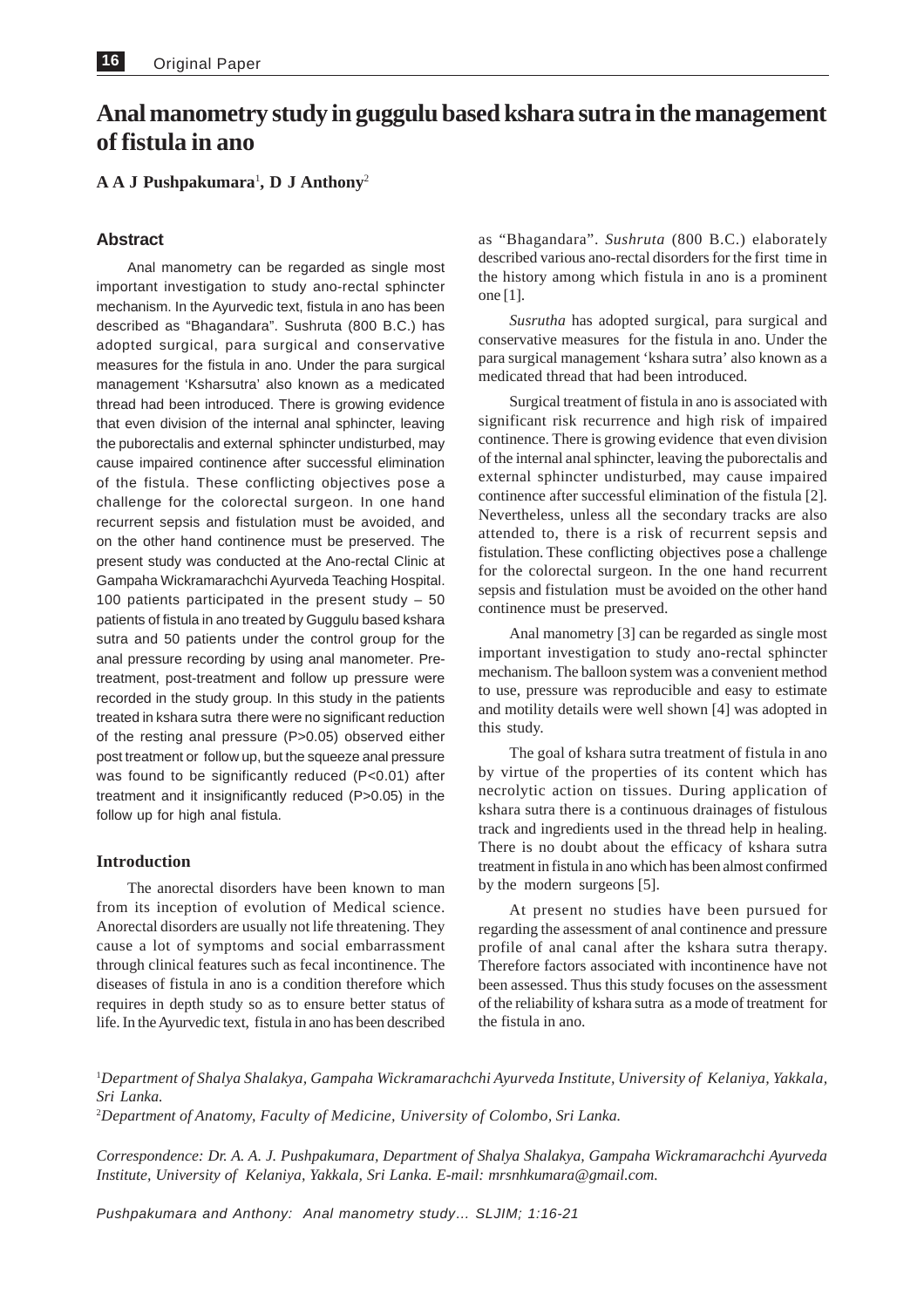The main advantage of Guggulu based kshara sutra was its uniform thickness (non beaded shape), enhanced binding of drugs to the thread less hygroscopic nature and causation of significantly less pain and burning sensation to the patient.

 The patients were treated by kshara sutra consisting high anal cases with recurrence having high internal opening or an abscess cavity above the levator ani muscle and supra sphincteric with supra levator abscess. High transsphincteric [6], multiple track and high horse fistula. This type of fistulae invariably ends up with complication after surgery in the form of injury to the anal sphincter leading to incontinence. In this study it has been observed that there are no significant pressure reduction either resting anal pressure or squeeze anal pressure in both post-treatment and follow up.

#### **Materials and Methods**

The present study was conducted at the Ano-rectal Clinic at Gampaha Wickramarachchi Ayurveda Teaching Hospital. Thus clinical study was planned on the patients of bhagandara attending the Ano-rectal Clinic. The study was conducted in 100 cases, out of this 50 patients of fistula in ano and 50 patients under the control group (without evidence of anorectal disorders).

The patients were divided into 02 groups of 50 each.

Group - I 50 cases of controls as healthy volunteers.

Group - II 50 cases of fistula in ano treated by kshara sutra treatment.

#### A. **Selection of controls:**

The patients coming to hospital, surgical out patient department without any evidence of ano-rectal disorder were taken as controls. A thorough questionnaire was made to rule out symptoms of ano-rectal disorder. Any neurological disease was also ruled out.

All patients underwent detailed examination of the abdomen and perianal area including per rectal examination, proctoscopy and anal manometry. These patients were further divided into groups according to sex and age.

#### B. **Selection of cases:**

Patients coming to hospital surgical out-patient department from March, 2009 to March, 2010 with symptoms of fistula in ano were taken as cases in the study groups. All patients were given the questionnaire to evaluate symptoms and their degree. The cases selected for study groups only had chronic of cryptoglandular origin. All had history of previous perianal suppuration drained either surgically of spontaneously. Patient with superficial fistula associated with fissure, inflammatory bowel disease heamatologic malignancy preoperative incontinence and those who underwent primary fistulostomy at time of draining the access were not included.

| Incontinence type    | Never    | Rarely $(a)$<br>$\left( < 1 \text{ month} \right)$ | Sometimes (b)<br>$\geq 1$ month<br>$\langle$ 1 week) | Usually $(c)$<br>$(> 1$ week<br>$\langle$ 1 day) | Always $(d)$<br>(< I day) |
|----------------------|----------|----------------------------------------------------|------------------------------------------------------|--------------------------------------------------|---------------------------|
| Solid                | $\theta$ |                                                    |                                                      | 3                                                |                           |
| Liquid               | 0        |                                                    |                                                      |                                                  |                           |
| <b>Flatus</b>        | 0        |                                                    | $\mathfrak{D}$                                       | 3                                                |                           |
| Use of pad           | 0        |                                                    |                                                      |                                                  | 4                         |
| Lifestyle alteration | 0        |                                                    | ◠                                                    | 3                                                |                           |

# **Anal incontinence was assessed by using anal manometry and questionnaire from the Cleveland clinic, Oliveira 1996**

(a) Less than once a month.

- (b) More than once a month, less than everyday.
- (c) More than once a week, less than everyday.
- (d) Everyday.
	- Score '0' Perfect continence
	- Score '20' Complete incontinence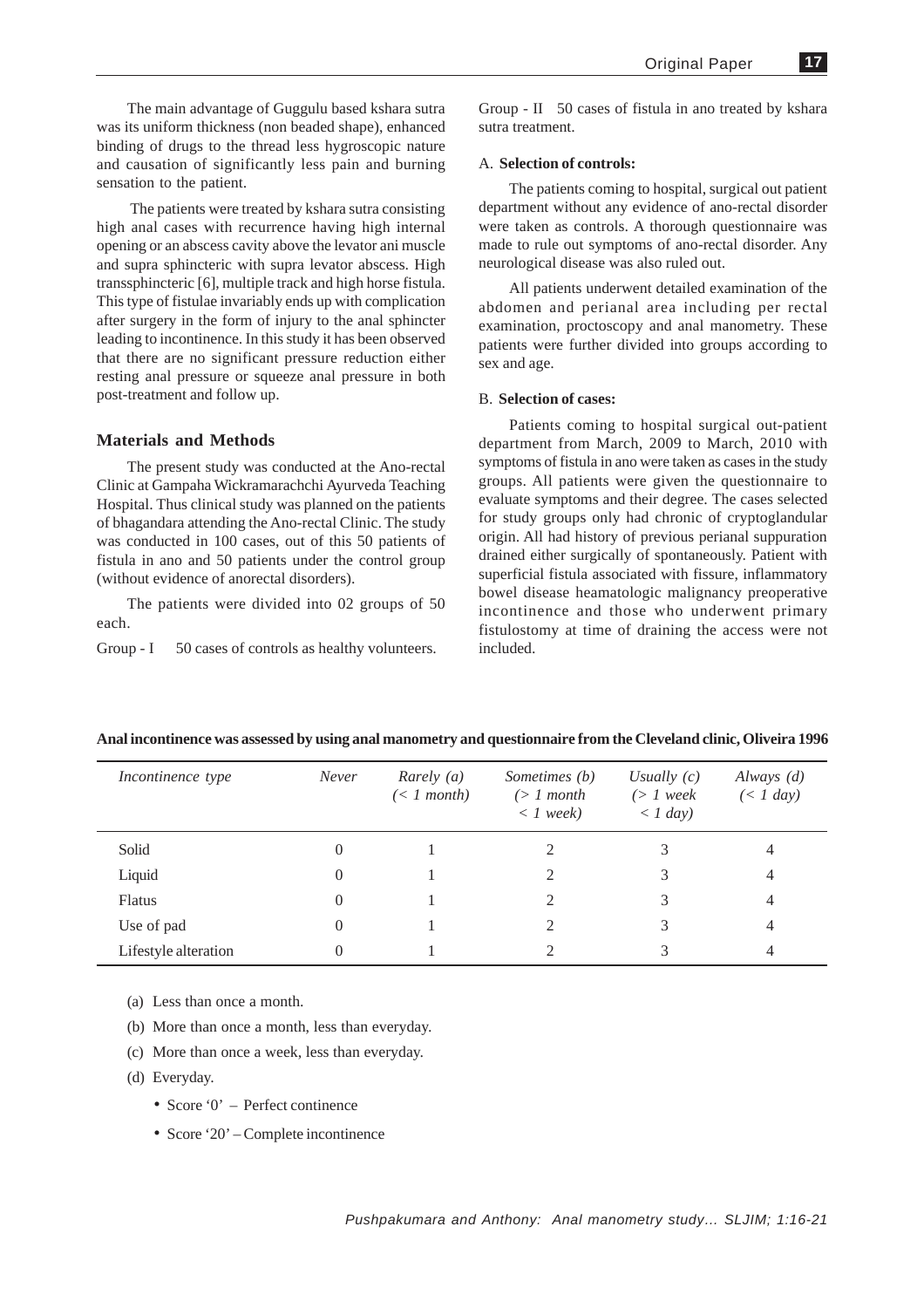# **Anal manometry reading**

| Distance from analverge Resting Squeeze Pressure |  |
|--------------------------------------------------|--|
|                                                  |  |

| 1 cm           |  |
|----------------|--|
| 2 cm           |  |
| 3 cm           |  |
| 4 cm           |  |
| $5 \text{ cm}$ |  |

# **Internal sphincteric pressure**

#### **External sphincteric pressure**

All patients were examined in lithotomy position. Fistula was classified according to the criteria of parks et al. Anal manometry in both controls and in patients with fistula in ano was performed by the following technique:

#### **Instrument design and anal pressure recording (anal manometry)**

Pressures in the anal canal were measured with a small water filled latex balloon prepared from condom, of approximately one centimeter in diameter. The device was somewhat similar to that, used by Lusnniss et al [7]. This balloon was connected to a "U" tube mercury manometer

via a low compliance circuit. The circuit was filled with water and made air free to avoid variations in pressure recordings due to compressibility of air. The probe thus constructed was marked in centimeters to know the proper position of balloon in the anal canal.

All manometric measurements were done without any prior preparation. Patient was kept in left lateral position and after anal inspection to see any external pathology probe with balloon at the tips was inserted up to 1 cm from anal verge with small amount of non anaesthetic lubricating jelly.

After stabilization, i.e. after about 30 seconds, pressure was recorded at 2 cm, 3 cms, and 4 cms, above anal verge. The maximum pressure recorded at any of these positions was taken as maximum resting anal pressure. Then with balloon positioned in the anal canal patient was asked to squeeze the anal canal as if he or she wants to postpone the defecation. The pressure, thus recorded was taken as maximum squeeze pressure. These steps were repeated at least twice and maximum recorded pressure obtained in these steps was taken as maximum squeeze pressure.

Patients were followed up and the symptom analysis as well as manometric evaluation was done after 60 days of kshara sutra treatment.



**Diagram of the pressure recording units in situ with the help of a small balloon**

*Pushpakumara and Anthony: Anal manometry study… SLJIM; 1:16-21*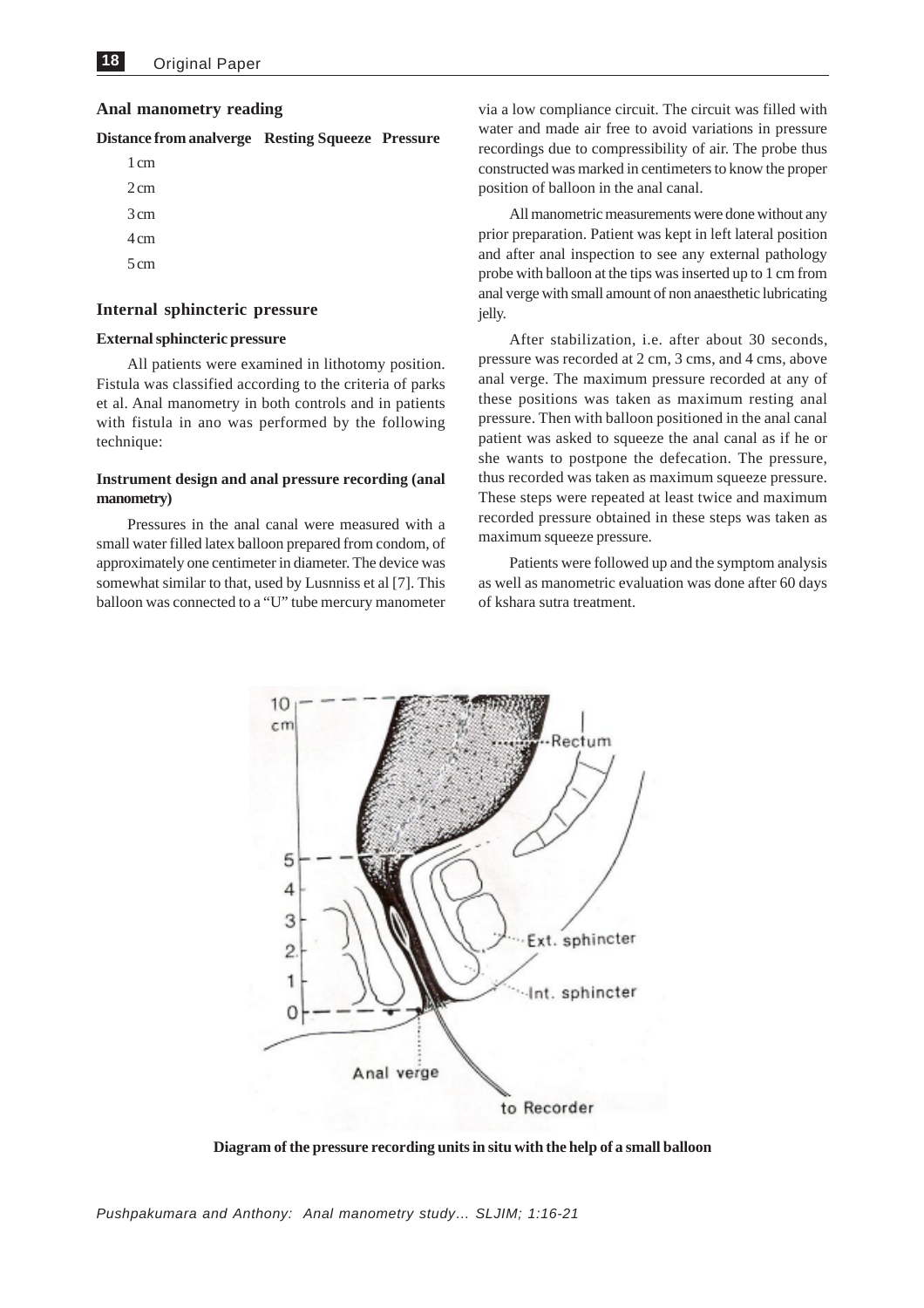# **Observation and Results**

|                               | Overall $(n=50)$ | Male $(n=32)$ | Female $(n=18)$ |
|-------------------------------|------------------|---------------|-----------------|
| Mean maximum resting pressure | 54.40            | 54.78         | 53.72           |
|                               | $\pm 2.87$       | $\pm 2.80$    | $\pm 2.95$      |
| Mean maximum squeeze pressure | 116.82           | 117.81        | 115.06          |
|                               | $\pm 5.23$       | $\pm 5.42$    | $\pm 4.49$      |

**Table 1: Mean ± SD value of anal manometric pressure profile (mm Hg) of controls (group- I)**

The longitudinal resting anal pressure profile of controls by station pullout technique is shown in Figure 1.

Resting anal pressures have been found almost equal at all the stations in both males and females, except at 5 cm from anal verge, where resting anal pressure in females was significantly lower than that in males at same distance.



**Table 2: Comparison of pre-manometric anal pressure profile in control (group I) and study groups (group- II)**

| Group                    | Maximum resting pressure<br>$(mmHg)$ mean $\pm SD$ | Maximum squeeze pressure<br>$(mmHg)$ mean $\pm SD$ |
|--------------------------|----------------------------------------------------|----------------------------------------------------|
| Group I control $(n=50)$ | 54.40<br>± 2.87                                    | 116.82<br>± 5.23                                   |
| Group II $(n=50)$        | 56.72<br>± 4.20                                    | 117.80<br>± 8.78                                   |

Maximum resting anal pressure pre-treatment value have been marginally increased in group II as compared to the control group. This may be due to the inflammatory process of the disease but maximum squeeze anal pressure has not been followed.

In 30 patients of the low anal fistula in group IV whose pre value for maximum resting anal pressure was  $(55.83 \pm 7.54)$ slightly found to be reduced to  $(54.70 \pm 5.02)$  in post treatment. This difference was not statistically significant. Maximum squeeze anal pressure was also found to be reduced from pre-value (111.70  $\pm$  5.17) to post value (110.20  $\pm$  6.05) This difference was statistically not significant (Table 3).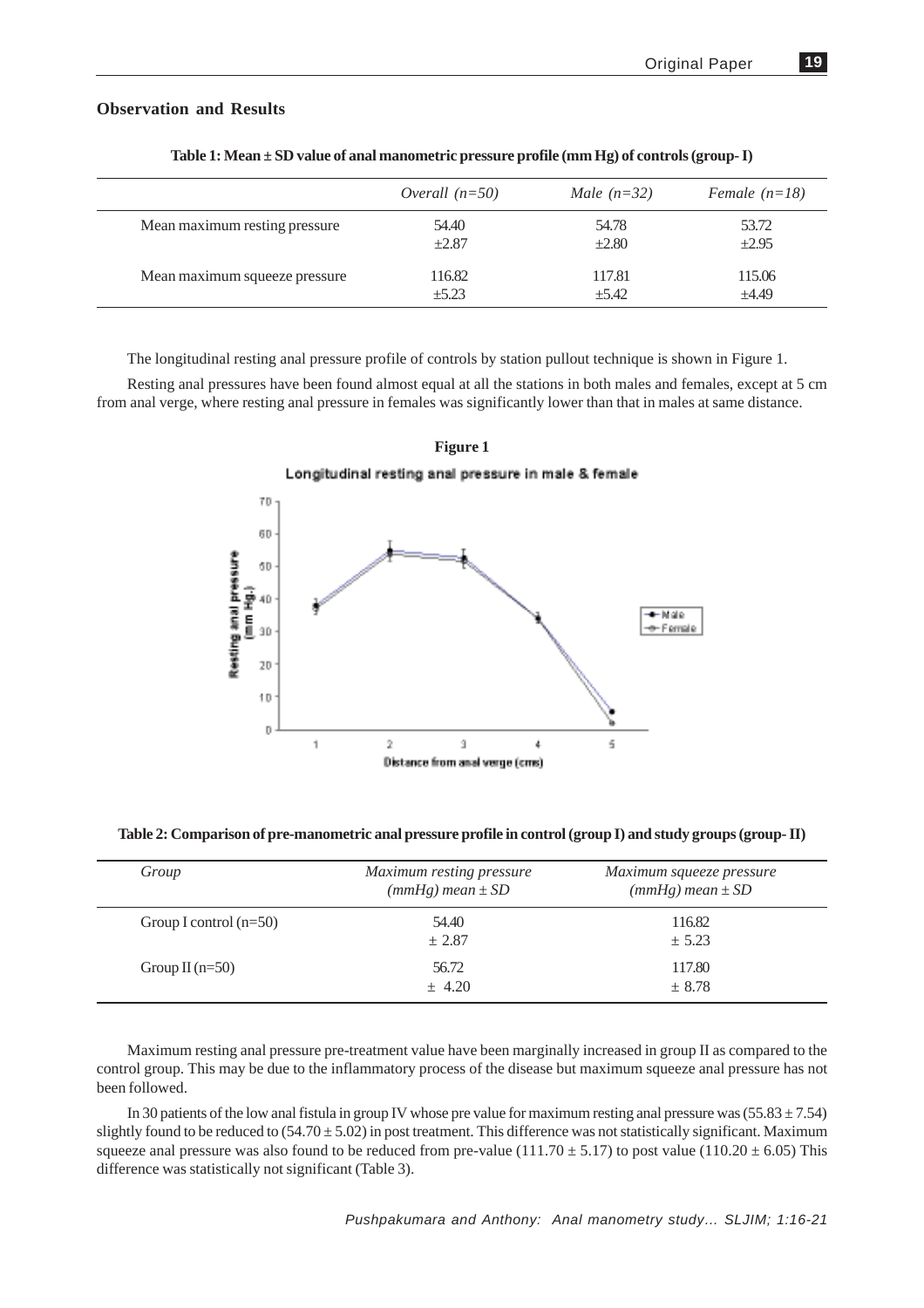| Maximum resting pressure (mmHg)<br>$mean \pm SD$ |                |                              | Maximum squeeze pressure (mmHg)<br>$mean \pm SD$ |                              |                              |
|--------------------------------------------------|----------------|------------------------------|--------------------------------------------------|------------------------------|------------------------------|
| Pre-treatment                                    | Post-treatment | $t = test$<br>$(pre - post)$ |                                                  | Pre-treatment Post-treatment | $t = test$<br>$(pre - post)$ |
| 55.83                                            | 54.70          | $t = 0.89$                   | 111.70                                           | 110.20                       | $t = 1.24$                   |
| ±7.54                                            | $\pm$ 5.02     | p > 0.05                     | ±5.17                                            | $\pm 6.05$                   | p > 0.05                     |
|                                                  |                | N.S.                         |                                                  |                              | N.S.                         |

# **Table 3: Maximum resting anal pressure and squeeze pressure in response to kshara sutra treatment (n = 30). (within the group comparison low anal fistula – group II)**

**Table 4: Maximum resting anal pressure and squeeze pressure in response to kshara sutra treatment (n=20). (within the group comparison high anal fistula – group II)**

|                         |                          | Maximum resting anal pressure (mmHg) mean $\pm$ SD |                            |                                     |                  | Maximum squeeze pressure (mmHg) mean $\pm$ SD |            |                                   |                                     |
|-------------------------|--------------------------|----------------------------------------------------|----------------------------|-------------------------------------|------------------|-----------------------------------------------|------------|-----------------------------------|-------------------------------------|
| Pre<br><b>Treatment</b> | Post<br><i>Treatment</i> | Follow up                                          | $t = test$<br>$(pre-post)$ | $t = test$<br>$(\text{pre-foldow})$ | Pre<br>Treatment | Post<br>Treatment                             | Follow up  | $t = test$<br>$(\text{pre-post})$ | $t = test$<br>$(\text{pre-foldow})$ |
| 54.89                   | 52.65                    | 53.10                                              | $t = 1.21$                 | $t = 0.2$                           | 110.75           | 107.50                                        | 109.70     | $t = 3.53$                        | $t = 0.99$                          |
| $\pm$ 5.02              | ±6.21                    | $\pm 9.51$                                         | p > 0.05                   | p > 0.05                            | $\pm 7.47$       | ±7.42                                         | $\pm 8.14$ | p<0.01                            | p > 0.05                            |
|                         |                          |                                                    | N.S.                       | N.S.                                |                  |                                               |            | H.S.                              | N.S.                                |

20 cases of high anal fistula in group II the maximum resting anal pressure was slightly found to be reduced from prevalue  $(54.89 \pm 5.02)$  to post-value  $(52.65 \pm 6.21)$ . The pressure value for follow up was  $53.10 \pm 9.51$ . Pressure reduction in both the post-treatment and follow up are statistically not significant (Table 4).

Consequently the maximum squeeze anal pressure was also found to be reduced from pre-value (110.75  $\pm$  7.47) to post-value  $(107.50 \pm 7.42)$ .

| Group       | Unit cutting time $(U.C.T.)$ (Days) |
|-------------|-------------------------------------|
| Group $\Pi$ | 5.10                                |

Unit cutting time (U.C.T.) is defined as the number of days required for the excision of unit (1 cm) of the fistulous track.

Total no. of days Initial length in cm U.C.T.

| Table 6: Incontinence and recurrences in kshara sutra group |  |  |  |  |  |
|-------------------------------------------------------------|--|--|--|--|--|
|-------------------------------------------------------------|--|--|--|--|--|

| Group                                      |    | Procedure Patients number Recurrence number % Incontinence % |                            |  |
|--------------------------------------------|----|--------------------------------------------------------------|----------------------------|--|
| Kshara sutra group (group II) Kshara sutra | 50 |                                                              | and the state of the state |  |

1% recurrence was observed in this study but no patient was found to be incontinence in kshara sutra series.

.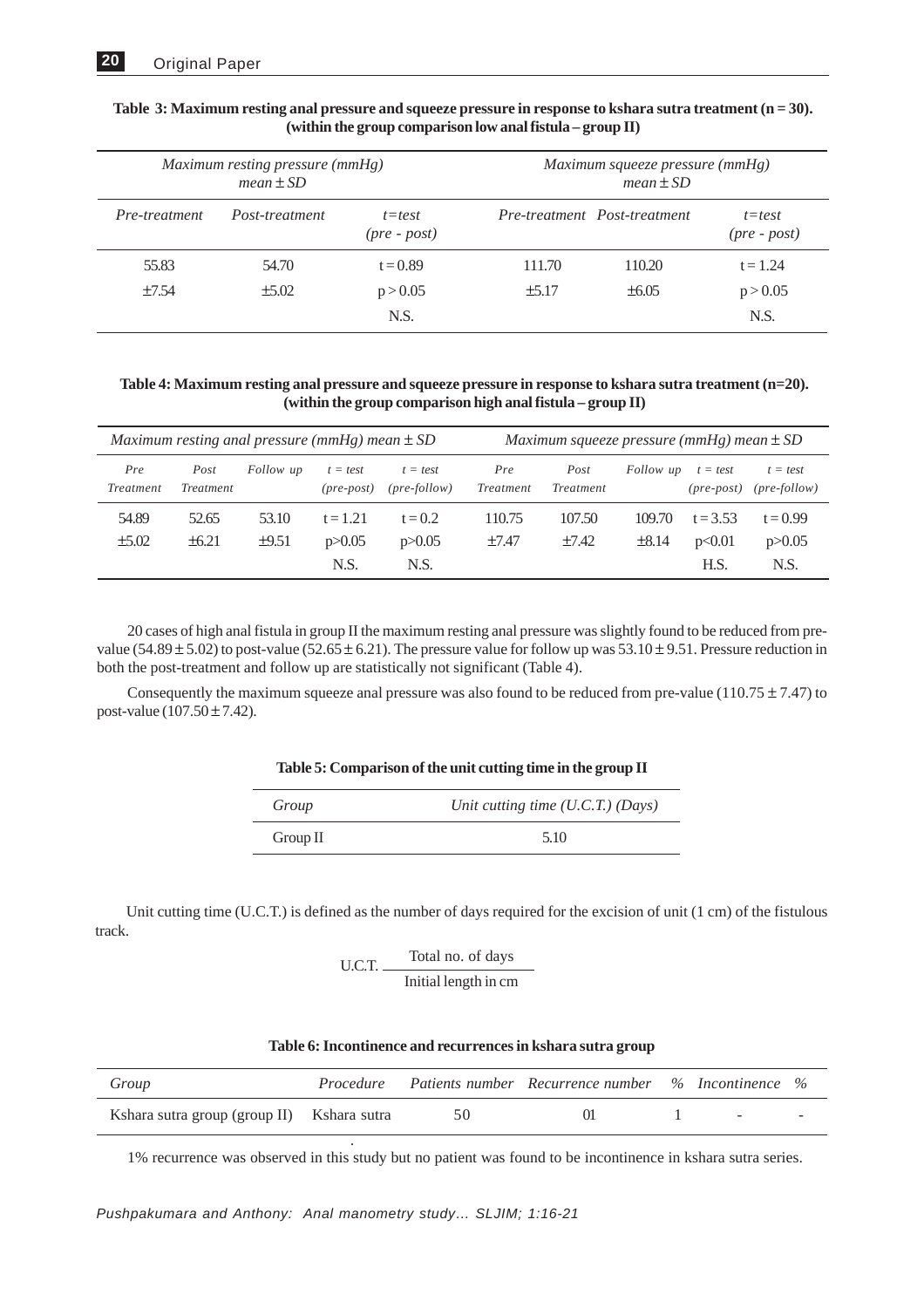#### **Discussion**

Several authors have tried to define manometric values for the normal anal canal. Significant pressure variations have been described in normal subjects chiefly with regard to gender and age.

In this study we didn't get significant difference between the anal pressures for male and female (Table 1).

In this study the resting anal pressure in males at 5cm from anal verge was significantly higher than in females (Figure 1). This indicate shorter anal canal length in females. Though in this study the exact length of anal canal could not be measured which is more precisely measured by perfusion pressure recording system.

There is no significant pressure reduction observed in low anal fistula. So the low anal fistula could be successfully managed without risk because the low anal fistulae the track that does not extend above the level of the anal crypts and indeed usually is formal to be open at this level to the anal canal.

In group II the patient treated in kshara sutra, no significant reduction of the resting anal pressure has been observed either post-treatment or follow up but the squeeze anal pressure was found to be significantly reduced after treatment and it insignificantly reduced in the follow up for high anal fistula.

The high rectal fistulas are the most difficult varieties. It denotes the type of fistula having exceptionally long tracks and includes high anal and anorectal varieties. The high anal fistula lies above the middle belly of external sphincter and the ano rectal varieties lies above the leavatorani muscle [8].

 In these cases a vast area of multilation is required during operative procedures resulting in significant fall in resting and squeeze anal pressures and dreadful complications.

The high anal fistulae the track rises to a higher level and is in relation to the upper parts of the anal sphincters, it may extend close to the anorectal ring.

High transsphincteric fistula track passes through both the internal and external sphincters before exiting to the skin and also pass dangerously close to the anorectal ring before it enters the ischeorectal fossa and the perineum. According to the study of Belliveu et al falling in resting pressure to less then 50% of the pre-operative value in patient having trans sphincteric fistuloctomy [9].

The patients consist of group II treated by kshara sutra consist high cases with recurrence having high internal opening or an abscess cavity above the levator ani muscle and supra sphincteric with supra levator abscess. High transsphincteric, multiple track and high horse fistulas. This type of fistulae invariably ends up with complication after surgery in the form of injury to the anal sphincter leading to incontinence. In this study it

was observed that there are no any significant pressure reduction in resting anal pressure in both post-treatment and follow up. In the post-treatment a significant reduction of squeeze anal pressure in both groups was observed. It is transient and may be perhaps related to the stage of cutting through the anal sphincters by the thread, which subsequently become complete during the follow up.

Faecal incontinence is mainly caused as a result of direct injury to anal sphincter and also due to the spinal cord injury. There were no incontinence cases observed in the patients treated in kshara sutra of group II.

#### **Conclusions**

There is no age or sex related difference in maximum resting anal pressure and squeeze anal pressure. Patients in fistula in ano had marginally higher maximum resting anal pressure compared to the control group, this may be due to the inflammatory process of the disease.

Kshara sutra appear to be the best option for the management of high anal fistula where there were no posttreatment incontinence and least recurrence rate. Further there were no significant reduction of resting or squeeze pressure at the time of follow up.

#### **References**

- 1. Sushruta: Sushruta Samhita, 5th Edition, Chikitsa sthana and nidana sthana of Bhagandara, Motilal Banarasidas, New Delhi, 1994; 18th Ch. p. 421-5.
- 2. Hancock BD, Smith. The internal anal sphincter and Lord's procedure for haemorrhoids. *British Journal of Surgery* 1975; **62**: 833-6.
- 3. Belliveau P, Thomson JPS, Parks AG. Fistula in ano a manometric study. *Disease Colon Rectum* 1983; **26**: 152-4.
- 4. Cali RL, Blatchford GJ, Perry RE, et al. Normal variation in anorectal manometry. *Diseases Colon Rectum* 1992; **35**: 1161-4.
- 5. Deshpande PJ, Sharma KR. Successful nonoperative treatment of high rectal fistula. *American Journal of Proctology* 1976; **39**: 132-4.
- 6. Christensen A, Nilas L, Christiansen J. Treatment of transsphincteric anal fistulas by the seton technique. *Disease Colon Rectum* 1986; **29**: 454-5.
- 7. Lusnniss PJ, Armstrong P, Barker PG, et al. Magnetic resonance imaging (MRI) of anal fistulae. *Lancet* 1992; **340**: 394-6.
- 8. Milligan ETC, Morgan CN. Surgical anatomy of the anal canal with special reference to anorectal fistula. *Lancet* 1934; **2**: 1150.
- 9. Tudor RG, Keighley MRB. Impaired sphincter function after fistulotomy for low fistula in ano. *British Journal of Surgery* 1986; **73**: 1042.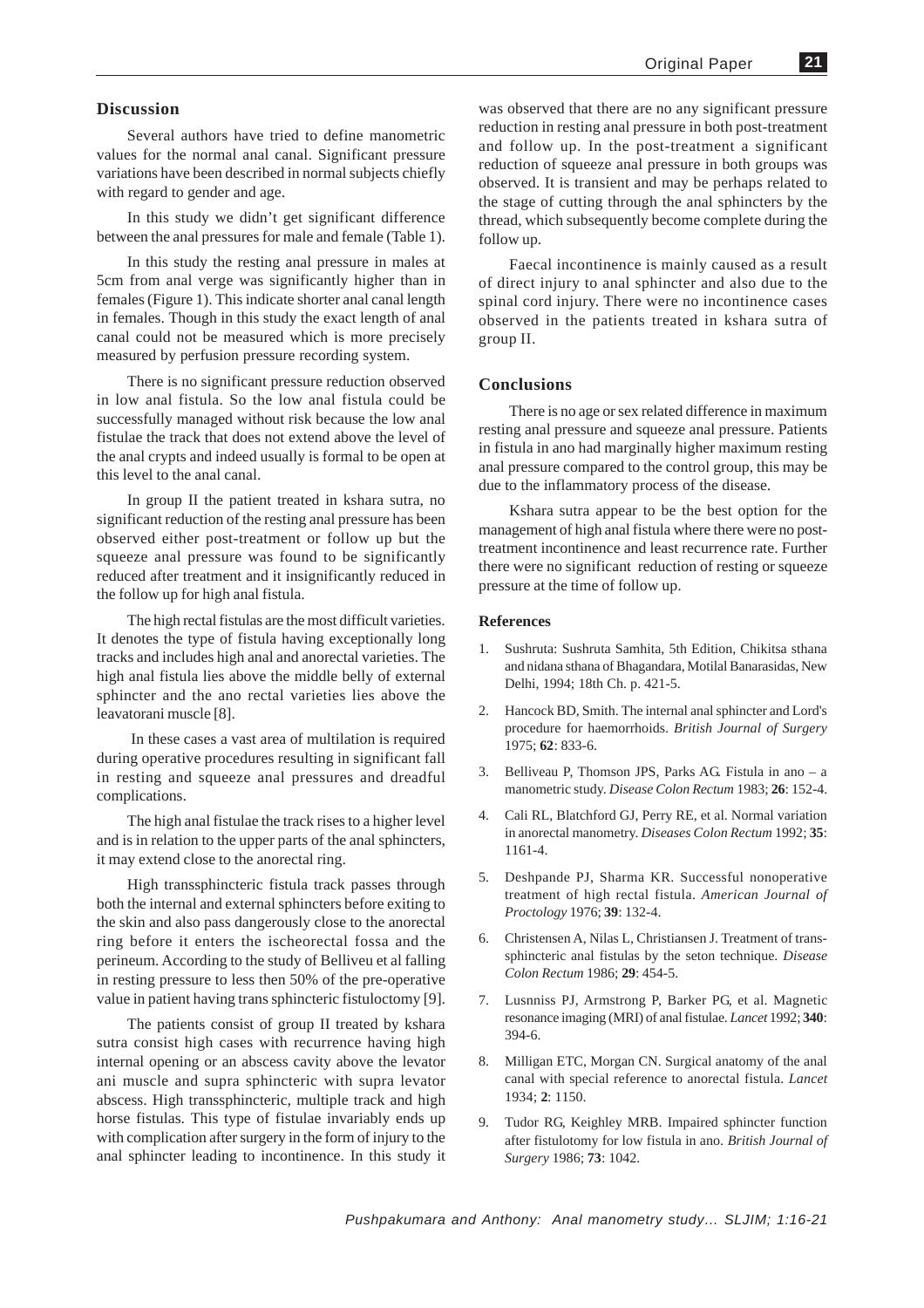# **Study of microbial quality on different drug formulations widely used in Ayurvedic system of medicine**

**B M Nageeb**<sup>1</sup> **, A P G Amarasinghe**<sup>1</sup> **, S Widanapathirana**<sup>2</sup>

# **Abstract**

World Health Assembly (WHA) has given the following limitations for herbal preparations. Aerobic bacteria 1x10<sup>5</sup>/g. for internal use and 1x10<sup>7</sup>/g. for topical dosage forms. Fungi 1x10<sup>4</sup>/g., *E-coli* 1x10<sup>2</sup>/g, and *Salmonellae* – none for internal and topical dosage forms. This study was carried out to study the microbial load, micro-organisms, anti microbial effects of compound preparations. Powders (Choorna), Pastes (Kalka), Pills (Vatika), Fermented dicoctions (Arista and Asawa), Oils (Thaila) and Local applications (Lepa) preparations were tested. Microbial load of some of the Choorna, Lepa and Kalka were exceeded the WHA limitations. Some of the Kalka, Arista and Asawa,Vatika, Thaila and Lepa preparations were within the acceptable limits. Isolated pure cultures were identified using morphological and biochemical tests and slide culture techniques. Most of the bacterial cultures belong to the genus Bacillus. The isolated fungi were identified as Penicillium Sp, Aspergillus Sp, Mucor Sp, Rhizopus Sp, Fusarium Sp. Some of the Thalisadi Choorna and Chandra Kalka preparations were positive for *Salmonellae* and *E-Coli*. It was noted that Hinguastaka Choorna and Manibadra Choorna had anti microbial effect on *Salmonellae typhi*. Thripaladi Choorna had effect on *Pseudomonas aeruginosa*. Sarvavisadee Oil was active against *Pseudomonas aeruginosa*, *Staphylococcus aureas*, *Salmonellae typhi*, and *klebsiella*. Buddharaja Kalka was active against *Pseudomonas aeruginosa*, *Staphylococcus aureas* and *Bacillus cereus.*

Hazard Analysis and Critical Control Paint Analysis was done on the Thalisadi Choorna and found implementation of Good Manufacturing Practice and HACCP principals could contribute to microbiologically safe end products. The steam treatment method was found to be an effective method to reduce the microbial load. Studies on the antimicrobial activity justify the use of these compound preparations in common infective conditions.

# **Introduction**

Herbal medicine has been in practice for several thousand years. In developed countries, the popularity of herbal medicine is continuing to grow. Further medicinal plants are important sources for the biopharmaceutical industry. Hence, medicinal plants and herbal medicines account for a significant percentage of the biopharmaceutical market. All these materials contain a natural inherent microbial flora and may be contaminated during harvesting, processing, preparation and storage. Considering these facts the World Health Assembly (WHA) in its resolutions WHA 31:33, WHA 40:33, WHA 42:43 has emphasized the need to develop and ensure the microbial quality standards of medicinal plant products using modern techniques and applications of suitable standards [1].

#### **Aims and objectives**

This study was carried out to assess the microbial load on the final preparations, identify the specific microorganisms, study the ways and means to control and prevent contamination, establish good manufacturing practice, define an acceptable microbiological quality standards in the final preparation as envisaged by WHA standards and study the anti-microbial activity of the compound preparations.

# **Materials and Methods**

#### **Study on microbial load**

The compound preparations of various formulations (Choorna, Kalka, Vatika, Arista, Thaila, and Lepa) of different manufacturers were subjected to the analysis of microbial load of bacteria and fungi. Samples were collected from open market from fifteen different drug manufacturers. Tested Choorna (Powders) are Dathri Choorna, Thripaladi Choorna, Thalisadi Choorna, Hinguastaka Choorna and Manibadra Choorna. Tested Kalka (Pastes) are Buddharaja Kalka, Nawaratna Kalka, Chandra Kalka, Sarkaradi Kalka and Desadun Kalka. Tested Vatika (Pills) are SeetharamaVati, SuranviduraVati and JeevanandaVati. Tested Arista (Fermented decoctions) are Dasamoola

1 *Institute of Indigenous Medicine, University of Colombo, Sri Lanka.* 2 *Department of Microbiology, University of Kelaniya, Sri Lanka.*

*Correspondence: Dr. B. M. Nageeb, Institute of Indigenous Medicine, University of Colombo, Rajagiriya, Sri Lanka. E-mail: bmnageeb@yahoo.com*

*Nageeb et. al. Study of microbial quality… SLJIM; 1:22-28*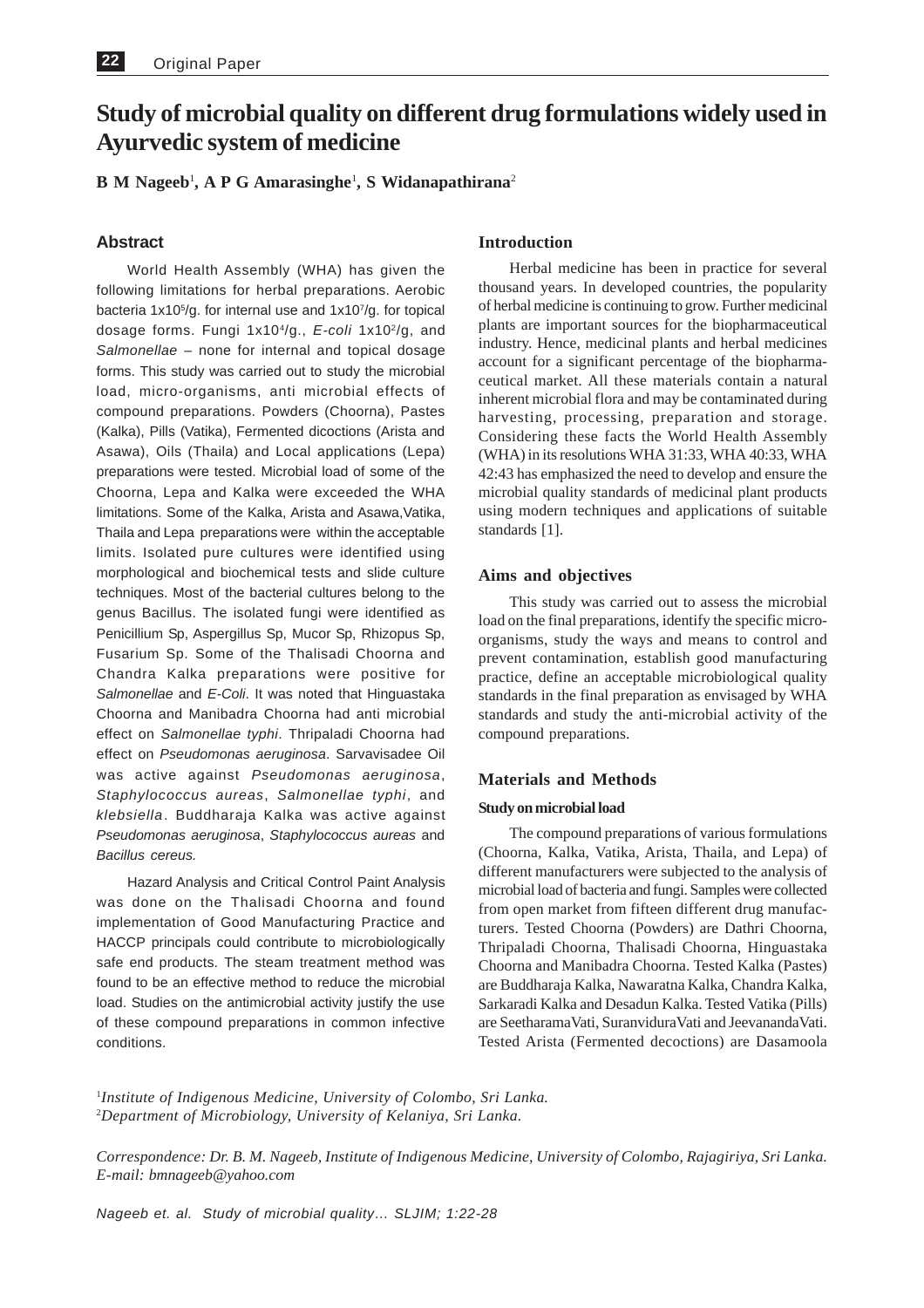Arista, Saraswatharista, Draksarista Arista, Pipalyadi Asawa and Arawindasawa. Tested Thaila (Oil) are Pinda Thaila, Narayana Thaila, Sarvavisadee Thaila, Visarpahara Thaila and Wathavi-duranga Thaila. Tested Lepa (Topical application) are Dasanga lepa, Sothahara lepa and Rogan e khas [2].

Three different samples in each drug of manufactures were taken for the study. Studies on microbial load was done using a dilution series up to  $10^{\circ}$  to  $10^{\circ}$  in sterile distilled water. Oil preparations were directly applied on agar plates to study the microbial load. Nutrient agar and potato dextrose agar were used as common culture media for bacteria and fungi respectively. Pour plate technique was used on nutrient agar and spread plate technique was used on potato dextrose agar. Colony forming units were taken after 24 hours and 72 hours for bacteria and fungi respectively. It was assumed that each colony was formed by a single organism.

#### **Morphological and biochemical tests**

Isolated microbial colonies from above compound preparations were purified by re-streaking in the same agar medium and stock cultures were prepared and stored at 4°C until biochemical tests were done for identification. Periodically cultures were renewed to maintain the viability of the microorganism. Morphological study and identification of bacteria were done through biochemical tests and fungi were identified through slide culture techniques [3]. Stock cultures were sub cultured on Nutrient agar plates by using streak plate technique. Culture plates were used for morphological and biochemical tests within 24 hours.

The following bio chemical tests were done on these cultures: Grams stain, Spore stain, Motility test, Catalase activity, Oxidase activity, Acid production from Glucose, Oxidative and fermentative activity tests for Carbohydrate utilization, Methyl red test, Voges proskauer reaction, Indole test, Starch hydrolysis, Growth in 7% Sodium chloride, Growth in 65ºC, Growth in 45ºC, Gelatin hydrolysis and Casein hydrolysis.

#### **Tests for** *Salmonellae*

Buffer peptone was used as non-selective enrichment media. One gram of the solid preparation or one ml of the liquid preparations was added to 20 ml of the buffer peptone and kept on gentle shaking position for 24 hours (at the ratio of 25 grams in 475 ml).

 Selanite broth and tetra thionate broth were used as selective media (these media were prepared according to the specifications of the Oxoid-manual.Within 48 hours of incubation period in the selective media one loop of these test solutions were streaked on Bismuth Sulphite agar (B/SAgar) and Brilliant Green agar (B/G Agar) plates separately (Bismuth Sulphite agar and Brilliant Green agar were prepared according to the specifications of Oxoid manual). Black colonies on B/ S agar and pink colonies on

B/G agar was considered as positive for *Salmonellae* organisms. These specific colonies were picked and streaked on already prepared nutrient agar plates and incubated for 24 hours to obtain pure cultures. Within 24 hours these pure cultures were biochemically tested for *Salmonellae*. These stock cultures also identified during the tests done for identification of the other microorganisms. Urease test, Indole test, and Hydrogen sulfide production tests were done as biochemical confirmation tests for *Salmonellae* [4].

#### **Test for coliforms**

One gram or one ml of each of the samples was dissolved in 10 ml of sterile distilled water. Using this stock solution series of dilutions up to  $10^{-3}$  was made. One ml of this solution was transferred into 09 ml of single strength sterile MacConky broth tubes which contain a Durham tube. Mix the tubes by gentle rotation. These tubes were incubated at 37ºC for 48 hours. The tubes which gave yellow colour with gas production were assumed as positive for Coliforms. These positive tubes were sub cultured into sterile Brilliant Green Bile broth tubes which also contained a Durham tube in two sets. One set was kept at 37ºC and another was kept at 44°C for 48 hours. The tubes which showed gas production at 37ºC were considered as positive for Coliforms and the tubes which showed gas production at 44ºC were considered as positive for faecal Coliforms. *E.coli* was confirmed by Indole test [4].

#### **Test for anti microbial activity**

Compound preparations below two years of manufacturing date were selected. Minimum adult dose of Choorna and Kalka were dissolved in 15 ml of sterile distilled water and kept in a shaker at 100 r.p.m. continuously for four hours in order to get the maximum soluble water extract of these preparations. 0.1 ml of these extracts was used to the antimicrobial assay. In case of oils, 0.1 ml of oil was used directly. 50 ml of the Nutrient broth was prepared, taken into five metal capped tests tubes and sterilized. These tubes were inoculated separately using sterile inoculating needle with pure American Type Culture Collection (ATCC test cultures).

The test organisms were ATCC cultures of *Pseudomonas aeruginosa, Escherichia coli, Salmonellae typhi, Klebsiella, Bacillus cereus* and *Staphylococcus aureus*. Nutrient agar plates were prepared and kept in an incubator at 37ºC for 24 hours in order to exclude contamination and to reduce the moisture content of these plates. These agar plates were seeded with above ATCC test cultures separately using spread plate technique. Sterilized metal cylinders (assay cup) were placed in each sector using sterile forceps. The cylinders were pressed gently until the edge of the cylinders sink into the agar to keep it firmly in place. 0.1 ml of the drug extract was placed into these cylinders and plates were sealed. In case of oil 0.1ml of oil was placed into these cylinders and plates

*Nageeb et. al. Study of microbial quality… SLJIM; 1:22-28*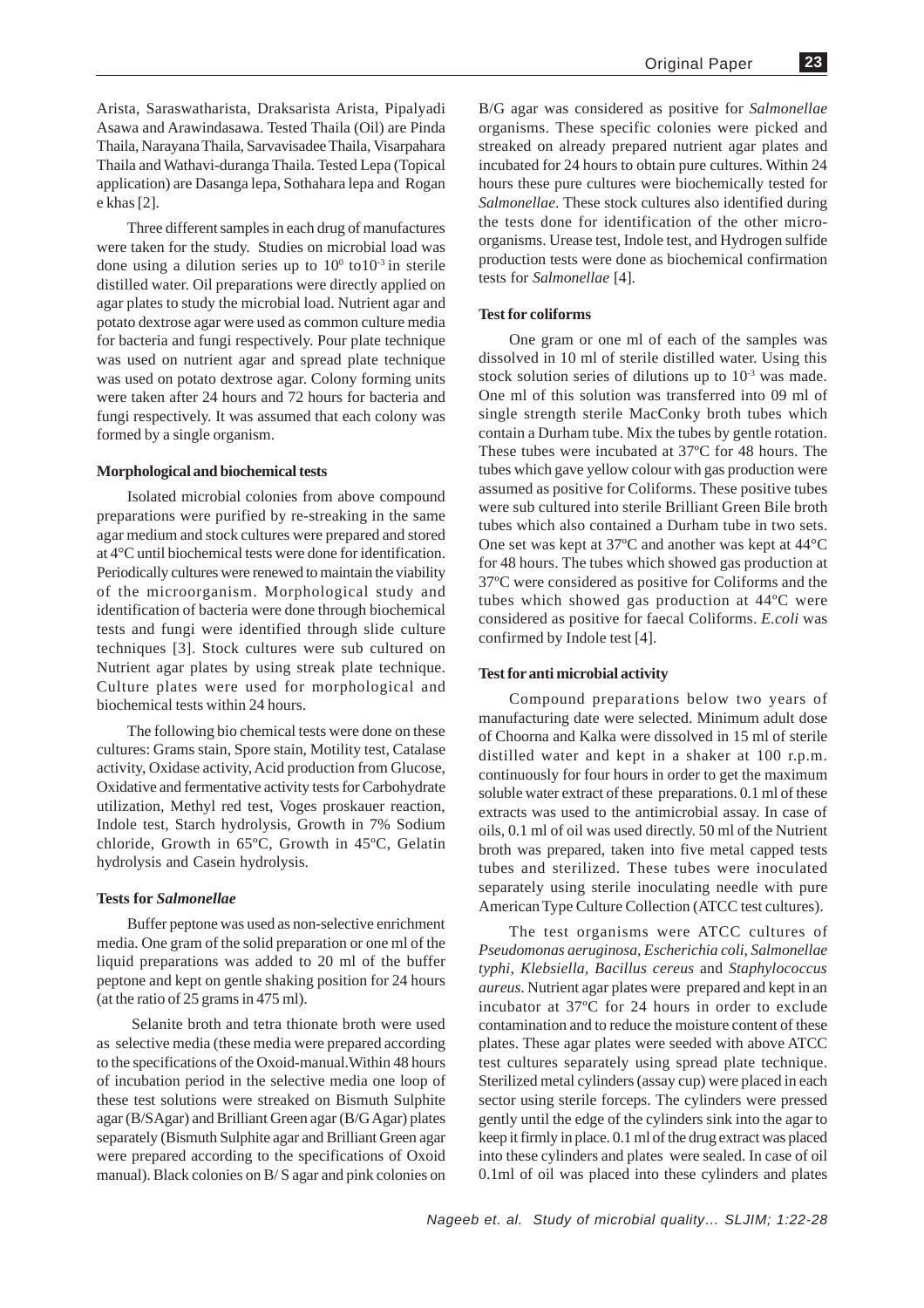were sealed. Within 24 hours the growth of the seeded organisms were noted. The clear zones around the assay cups were measured and recorded. Width of the zones was measured and considered as the efficacy of the drugs against the test organism [4].

#### **HACCP analysis**

Analysis was done at the Nawinna Ayurvedic Drugs Corporation. The sites which were subjected to identify any critical points are main drug stores, pre preparation site, drug manufacturing site, packaging site, labeling site and stores of the finish product. Product Thalisadi Choorna was selected as a test product on the basis of the test results of the microbial load. A flow chart of the product was prepared. Possible critical points were identified. A test preparation was prepared according to identified critical points in order to minimize the contamination and to reduce the microbial load. Microbial load was repeated in the test product.

#### **Methods tested to control microbial load on compound preparation "Thalisadi Choorna"**

- 1. Heat treatment. 100g of the above sample was subjected to heat treatment in a hot air oven at 80°C for 10 minutes for three consecutive days.
- 2. Ultra violet radiation at 256 wave length continuously for 24 hours (100 g).
- 3. 100 g of the sample was steamed under atmospheric pressure in a closed container up to 10 minutes for three consecutive days.

Then the study of microbial load was thereafter repeated in every sample. Then Thin Layer Chromatographic (TLC) patterns and the volatile oil content of the steamed and original samples were done on sample

which showed relatively low microbial load and the original sample which was not subjected to any pretreatment methods.

#### **Study on thin layer chromatographic patterns**

Steamed in an open container, steamed in a closed container and original sample of Thalisadi Choorna was subjected to this study.

Moisture content of the 3 gram above samples was measured. 3 gram of the sample and water content of the samples was taken for extraction. Extraction with 50 ml of Ethanol and 50 ml of water were taken separately. Extracts were concentrated and dissolved in 3ml of same extracted solvent and using a sterilized micropipette. 1-2 micro liter of this solution was used to spot the TLC plates. Different solvent systems were used to study the TLC. Using Vanilline + Conc-Sulphuric acid spray reagent the bands were fixed and noted under the UV lamp (254 and 365 nm). Number of bands, R.f values, distance of the solvent front from the spot and the distance of the bands from the spot also recorded.

#### **Study on the volatile oil content**

Steamed in an open container, steamed in a closed container and original sample were taken for the study. 80 gram of each drug samples was taken with 250 ml of distilled water. "Dead and Stark Distilled Arm" apparatus was used to measure the volatile oil content. Each sample was refluxed in hot water bath for 2-3 hours. Volatile oil collected at the upper end of the distillery arm was measured and recorded.

# **Results and Discussion**

Results of the microbial load on different formulations were summarized as below (Table 1).

|                          | Range for bacterial counts /gr         | Range for fungi counts /gr             |
|--------------------------|----------------------------------------|----------------------------------------|
| <b>Choorna</b> (Powders) |                                        |                                        |
| Dathri Choorna           | $2.0 \times 10^4$ to $1.1 \times 10^6$ | $4.7 \times 10^4$ to $1.7 \times 10^6$ |
| Hinguastaka Choorna      | $9.8 \times 10^4$ to $4.0 \times 10^6$ | $2.0 \times 10^4$ to $4.5 \times 10^4$ |
| Manibadra Choorna        | $8.4 \times 10^4$ to $4.2 \times 10^7$ | $2.0 \times 10^3$ to $1.5 \times 10^5$ |
| Thalisadi Choorna        | $3.0 \times 10^3$ to 6.2 $\times 10^7$ | 00 to $1.9 \times 10^4$                |
| Thripaladi Choorna       | $2.0 \times 10^5$ to $1.2 \times 10^7$ | 00 to $1.5 \times 10^4$                |
| <b>Kalka</b> (Pastes)    |                                        |                                        |
| Buddaraja Kalka          | 00 to $7.5 \times 10^3$                | 00 to $5.0 \times 10^2$                |
| Chandra Kalka            | $1 \times 10^2$ to 6.1 $\times 10^4$   | 00 to $1.3 \times 10^3$                |
| Desadun Kalka            | 00 to $3 \times 10^{2}$                | 00 to $1.8 \times 10^4$                |
| Nawaratna Kalka          | $6.0 \times 10^3$ to $1.2 \times 10^7$ | $4.8 \times 10^5$ to $2.0 \times 10^6$ |
| Sarkaradi Kalka          | $1.0 \times 10^3$ to $1.7 \times 10^6$ | 00 to $4.0 \times 10^4$                |

#### **Table 1**

*(Contd)*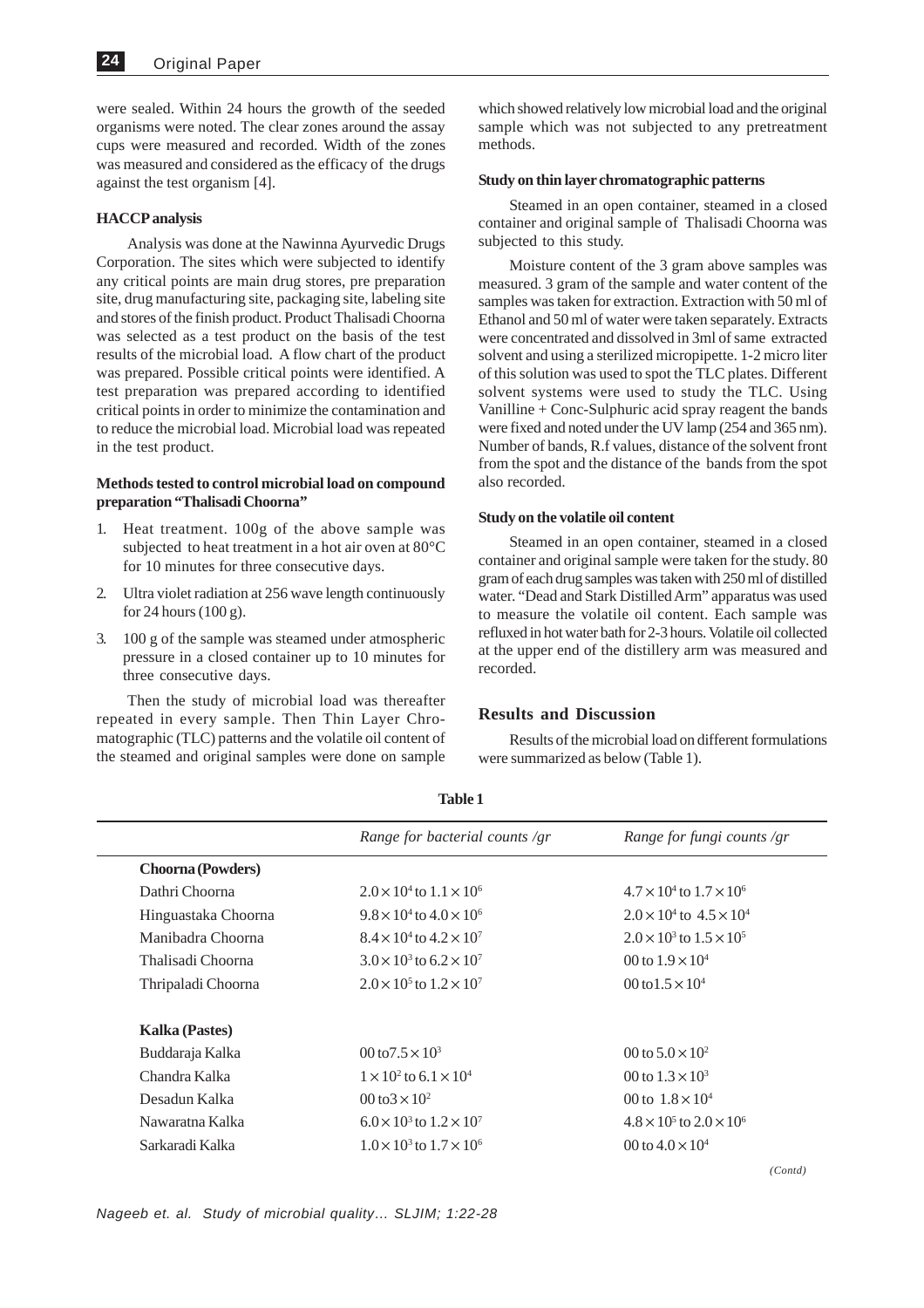|                               | Range for bacterial counts /gr           | Range for fungi counts /gr |
|-------------------------------|------------------------------------------|----------------------------|
| Vatika (Pills)                |                                          |                            |
| Seetharama Vati               | 00 to $7 \times 10^3$                    | 00 to $1.5 \times 10^4$    |
| Jeevananda Vati               | 0 <sup>0</sup>                           | 0 <sup>0</sup>             |
| Suranvidura Vati              | 0 <sup>0</sup>                           | 00 <sup>1</sup>            |
| Lepa (Local applications)     |                                          |                            |
| Dasanga Lepa                  | $9.0 \times 10^2$ to $2.1 \times 10^5$   | 80 to $1.3 \times 10^4$    |
| Sothahara Lepa                | $00\,$                                   | $00\,$                     |
| Rogan E khas                  | $00\,$                                   | 0 <sup>0</sup>             |
| Thaila (Oil)                  | Range for Bacterial counts /ml           | Range for Fungi counts /ml |
| Pinda oil                     | 00 to 59                                 | 00 to $105$                |
| Narayana oil                  | $00$ to 23                               | 800 to 54                  |
| Sarvavisadee oil              | $00$ to $26$                             | 00 to 26                   |
| Visarpahara oil               | $00 \text{ to } 41$                      | $00 \text{ to } 71$        |
| Vathaviduranga oil            | 00 to 17                                 | 00 to 47                   |
| Arista (Fermented decoctions) |                                          |                            |
| Dasamoola Arista              | 00 to $3.4 \times 10^3$                  | 00 to $4.8 \times 10^2$    |
| Pippalyadi Asawa              | $4 \times 10^{1}$ to $1.3 \times 10^{4}$ | 00 to $1 \times 9$         |
| Aravindasava                  | 00 to $1.6 \times 10^4$                  | 00 to $4.8 \times 10^2$    |
| Sarasvatharista               | 00 to $2.7 \times 10^5$                  | 00 to $3.5 \times 10^{1}$  |
| Draksa Arista                 | 00 to $1.1 \times 10^5$                  | 00 to $4.5 \times 10^{1}$  |

#### **Choorna (Powders)**

WHA limitations for microbial contamination – Total aerobic bacteria =  $10^5$ , yeast and moulds maximum  $10^3$  per gram. All the powder preparations exceeds the WHA limitations for the microbial load. Colony forming units (CFU) per gram for bacteria varies from  $3 \times 10^3$  to  $6.2 \times 10^7$ . Colony forming units for fungi varies from  $1 \times 10^6$  to  $1.7 \times 10^6$ .

#### **Kalka (Paste)**

According to Table 1, only Buddharaja Kalka is below the WHA limitations in both bacterial and fungal counts. Chandra Kalka and Desadun Kalka were under the limits in bacterial counts but exceeds in fungal counts. Nawaratna Kalka and Sarkaradi Kalka preparations exceeds the WHA limitation for both bacterial and fungal counts. Nawaratna Kalka shows the highest range of microbial load. The microbial load in confections for bacteria per gram varies from  $1 \times 10^0$  to  $7.5 \times 10^3$ . The microbial load for fungi in confections varies from  $1 \times 100$ to  $1.2 \times 10^7$ .

# **Thaila (Oil)**

All these Oil preparations were below the WHA

limitations. In oil samples the colony forming units for bacteria per ml was  $1 \times 10^0$  to  $5 \times 10^1$  and fungi was  $1 \times 10^0$ to  $10^2$ .

#### **Vatika (Pills)**

According to the above range Jeevananda Vati and Suranvidura Vati were totally free from microbial contaminations. Only Seetharama vati exceeds the microbial load in fungal count.

#### **Lepa (Topical applications)**

Lepa preparations are topical dosage forms. The WHA limitations for bacteria and fungi differ from the internal dosage forms. Aerobic bacteria maximum – 107 per gram and yeast and moulds, maximum 104 per gram. According to this range all three Lepa preparations were below the WHA limitations for bacterial counts. But Dasanga Lepa preparation was exceeds the fungal counts. The microbial load for Bacteria on Dasanga lepa varies from  $1 \times 10$  to  $2.1 \times 10^5$  per gram. Fungi varies from  $8 \times 10^1$ to  $1.3 \times 10^4$  per gram Sothahara Lepa and Rogan e ghas preparations does not show any growth.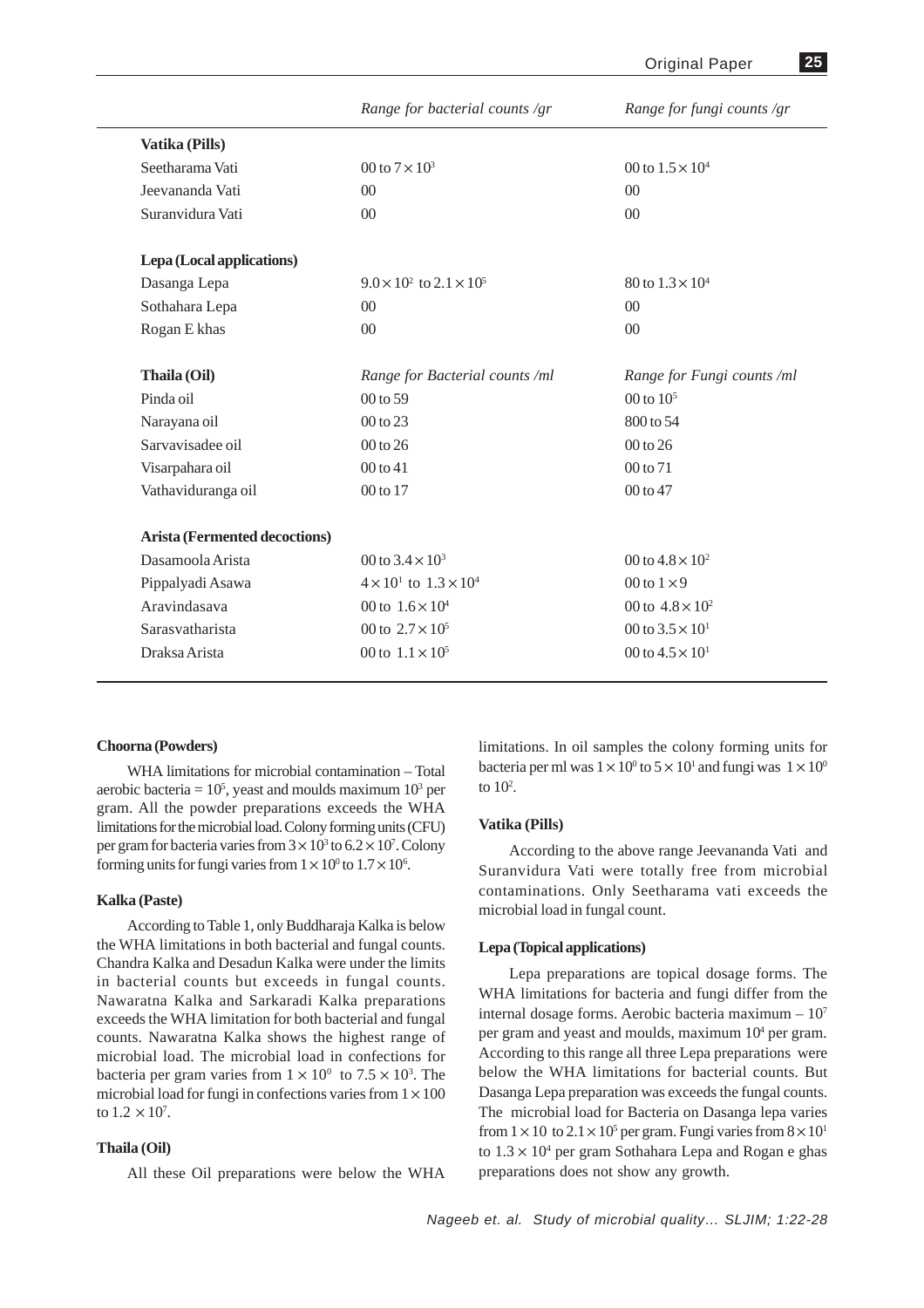#### **Arista (Fermented decoction)**

According to the above table Dasamoola Arista, Pipalyadi Asawa and Aravinda Asawa were below the WHA limitations in the microbial load. Saraswatha Arista and Draksa Arista are exceeding the WHA limitations in bacterial counts but both were below the WHA limitations in fungal count. The microbial load varies from  $1 \times 10^0$ /ml to

 $2.7 \times 10^5$ /ml in Nutrient agar and  $1 \times 10^0$ /ml to  $5 \times 10^2$ /ml in potato dextrose agar.

# **Results of the biochemical tests on the different formulations**

Most of the bacterial stock cultures belonged to the following Bacillus species (Table 2).

| Thalisadee Choorna           | Bacillus brevis, Bacillus megaterium, Bacillus pumilus                                                                        |
|------------------------------|-------------------------------------------------------------------------------------------------------------------------------|
| Dathree Choorna              | Bacillus brevis, Bacillus laterosporus, Bacillus ceres, Bacillus pumilus,<br>Bacillus licheniformis, Kurthia, Bacillus firmus |
| Hinguastaka Choorna          | Bacillus cereus, Bacillus brevis, Bacillus firmus, Entrobacter spp,<br>Bacillus licheniformis                                 |
| Manibadra Choorna            | Bacillus megaterium, Bacillus brevis, Bacillus pantothenticus,<br><b>Bacillus</b> pumislus                                    |
| Thriphaladi Choorna          | Bacillus firmus, Bacillus brevis                                                                                              |
| Buddharaja Kalka             | Bacillus brevis, Entrobacter spp                                                                                              |
| Chandra Kalka                | Bacillus pantothenticus, Bacillus brevis, Bacillus firmus                                                                     |
| Desadun Kalka                | Bacillus pantothenticus, Flavobacterium                                                                                       |
| Nawaratna Kalka              | Bacillus Megaterium, Entrobacteria, Pseudomonas, Entrobacter spp                                                              |
| Sarkarade Kalka              | Bacillus firmus, Bacillus brevis, Bacillus Megaterium, Flavobacterium                                                         |
| Narayana Oil                 | Bacillus pantothenticus                                                                                                       |
| Pinda Oil                    | Bacillus firmus, Bacillus brevis, Bacillus pumilus                                                                            |
| Sarvavisadee Oil             | <b>Bacillus</b> brevis                                                                                                        |
| Vathaviduranga Oil           | Bacillus pantothencius, Bacillus firmus, Streptococcus                                                                        |
| Visarpahara Oil              | Bacillus pantothenticus                                                                                                       |
| Dasamoola Arista             | <b>Bacillus</b> firmus                                                                                                        |
| Pippalyadi Asawa             | <b>Bacillus</b> firmus                                                                                                        |
| Draksa Arista                | Bacillus brevis, Bacillus firmus                                                                                              |
| Aravinda Asawa               | Bacillus firmus, Bacillus brevis                                                                                              |
| Saraswatha Arista            | <b>Bacillus</b> firmus                                                                                                        |
| Dasanga Lepa &Sothahara Lepa | Staphylococcus, Bacillus brevis                                                                                               |

**Table 2: Results of the biochemical tests on the different formulations**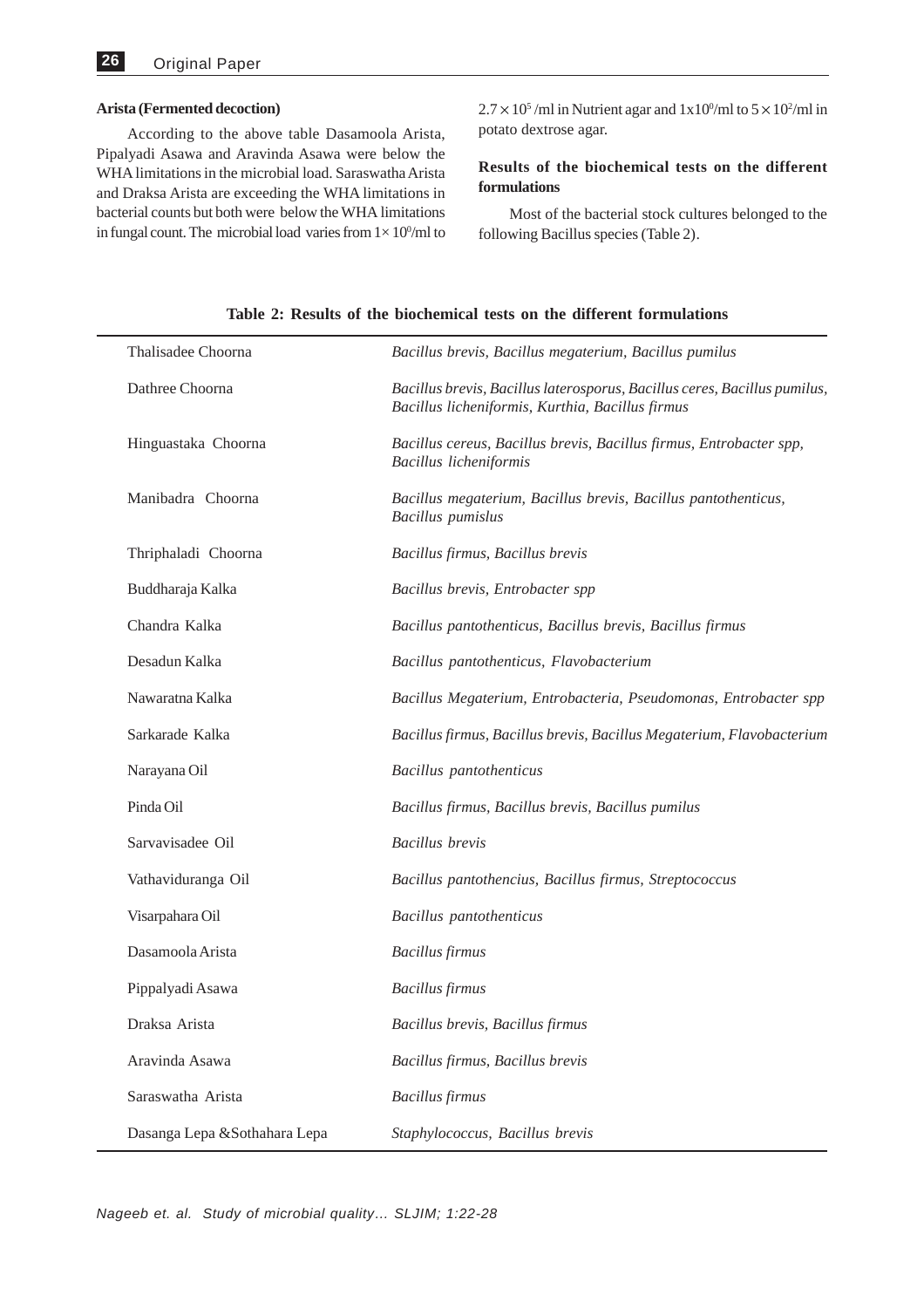According to the macroscopic and microscopic appearance the isolated fungi were identified as Penicillium Sp, Aspergillus Sp, Mucor Sp, Rhizopus Sp, Fusarium Sp.

#### **Results of the** *Salmonellae* **tests**

None of the drug samples was positive for *Salmonellae*. Except three samples of Thalisadi Choorna and two samples of Chandra kalka preparations.

#### **Results of the Coloiform tests**

None of the Choorna, Kalka, Arista, Vatika and Thaila gave positive results for Coliforms in presumptive test. However, some of the Dasanga lepa preparations gave positive results in presumptive tests and test for faecal coliform confirmation tests.

#### **Results of the antimicrobial activity**

Choorna (Powders), Kalka (Pastes), and Thaila (Oil) preparations were subjected to this study. Powder preparations of Hinguastaka, and Manibadra showed anti bacterial effect on *Salmonellae typhi*. Thripaladi Choorna showed anti bacterial effect on *Pseudomonas aeruginosa* None of the tested powder preparations showed antibacterial effect on *E-Coli*. The Oil preparation of Sarvavisadee is active against *Pseudomonas aeruginosa*, *Staphylococcus aureas*, *Salmonellae typhi*, and *Klebsiella*. The preparation of Buddaraja kalka was active against *Pseudomonas aeruginosa*, *Staphyloccous aureas*, and *Bacillus cereus.*

#### **Results of the HACCP analysis**

 According to the microbiological studies carried out on products, the product of Thalisadi Choorna of every manufactures relatively contained more microbial load and other contaminations. A flow chart of the product was prepared and the following critical points, i.e. C.P. 01 – Out dated or wrong raw materials, C.P. 02 – Impurities (Soil particles etc.), C.P. 03 – Adulterants and C.P. 04 – Improper Washing of raw materials and packaging materials were identified. A test sample was prepared according to identified critical points in order to minimize the contamination and to reduce the microbial load. Again the microbial load was studied in the test product.

It was revealed that the microbial load was very low in the test product. This study clearly indicates that the implementation of good manufacturing practice regulations will lead to microbiologically safe end products.

#### **Results of the quality assurance testing**

Steam treatment for powder preparations for a short time period consecutively for three days showed a very low microbial load. Same time it does not bring a major effect on quality of the product.

### **Conclusions**

The above study reveals that most of the powder preparations of every manufacturer were above the acceptable limits of microbial load. Adopting good manufacturing practice can reduce the microbial load and exclude the contaminations. Most of the Oil preparations and Vatika preparations are within the acceptable limits. Most of the Kalka preparations (except the Buddharaja Kalka) were also above the acceptable limits of microbial load. The individual data analysis shows the Dasamoola Arista, Pippalyadi Asawa and Arawinda Asawa preparations were below the acceptable limits. The microbial load on Lepa preparations were below the acceptable level. The positive results for specific micro organisms may be due to poor GMP. HACCP analysis confirmed improving the GMP will ensure the microbiologically safe end products. Steam treatment may be an effective method to reduce the microbial load. Studies on the antimicrobial activity highlight the effectiveness of these preparations in common infective conditions.

# **Recommendations**

- 1. Educational programmes on G.M.P for the factory workers,
- 2. Educational programme should be repeated periodically,
- 3. Separate building sites for pre preparation stores and drug manufacturing sites,
- 4. These sites should be restricted for other workers in the factory,
- 5. Quality check on raw materials should be performed before sending for production,
- 6. Quality checkup on factory water resources should be performed periodically,
- 7. Preparation of raw materials for drug manufacture should be monitored by a medically qualified trained person,
- 8. Quality control laboratory with basic infra structure facility should be established in every commercial drug manufacturing establishment,
- 9. Quality check-up should be performed in between the production line,
- 10. Packaging materials should be subjected to quality check-up prior to packing,
- 11. Batch re-call facility is necessary between the production line and from the market [5, 6].

### **Acknowledgements**

National Science Foundation, Sri Lanka for financial support (Grant No. TM/2001/01) and technical staff of Department of Microbiology, University of Kelaniya.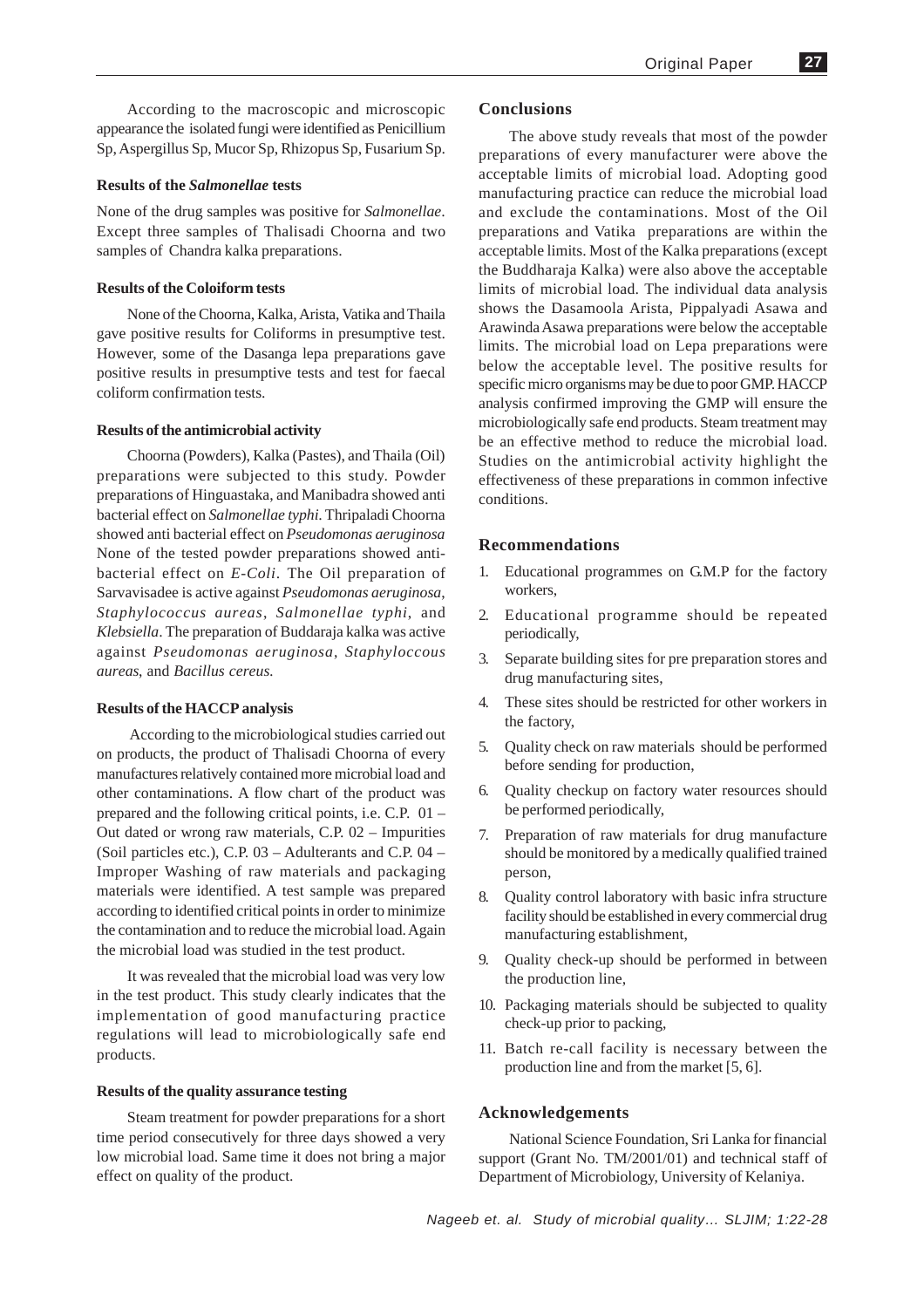# **References**

- 1. World Health Organization, Geneva 1988, Quality control methods for medicinal plant materials, WHO Library cataloguing in publication data, ISBN 92 4 - 15 45 100.
- 2. Department of Ayurveda, Ayurveda Pharmacopoeia, Volume 1, published by the Ministry of Health and Indigenous Medicine, Department of Ayurveda, Sri Lanka, 1998: 123- 261.
- 3. Cowan ST. Manual for the Identification of Medical Bacteria, Second Edition, Cambridge University Press,

Cambridge, London New York, New Rochelle, Melbourne Sydney, 1990; **42**: 124.

- 4. International Standards, ISO 9308- 2, First edition 1st, Ref. No ISO - 9308-2, 1990 (E); **1**: 14.
- 5. World Health Organization. Guidelines for the Appropriate use of Herbal Medicine 1948, 1998, Region Office for the Western Pacific Manila, 1990; **1**: 184.
- 6. World Health Organization. Good manufacturing practice, updated supplementary, guidelines for the manufacture of herbal medicines, 2005; **1**: 184.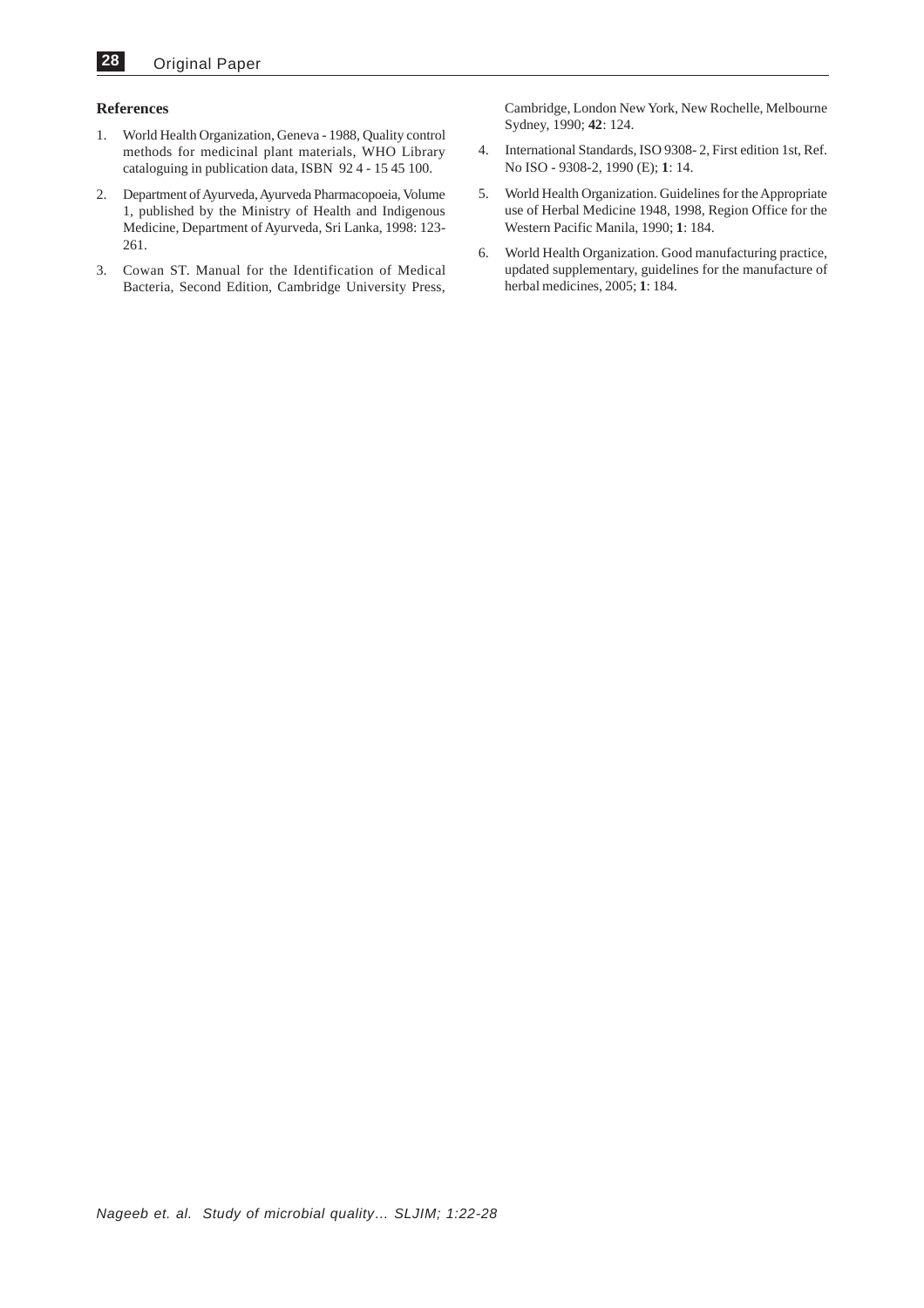# **Evaluation of the Yava-Kshara Taila Uttar Basti in the management of tubal blockage**

**Kamayani Shukla (Upadhyaya)**<sup>1</sup> **, Kaumadi Karunagoda**<sup>2</sup> **, Nita Sata**<sup>3</sup> **, L P Dei**<sup>1</sup>

# **Abstract**

Tubal blockage is very common and difficultly managed factor of female infertility. Its management available is beyond the reach of the common people of developing countries. Ayurveda does not possess a databased management of this problem till date. Hence, this study was carried out to establish a data-based treatment regimen of tubal blockage through Ayurveda. Total 14 patients with 50% unilateral and 50% bilateral tubal blockage were registered for the present study, which aimed to find out the effect of intra uterine Uttar Basti of Yava-Kshara Taila on tubal blockage. The total period of the treatment was 2 consecutive cycles and Uttar Basti was given for 6 days in one cycle with an interval of 3 days in between. The dose for one Uttar Basti was 5 ml, and the procedure was carried out with proper antiseptic care. The criteria of assessment for the results were the reports obtained from hysterosalpingography (HSG) performed during and after treatment. The results were highly significant, as blockage was removed in 85.71% of patients. 7.41% patients conceived within the follow up period and no patient reported any feature of complication during the treatment or follow up period.

# **Introduction**

Tubal blockage is the second most common factor responsible for female infertility with a prevalence of 25- 35% [1]. It is very difficult to manage, because the treatment choices for it are only tubal reconstructive surgery and in vitro fertilization (IVF). Both of these, being run in very few infertility clinics in developing countries are not easily accessible. Chances of ectopic pregnancy and other complications are also there. On the other hand, there is no established reliable Ayurvedic treatment for the tubal blockage. Though, some Ayurvedic practitioners claim the effect of intra uterine Uttar Basti on tubal blockage, yet data-base treatment regimen is not available. Keeping this point in view, the present study was carried out as a very preliminary step to find out a reliable and data-based Ayurvedic management of tubal infertility.

### **Aims and objectives**

The aims and objectives of the study included: i) to find out the effect of Yava-Kshara Taila Uttar Basti in the tubal blockage and ii) to study the complications, if arise, during and after the course of treatment.

#### **Materials and Methods**

Patients attending the O.P.D. of Stree Roga & Prasuti Tantra, I.P.G.T.& R. A., fulfilling the criteria for selection were incorporated into the study irrespective of caste, religion etc. A detailed history regarding infertility, family history, obstetric history, menstrual history, past illness and clinical finding pertaining to Dosha, Dushya, Dushti, Agni, Srotasa etc. were filled up in specially prepared proforma on Ayurvedic guidelines.

All the patients were examined per vaginally to assess any sign of infection or disorder related to tubal blockage or infertility. The present study was a randomized clinical trial.

### **Criteria for selection of cases**

Patients of child bearing age with complaint of failure to conceive due to tubal factor within one or more years of regular, unprotected coitus were included in the study. Both the patients, having primary and secondary infertility were included for the study after taking consent from them.

Patients having any urogenital infection, patients having history of excessive menstruation and patients suffering from any chronic debilitating disease, sexually transmitted diseases, hepatitis B, contagious diseases etc. were also excluded from the study.

1 *Institute of Postgraduate Training and Research in Ayurveda (I.P.G.T. & R.A), Gujarat Ayurved, University, Jamnagar, India.*

2 *Department of Prasutitantra Kaumarabhrithya, Institute of Indigenous Medicine, University of Colombo, Sri Lanka.*

3 *Department of Gynaecology and Obstetrics, M. P. Shah Medical College, Jamnagar, India.*

*Correspondence: Dr. Kamayani Shukla, Institute of Postgraduate Training and Research in Ayurveda (I.P.G.T. & R.A), Gujarat Ayurved University, Jamnagar, India. E-mail: kamayani.sukla@yahoo.com*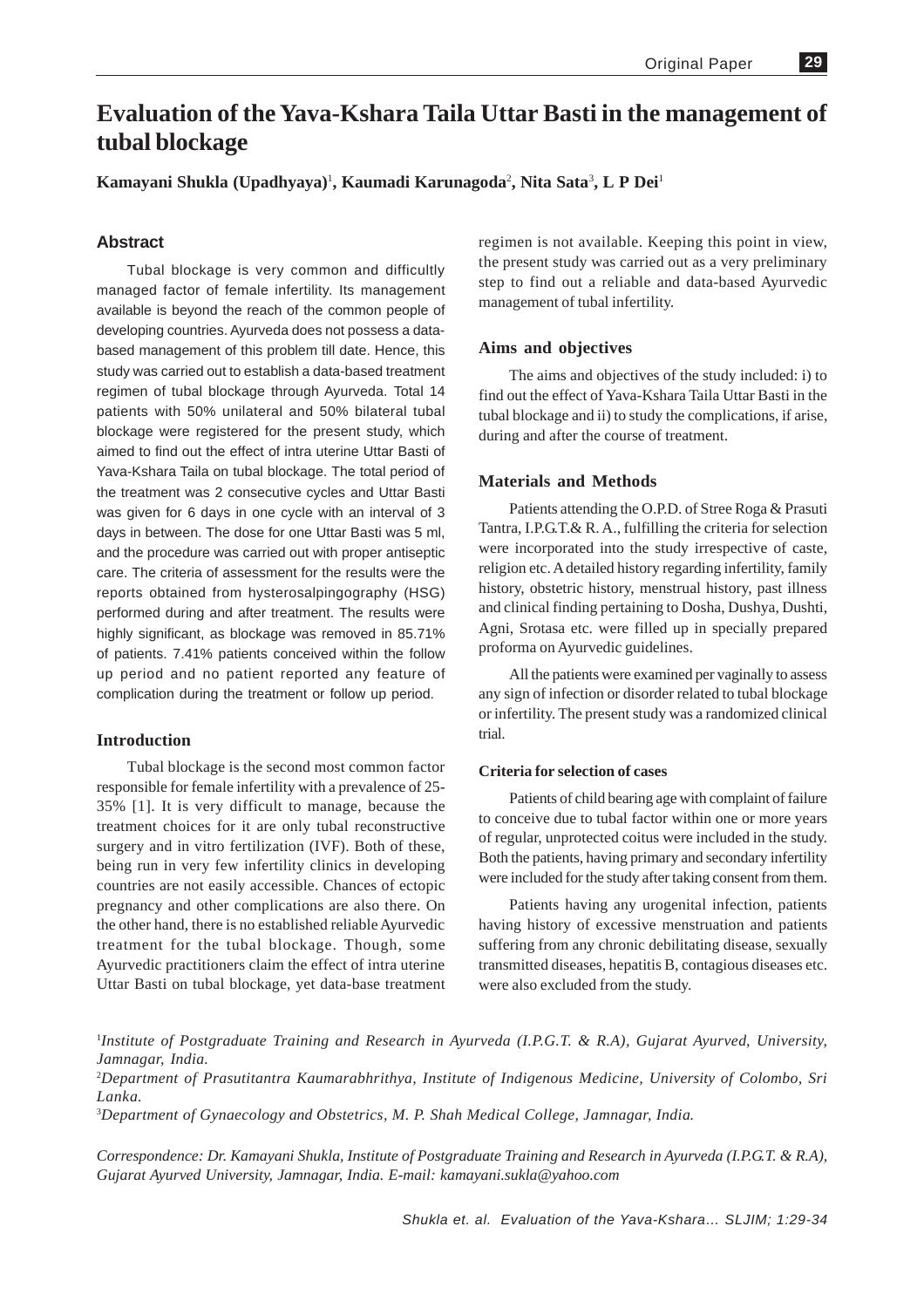#### **Parameters of diagnosis and assessment of results**

Patients were selected on the basis of hysterosalpingography (HSG) for the least chances of false reports. Biochemical screening tests for HIV (Human Immunodeficiency Virus), HBsAg (Australia antigen for hepatitis B) and VDRL (Venereal Disease Research Laboratory) were carried out in all the patients before starting the course of treatment. Transvaginal sonography was carried out before treatment to rule out any pelvic pathology. Routine haematological investigations and urine tests were done before and after treatment.

#### **Selection of drug**

Kshara-Taila is mentioned for Stree Roga Adhikar in Bhaishajya Ratnavali. Kshara Taila (Karna Rogadhikar) is being practiced for Intra Uterine Tubal Blockage in some parts of India for its Ushna-Tikshna property. But for present study, only Yava-Kshara was selected to prepare Taila for first group to make the preparation of drug easier.

Yava-Kshara is considered as Garbhaprada (fertility creating) and effective in Artavanasha (amenorhoea) in Ayurvedic treatises and is indicated for internal administration [2].

Results were found within the prescribed standard limits [3].

#### **Table 1: Pharmaceutical analysis of Yava-Kshara Taila**

| Organoleptic parameters            |              |
|------------------------------------|--------------|
| Colour                             | Yellowish    |
| Odour                              | Not specific |
| Appearance                         | Clear        |
| Clarity                            | Thin, clear  |
| <i>Physico-chemical parameters</i> |              |
| Loss on drying                     | 0.779%       |
| Refractive index                   | 0.516        |
| Specific gravity                   | 1.464        |
| Acid value                         | 2.826(w/w)   |
| Saponification value               | 301.19(w/w)  |
| Iodine value                       | 99.2(w/w)    |

#### **Course of treatment**

The present study was carried out in total 14 patients of tubal infertility. The patient was admitted one day after cessation of menstruation and 5 ml intra uterine Uttar Basti was given by for 6 days in a cycle (with the interval of 3 days in between) in each cycle. The course of the treatment was 2 consecutive cycles and the HSG was repeated for the analysis of results after the cessation of menstruation in third cycle.

#### **Method of Uttar Basti**

**Purvakarma (Pre-procedure)** – Snehana of Bala Taila on lower abdomen, back and lower limbs and then Nadi Sveda with the help of water steam for 15 minutes on lower abdomen and back was done in patients before each Uttar Basti. Yoni Prakshalana with Panchavalkala Kvatha [5] was done as aseptic care of the private part.

**Pradhana Karma** – The procedure is carried out in the operation theatre. The oil and instruments are autoclaved. Patient is taken on operation table in dorsal lithotomy position.

The private part (already shaved) is cleaned with antiseptic solution. Vagina and cervix is visualized with the help of Sim's speculum [6] and anterior vaginal wall retractor [7]. The anterior lip of cervix is catched with the help of Allis' forceps [8]. Uterine sounding is done and then Uttar Basti cannula, already attached with 5 ml. syringe filled with medicated oil is passed in uterine cavity after making head low position. The drug is pushed above the level of internal os with constant force, but fast to make the drug reached up to the tubes.

**Pashchat Karma** – The patient is sent to bed and the bed is kept with head low for 2 hours. The lower abdomen is fomented with hot water bag.

# **Precautions**

The patients were asked to avoid very spicy food during treatment. Coitus was prohibited during the course of Uttar Basti. Proper care was taken for not allowing patients to suffer from constipations.

#### **Assessment of complications**

As the Taila prepared with Ushna-Tikshna Dravya was administered inside the uterus. Possibility of complications can not be neglected totally. Per vaginal bleeding and lower abdominal pain were the most probable complaints during and after procedure. It was considered as complications, only if this was very much troublesome for the patient. Features of any type of urogenital infection during and after procedure was taken as complication.

#### **Points to stop the treatment**

Some points were decided to stop the treatment, if developed during treatment. If the patient conceives in between the course of study. If signs of any type of urogenital infections are observed.

If heavy per vaginal bleeding starts and If there occurs severe abdominal pain, which troubles the patient much.

#### **Follow up study**

Follow up study for pregnancy or any late complication was carried out for 2 months after the completion of treatment. Any new complaint emerged during follow up period related to study was also noted.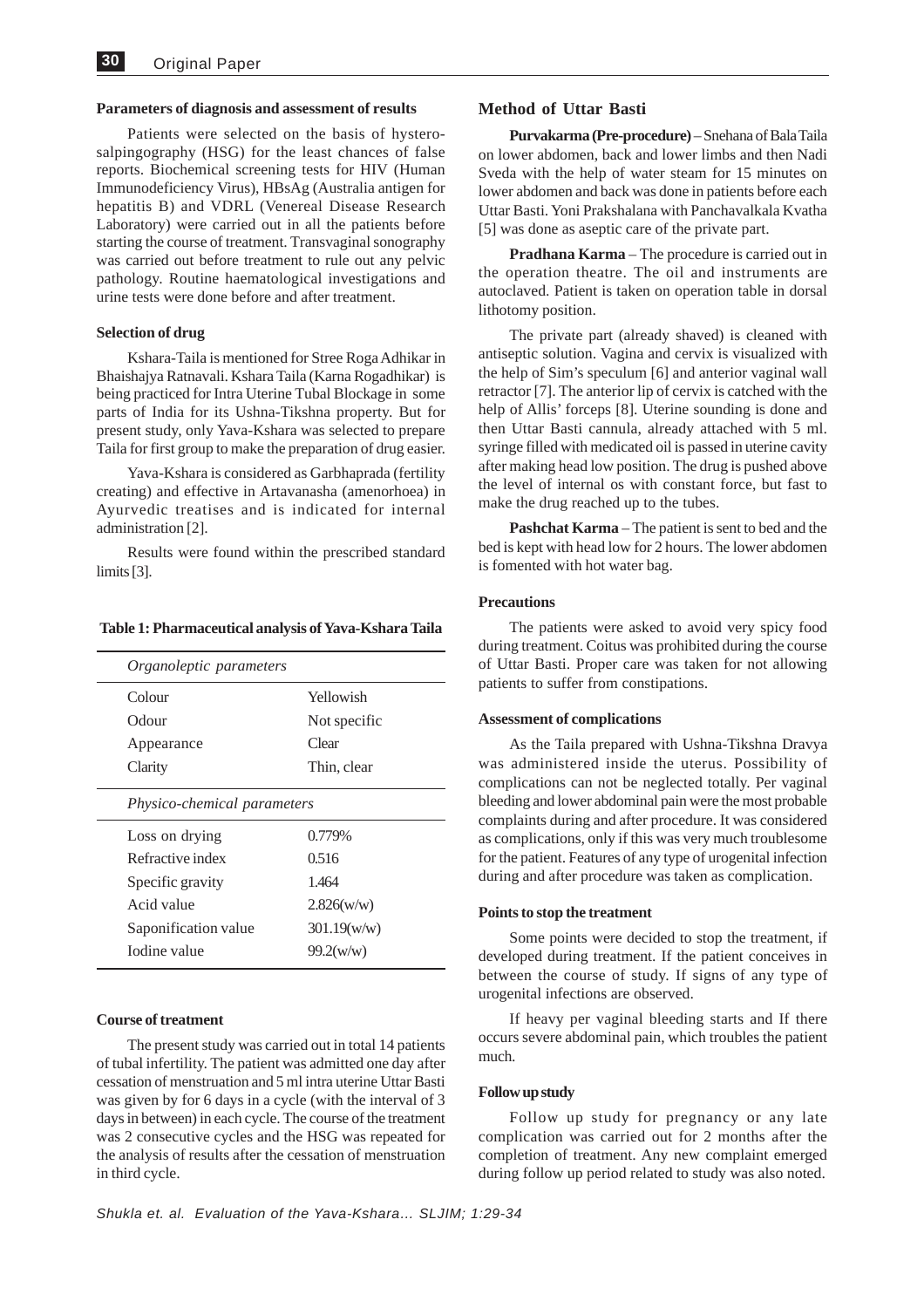# **Observations**



**Graph 1. Tubal blockage in 14 patients**



# **Graph 2. Sites of unilateral blockage (n=7)**



**Graph 3. Sites of bilateral blockage (n=7)**



**Graph 4. Other tubal anomalies in 14 patients**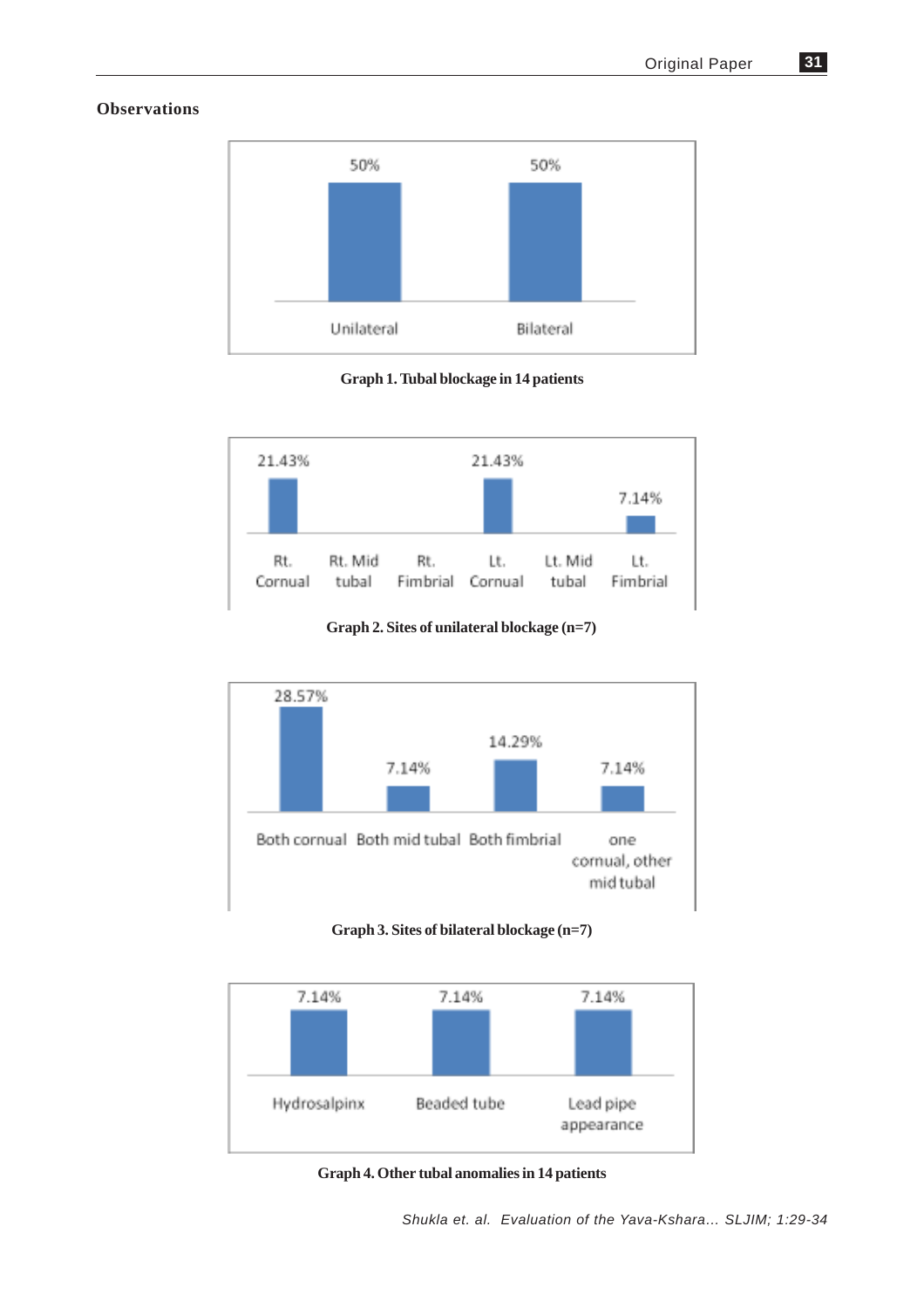| Findings             |             | Number of patients | $\%$   |
|----------------------|-------------|--------------------|--------|
| Abdominal pain       |             | 08                 | 57.14% |
| Severity             | Tolerable   | $\Omega$           | 57.14% |
|                      | Intolerable |                    |        |
| Duration             | $<$ 1 hour  | $\Omega$           | 57.14% |
|                      | $>1$ hour   |                    |        |
| Per vaginal bleeding |             | $\omega$           | 64.29% |
| Amount               | Spotting    | $\omega$           | 64.29% |
|                      | More        |                    |        |
| Quality              | Fresh blood |                    |        |
|                      | Dark blood  | 09                 | 64.29% |

No complication or any adverse drug reaction was noted during and after procedure.

# **Table 3: Total effect of therapy**

| No. of patients | <i>Positive results</i> | $\%$   | No. of patients, who conceived | $\%$   |
|-----------------|-------------------------|--------|--------------------------------|--------|
|                 |                         | 85.71% |                                | 07.14% |

| Table 4: Patients, who could not conceive within follow up period after block removal |  |  |
|---------------------------------------------------------------------------------------|--|--|
|                                                                                       |  |  |

| No. of patients, in who block was | Patients, in who no other | Patients, in who other       |
|-----------------------------------|---------------------------|------------------------------|
| removed but no conception         | factor could be detected  | <i>factors were involved</i> |
|                                   |                           |                              |

# **Table 5: Statistical comparison (t-test) of haematological and urinary analysis (before and after treatment)**

| Parameter      | Mean  |       | S.D.  | S.E.  | t     | $\boldsymbol{P}$ |
|----------------|-------|-------|-------|-------|-------|------------------|
|                | B.T.  | A.T.  |       |       |       |                  |
| Hb%            | 10.92 | 10.64 | 0.545 | 0.15  | 1.911 | >0.05            |
| <b>TC</b>      | 7657  | 8042  | 1251  | 334.6 | 1.152 | >0.05            |
| $\mathrm{N}\%$ | 61.28 | 61.07 | 5.793 | 1.55  | 0.138 | >0.05            |
| $L\%$          | 30.14 | 28.92 | 5.250 | 1.4   | 0.865 | >0.05            |
| E%             | 3.28  | 2.42  | 2.248 | 0.60  | 1.42  | >0.05            |
| B%             | 2.92  | 2.92  | 1.037 | 0.28  | 0.00  | >0.05            |
| $M\%$          | 1.71  | 0.85  | 2.500 | 0.534 | 0.14  | >0.05            |
| <b>ESR</b>     | 27.14 | 24.64 | 10.27 | 2.75  | 0.910 | >0.05            |
| <b>PCV</b>     | 32.14 | 31.42 | 7.040 | 1.35  | 0.574 | >0.05            |

*Shukla et. al. Evaluation of the Yava-Kshara… SLJIM; 1:29-34*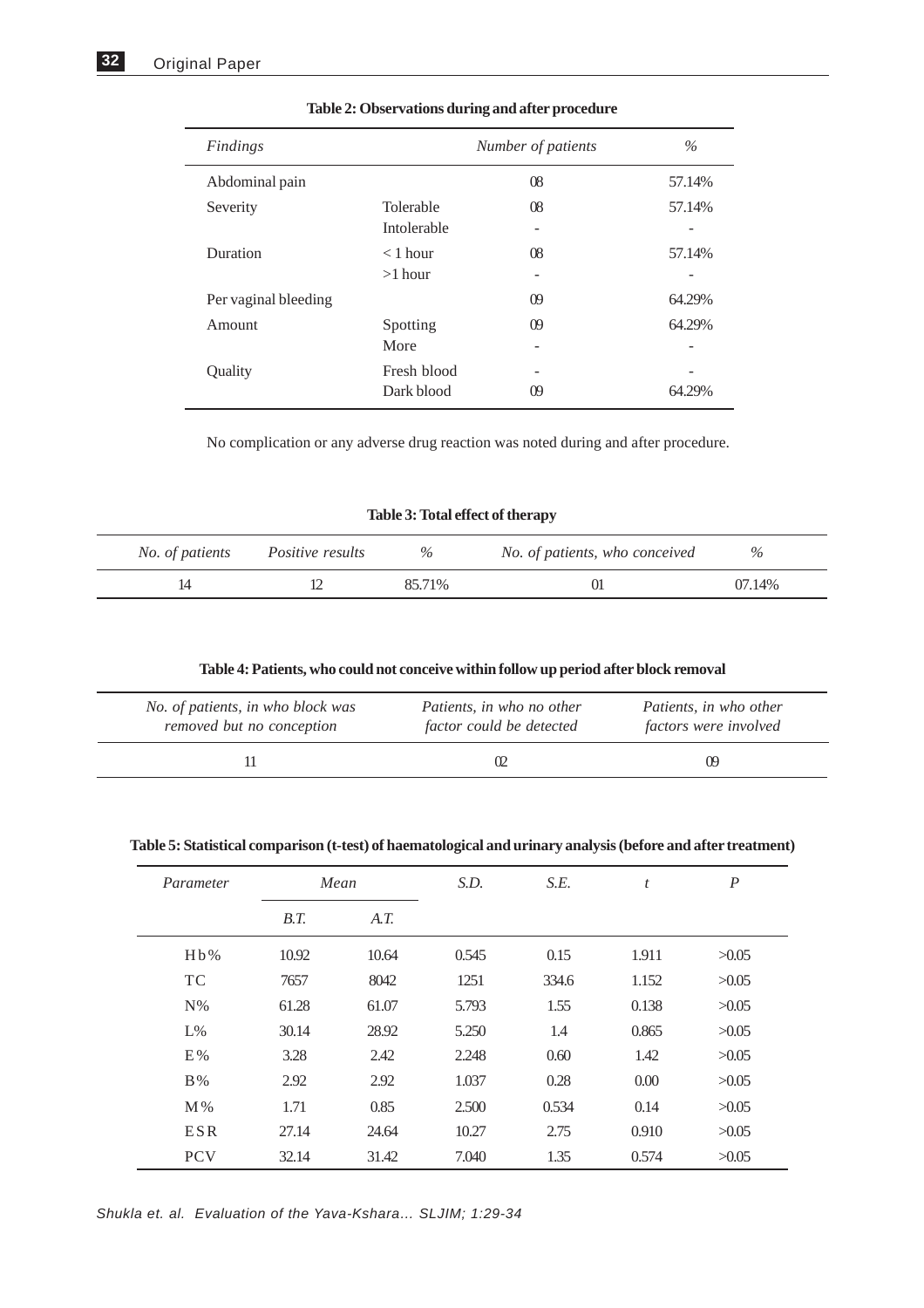#### **Discussion**

The description regarding the prevalence of unilateral and bilateral tubal blockage is not available. The main reason behind it can be that the tubal block is thought to be a very serious problem, only if is bilateral. It is assumed that if one tube is patent and functioning, it will perform as the channel between peritoneal ovum and sperm. Unilateral blockage is not given importance by modern gynaecologist, and that is why literature regarding its incidence is not available in modern books. Yet unilateral blockage is also important to give due consideration, because, it reduces the possibility of conception. And the condition becomes worse, if another patent tube is not normal physiologically. The incidence of the unilateral and bilateral tubal blockage both, in the present study was 50% (Graph 1). It shows the prevalence of both the conditions high in the society. The most prevalent site of blockage was cornual with 21.43% in right and left both sides (Graph 2). This data supports the already established fact that proximal (corneal) tubal block is the commonest.

Proximal tubal occlusion is mostly due to an inflammatory phenomenon, secondary to an ascending sexually transmitted disease, puerperal infection or septic abortion. It may also be associated to salpingitis isthmica nodusa, endometriosis, polyposis, or other rare causes of endosalpingitis. The other tubal anomalies were also observed in the present study with 07.14% hydrosalpinx, 07.14% beaded tubes and 07.14% lead pipe appearance of fallopian tubes (Graph 3). All these deformities are the manifestation of active tuberculous infection or the after effects of some previous tuberculous infection. The strong antituberculour drugs though, pacify the infection, but can't restore the damage caused by this bacterium, and the damage generates several factors of infertility. Tuberculosis is still, a great problem in front of the population of developing countries like India.

Analyzing the clinical manifestations during procedure, 57.14% patients complained lower abdominal pain (Table 2). The pain was within tolerating capacity in 57.14% patients, and no patient complained pain beyond their tolerating limit. The duration in 57.14% patients was < 1 hour, while no patient suffered from pain for more than one hour after the procedure. The abdominal pain within the tolerating capacity was not considered as complication, because it shows the contractile response of uterus to remove the blockage from the site of obstruction. It was assumed that with the obstruction from the blockage site will be removed with the scraping (Lekhana) property of Ushna-Tikshna drugs and also by the contractile response of uterus. The contractile response was confirmed by the lower abdominal pain, which was a common complaint after procedure. The scraping action of the drugs given by Uttar Basti was proved by the 64.29% patients, who complained vaginal bleeding. All the 64.29% patients had bleeding in the form of spotting of dark colour blood. No patient had excessive or fresh bleeding. It proves the removal of the inner uterine

as well as tubal lining by the Ushna-Tikshna and Lekhana drugs.

The total effect of therapy was very encouraging and highly significant on tubal blockage. The tubal block was removed in total 85.71% patients. Other than that, no complication was noted during and after procedure in any patient. It is highly appreciating that, no drug other than test one was given to patients during treatment. Still, symptoms of genitourinary infection were not reported in patient. It proves the intra uterine Uttar Basti as a safe therapeutic measure against tubal blockage.

7.14% patients conceived within the follow up period of 2 months (Table 3). It seems to be due to the fact that most of the patients, who could not conceive were having one or more factor of infertility other than tubal blockage (Table 4). The tubes were found patent in 12 patients after treatment. One conceived and 11 out of them could not conceive within follow up period. These patients were suffering from other factors of infertility including male factor. Thus, it is not possible to comment on the rate of conception with this study. The present study only suggests the highly encouraging results of tubal block removal with Yava-Kshara Taila Uttar Basti.

### **Interpretation of mode of action of intra uterine Uttar Basti on tubal blockage**

Action of Uttar Basti on various disorders is by both the ways, local as well as systemic. In case of tubal blockage, this effect seems to be more local than systemic. The Tila Taila [9,10,11,12] is Vranashodhaka and Vranapachaka. It is Krimighna too. Other than that its specific role on uterus and reproductive tract is also mentioned as Garbhashayashodhana and Yonishulaprashamana. All these properties indicate towards its antiseptic as well as anti-inflammatory effects. Its Vyavayi and Vikasi Guna show its potency to enter in minute channels and to get spread easily. Thus, it should be the best medium for any drug to reach in tubal cavity and remove the blockage. In some other study, result of only Tila Taila Uttar Basti on tubal blockage can also be studied to find out a cost-effective and easily available alternative. In both the groups, the selected drugs were also having the same Doshaghnata. It also has Gulmanashana and Kaphanissraka Karma.

Any of the Kshara is said to be the best for not allowing recurrence. Hence, the Yava-Kshara works with its Tikshna and Vata-Kapha Shamaka properties in removal of blockage. It helps in scraping of obstructing substance and also removes the endometrial lining of tubes and uterus. And it is supported by the 64.29% patients, who complained of dark colour bleeding after Uttar Basti. It removes the fibrosed and damaged endometrium and promotes its rejuvenation. Thus, this management not only removes the blockage, but also creates a favourable environment inside the uterus for implantation. The statistical comparison of the results obtained from the haematological and urinary analysis of before and after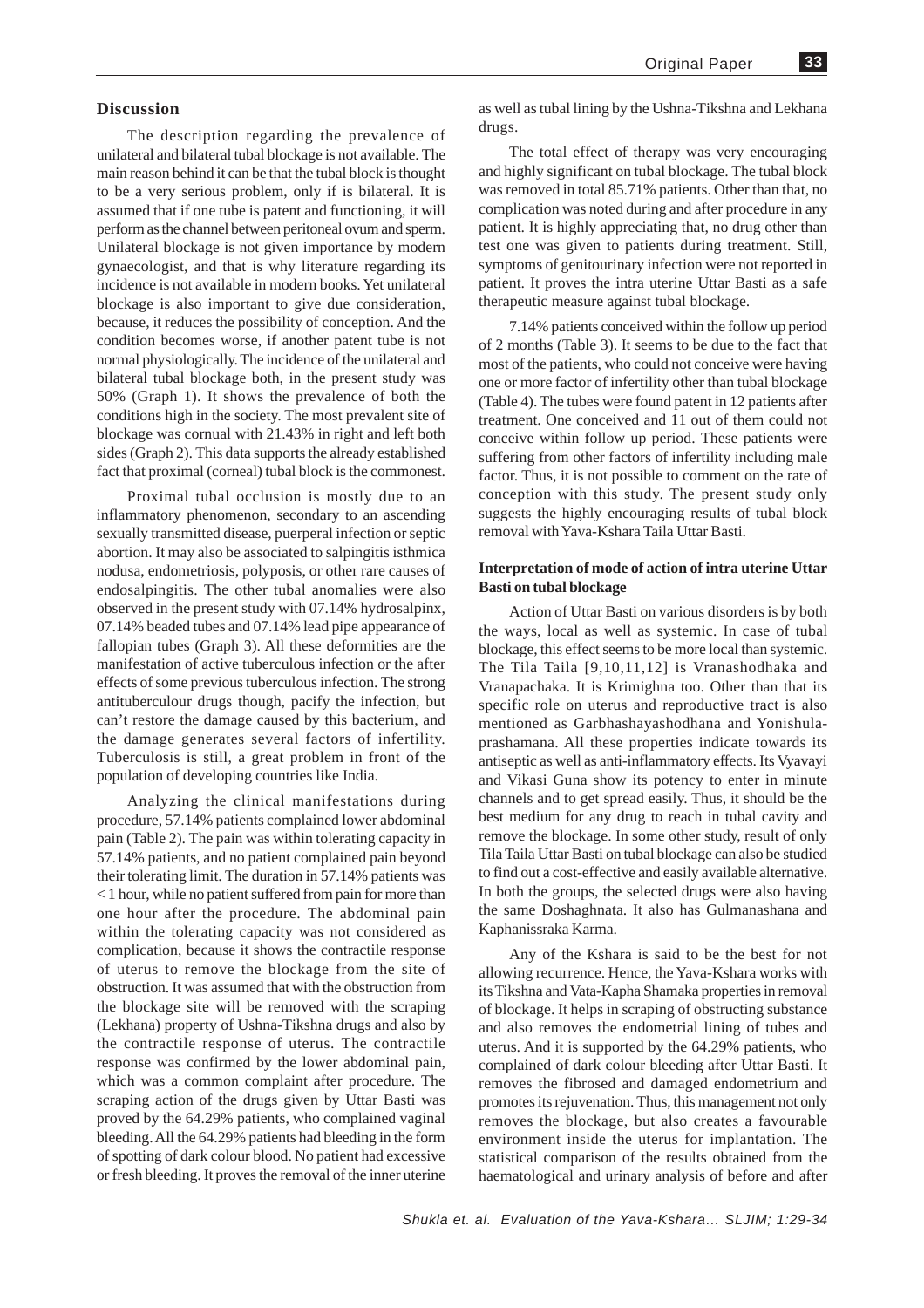treatment show non-significant results (Table 5), which are evidence of no complication by the Uttar Basti.

The mode of action of Uttar Basti on tubal blockage can be described in following points:

- i) it removes the blockage of tubal lumen by directly acting on obstruction mechanically and restores the normal endometrium, as endometrial covering is there inner side of tubes too, scraping and regenerating of it also leads to normalization of tubal functions
- ii) it restores the normal functions of cilia by stimulating it
- iii) it may break the tuboperitoneal adhesions after getting spilled from fimbria.

### **Conclusions**

Intra uterine Uttar Basti with Yava-Kshara Taila is a highly significantly effective therapeutic measure against the fallopian tubal blockage. Possibility of any serious complication is not evident from the study.

Thus, with some further research studies, Yava-Kshara Taila Uttar Basti can be established as a data base, reliable, safe and easily accessible Ayurvedic treatment regimen of tubal infertility.

#### **Acknowledgements**

 Authors are deeply grateful to Prof. H. M. Chandola, I. P.G. T. & R. A. for his support and co-operation blessed on each and every step of the study. Authors are also indebted to Dr. R. D. Mehta, Radiologist, I. P. G. T. & R. A. for his priceless guidance.

#### **References**

1. Howkins and Bourne, Shaw's Textbook of Gynaecology, eds. Padubidri, V.G. and Daftary S.N. Reed Elsevier India Private Limited, New Delhi, 2004, p.223.

- 2. Bharta Bhaishajya Ratanakara, 1937, 5th part, Shri Nagindas Chhaganlal Shah, Unjha Ayurveda Pharmacy, Ahemadabad, p.533-4.
- 3. Acharya Shalinatha. Rasamanjari, 'Siddhiprada' hindi commentary by Siddhinanadana Mishra, Chaukhaba Orientalia, Varanasi, 2003, 9/52-54.
- 4. Pharmacopeal standards for Ayurvedic formulations, C. C. R. A. S., New Delhi, revised edition, 1987.
- 5. Sushruta Samhita, Dalhana commentary, Ed. By P. V. Sharma, Chaukhamba Vishvabharati, Varanasi, 2003: 38/25.
- 6. Harish Doshi, Companion for obstetrics and gynec practical examination, Arihant Publishers, Ahamedabad, India, 2007, p.1-2.
- 7. Harish Doshi. Companion for obstetrics and gynec practical examination, Arihant Publishers, Ahamedabad, India, 2007, p.5.
- 8. Harish Doshi. Companion for obstetrics and gynec practical examination, Arihant Publishers, Ahamedabad, India, 2007, p.22-23.
- 9. Bhavamisra, Bhavaprakasha of Bhavamisra, eds. K. R. Srikantha Murthy, Krishnadas Academy, Varanasi, B. P. Taila Varga, 2002, p.2-7.
- 10. Bhavamisra, Bhava Prakasha, edt. Srikantha Murthy, Krishnadas Accademy, Varanasi. *Dhanya varga* 1998; **1**: 652.
- 11. Anonymous. The Ayurvedic Pharmacopeia of India, Ministry of Health and Family Welfare, dept. of ISM & H, govt. of India, New Delhi, 1999.
- 12. Sushruta, Sushruta Samhita, 'Ayurveda Tatva Samdipika' vyakhya, eds. Kaviraja Dr. Ambnika Dutta Shastri, Chaukhamba Samskrita Samsthana, Varanasi, 2003; **1**: 45/ 112.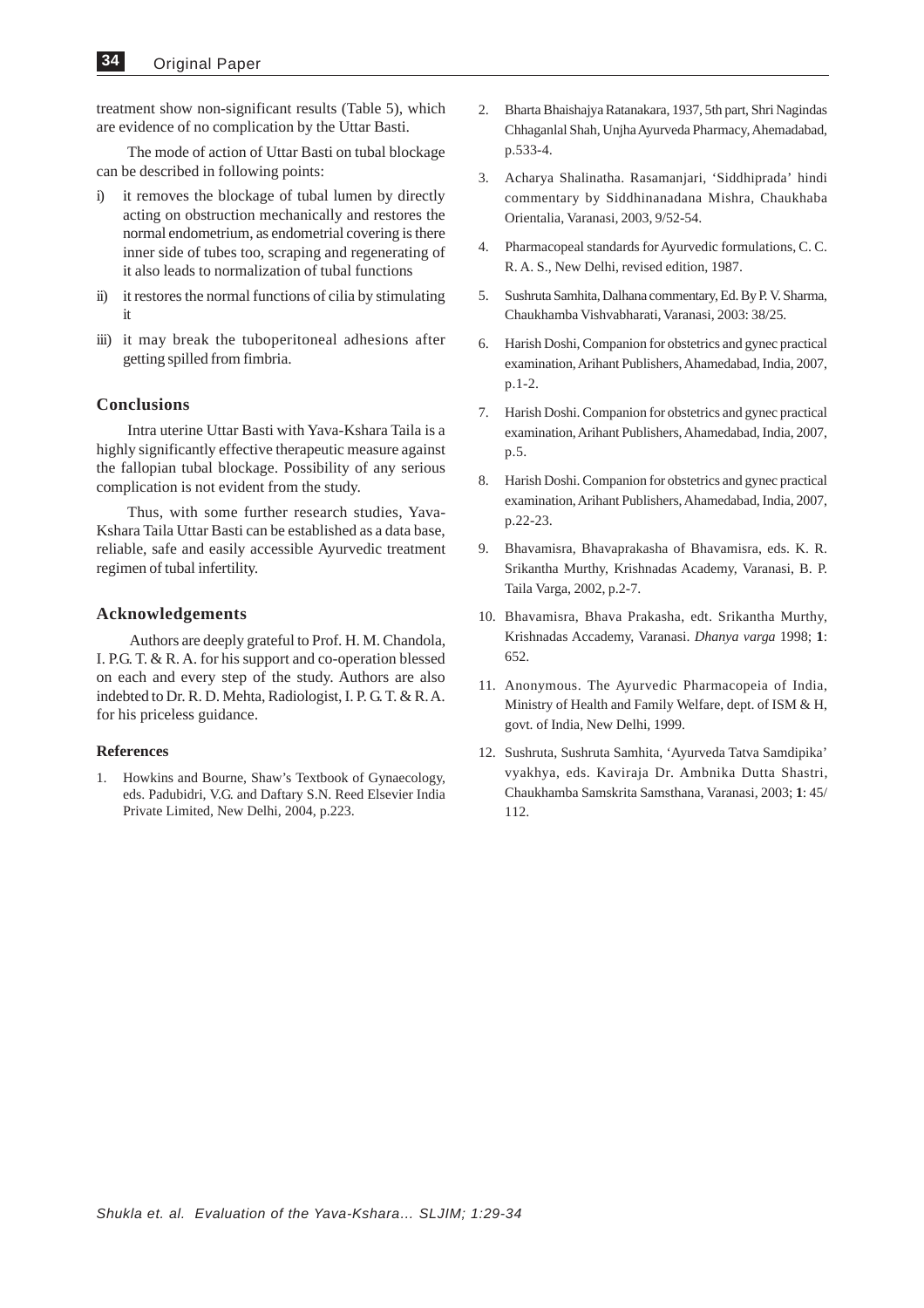# **Effects of** *Indravati Ras***a on lipid peroxidation of diabetes induced rats**

**S K M K Herapathdeniya**<sup>1</sup> **, C B Jha**<sup>2</sup> **, S B Acharya**<sup>3</sup>

#### **Abstract**

Diabetes mellitus is a group of metabolic disorders. Ayurveda physicians have proved that diabetes mellitus may be controlled by some herbo-mineral preparations. Among there, *Indravati Rasa* has strongly been recommended for *Madhumeha* in various *Rasashastra* texts. Hyperglycaemia increases free radicals generation and free radical mediated injury leads to an increase production of malondialdehyde, a marker of lipid peroxidation. Circulating levels of malondialdehyde is higher in diabetic subjects. In this research, *Indravati Rasa* was evaluated for its possible effects on experimental diabetes mellitus and on lipid peroxidation in albino rats. Inbred Charles Foster albino rats 100- 140.0 g were selected for this study. Streptozotocin in the dose of 70.0 mg / intra peritoneal produced significant increase in blood glucose and serum malondialdehyde at 48 h. *Indravati Rasa* in the dose of 133.0 mg/kg and 266.0 mg/kg was administered orally in two groups of rats. Analysis of data showed that *Indravati Rasa* attenuated the hypoglycaemic state, but it was statistically insignificant (p>0.05). *Indravati Rasa* (133.0 mg/kg) produced significant lowering of streptozotocin induced blood malondialdehyde level (p<0.05). The present findings suggest that the *Indravati rasa* at low doses (133.0mg /kg) possesses significant effect on lipid peroxidation.

# **Introduction**

Diabetes mellitus is a metabolic disorder characterized by hyperglycaemia, glycosuria, hyperlipidaemia, negative nitrogen balance and sometimes ketonaemia [1]. Diabetes mellitus represents a syndrome with disordered metabolism glucose due to either absolute deficiency of insulin secretion or reduction of its biologic effectiveness or both [2]. Type 1 diabetes mellitus is characterized by loss of the insulin-producing beta cells of the islets of langerhans in the pancreas leading to insulin deficiency. This type of diabetes can be further classified as immune-mediated or

idiopathic [3]. The majority of type 1 diabetes is of the immune-mediated nature, where beta cell loss is a T-cell mediated autoimmune attack. There is no known preventive measure against type 1 diabetes, which causes approximately 10% of diabetes mellitus cases. Most affected people are otherwise healthy and of a healthy weight when onset occurs. Sensitivity and responsiveness to insulin are usually normal, especially in the early stages [4]. Type 1 diabetes can affect children or adults but was traditionally termed "juvenile diabetes" because it represents a majority of the diabetes cases in children.

Treatment of diabetes mellitus still remains one of the great challenges in the medical profession [5]. Ayurveda has elaborately mentioned that *prameha* is one of the *Maha roga* and *Madhumeha* is one sub type of *prameha* which is said to be incurable and it resembles closely to diabetes mellitus [6]. Ayurveda is a holistic and divine science. *Rasa shastra* is a branch of learning in Ayurveda pharmaceutics specially deals the medicine formulated with minerals, metals, precious stones, marine products and certain poisonous herbs. After a long time experience, ancient Ayurvedic physicians have proved that *Madhumeha* may be controlled by such herbo mineral preparations, among which *Indravati Rasa* is strongly recommended for *Madumeha* in various *Rasashastra* texts [7]. For the present study, *Indravati Rasa* was selected from *prameharoga Adhikara* of Bhaishajya Ratnawali [8] and it contains *Rasa sindura* (red-sulphide of mercury), *Vanga bhasma* (incinerated tin) and *Arjuna twak churna* (*Termenalia arjuna* Wight and Arn) in equal amount, this mixture is subjected to *bhavana* (triturating) [9] with *Shalmali mula swarasa* (juice of root bark of *Salmalia malabarica*) for seven days and finally it prepared in *vati* (pill) form. Dosage of *Indravati Rasa* mentioned in this text is one *masha* (1.0g) per day.

Most of herbo mineral preparations mentioned in *Rasashastra* are said to be potent in eliminating dreadful diseases and also rejuvenative, therefore the herbo mineral preparation *Indravati Rasa* has been selected for the study and effort has been made to evaluate for its possible

1 *Department of Dravyagunavignana, Institute of Indigenous Medicine, University of Colombo, Rajagiriya, Sri Lanka.*

2 *Department of Rasashastra, Institute of Medical Sciences, Banaras Hindu University, Varanasi, India.* 3 *Department of Pharmacology, Institute of Medical Sciences, Banaras Hindu University, Varanasi, India.*

*Correspondence: Dr. S.K.M.K. Herapathdeniya, Department of Dravya Guna Vignana, Institute of Indigenous Medicine, University of Colombo, Rajagiriya, Sri Lanka. E-mail: samanthasamarakoon@rediffmail.com*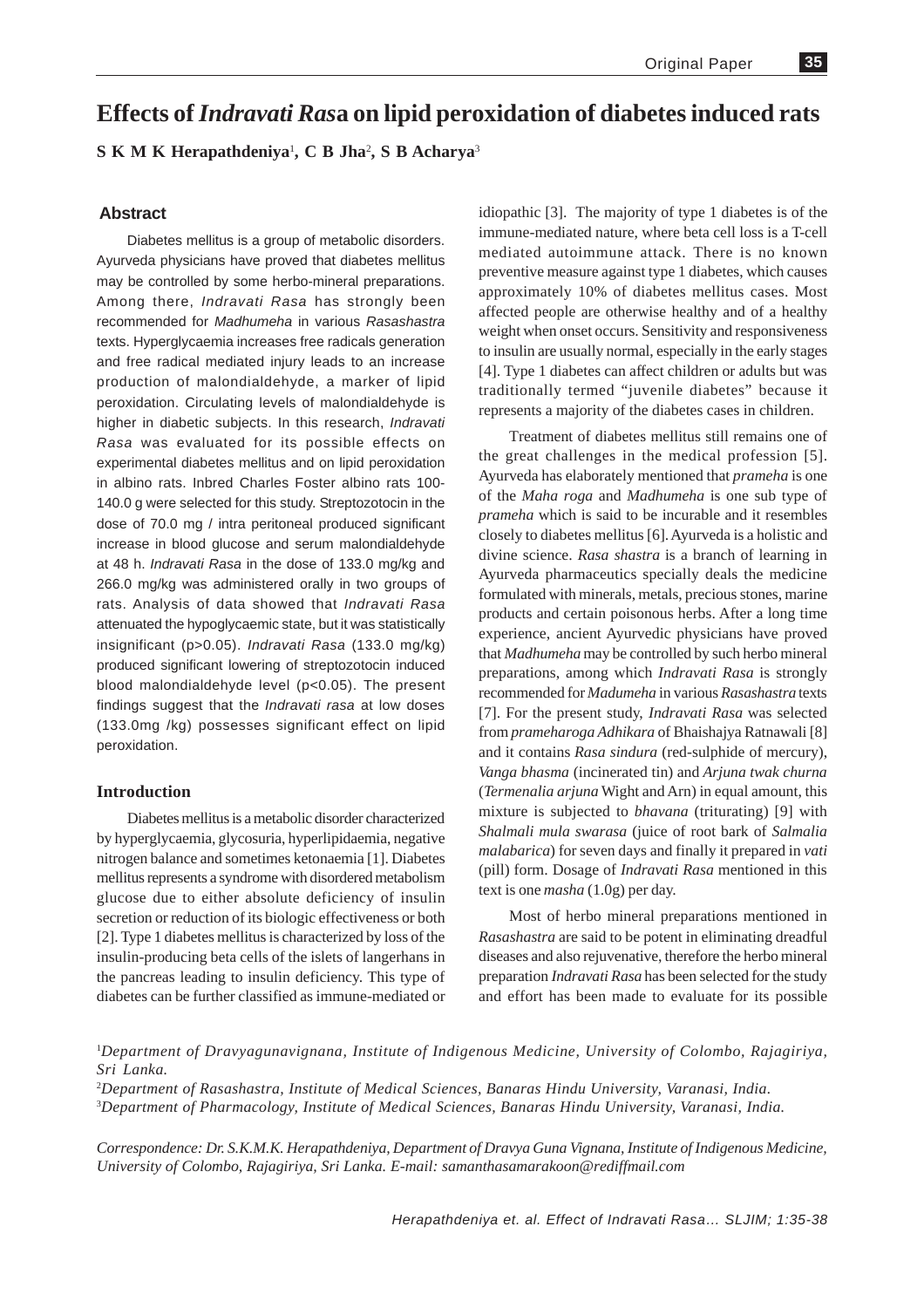hypoglycaemic effect and lipid peroxidation status in Type-1 Diabetes (Insulin Dependent Diabetes Mellitus - IDDM) experimentally. Increasing appreciation of the causative role of oxidative /injury in many disease states places great importance on the reliable assessment of lipid peroxidation. Malondialdehyde (MDA) is one of several low-molecularweight end products formed via the decomposition of certain primary and secondary lipid peroxidation products [10]. Lipid peroxidation refers to the oxidative degradation of lipids in cell membranes. This process proceeds by a free radical chain reaction mechanism. It most often affects polyunsaturated fatty acids, because they contain multiple double bonds in between which lies methylene-CH2 groups that possess especially reactive hydrogen [11].

#### **Materials and Methods**

#### **Animals**

Inbred Charles Foster albino rats of either sex weighing between 100-140.0 g were procured from central animal house, Institute of Medical Sciences, Banaras Hindu University, Varanasi, India. All the animals were kept in colony cages at an ambient temperature of 25±2°C, with 45-55% relative humidity and 10:14 light and dark conditions. The animals were kept on standard rodent feed and water *ad libitum*. All the experimental animals acclimatized in the department for 3 days before experiment. All the experiments were conducted after Institute Ethical Committee approval and the principles of laboratory animal care and use (NIH Publication N0 86-23, reviced 1985) guidelines were adhered throughout the study.

#### **Drugs and Chemicals**

#### **Drugs**

- (1). *Indravati Rasa* (containing red-sulphide of mercury, Vanga Bhasma (Incinerated Tin), Arjuna Twak Churna (*Termenalia arjuna* Wight and Arn) in equal amounts and triturated with Shalmali moola swarasa (juice of root bark of *Salmalia malabarica*) for 7 days and prepared 250 mg sized pills were prepared).
- (2). Insulin (Human Insulin Regular) (Zydus Pharmaceuticals).

#### **Chemicals**

- 1. Streptozotocin (Sigma Aldrich U.S.A).
- 2. Citrate buffer (21.2g of citric acid monohydrate and 29.2 g of citrate were dissolved in one liter of carbon dioxide free water which served as stock solution) 280 ml of citric acid solution and 220 ml of trisodium citrate solution were mixed together.
- 3. Potassium chloride  $(KCl 1.15\%)$  was prepared by dissolving 1.15 g of KCl of 50 ml of distilled water was added to make the final volume of 100 ml.
- 4. Sodium lauryl sulphate (SLS 8.1%) was prepared by dissolving 8.1g of SLS in distilled water to a final

volume of 100ml. Complete dissolution was achieved by gently heating in the water bath.

- 5. Acetic acid (20% pH 3.5): 20 ml acetic acid was mixed with 80 ml of distilled water and pH was adjusted to 3.5 by slowly adding 0.1 sodium hydroxide.
- 6. Thiobarbituric acid (TBA-O.8) (Merks comp): 800 mg of TBA was dissolved in 100 ml distilled water. Complete dissolution was achieved by slightly heating in the water bath.
- 7. n-Butanol/pyridine (15:1v/v) Solution of n-Butanol and pyridine in the ratio of 15:1was prepared by mixing 75ml of n-Butanol with 5ml of pyridine.
- 8. Tetraetoxypropane (TEP) was used as an external standard for obtaining the standard curve.
- 9. Potassium chloride, sodium lauryl sulphate, acetic acid, n-Butanol, pyridine and1, 1', 3, 3'– Tetraetoxypropane used in the experiment were of analytical grade.

#### **Methods**

#### **Table 1: Grouping of animals and dose schedule**

| S. No         | Group                              | Drug dose                        |
|---------------|------------------------------------|----------------------------------|
| 1             | Control vehicle (C)                | 2% gum acacia<br>solution        |
| $\mathcal{L}$ | Control streptozotocin<br>(STZ)    | $70.0$ mg/kg i.p, single<br>dose |
| 3             | Indravati Rasa<br>$(IVR-X$ dose)   | $133.0$ mg/kg/day,p.o            |
| 4             | Indravati Rasa<br>$(IVR-2X$ dose)  | $266.0$ mg/kg/day,p.o            |
| 5             | Insulin<br>(Human insulin regular) | 4.0IU/kg,s.c/day                 |

#### **Drug administration**

*Indravati Rasa* was suspended in 2% gum acacia and was given orally through aoro gastric tube. The dose of *Indravati Rasa* was selected on the basis of the human therapeutic dose (dose for 60.0 kg adult is 1g orally per day). The dose of *Indravati Rasa* in the experimental study was 10 times of human adult dose.

#### **Induction of diabetes mellitus (IDDM)** [12]

Diabetes was produced by intraperitonial injection of 70.0mg/kg streptozotocin in citrate buffer. Control animals received equal volume of buffer solution. Blood glucose was measured after 48 hours of streptozotocin injection to ascertain induction of IDDM. Blood was collected by puncturing the para orbital venous plexus with capillary tube. Blood glucose and serum

*Herapathdeniya et. al. Effect of Indravati Rasa… SLJIM; 1:35-38*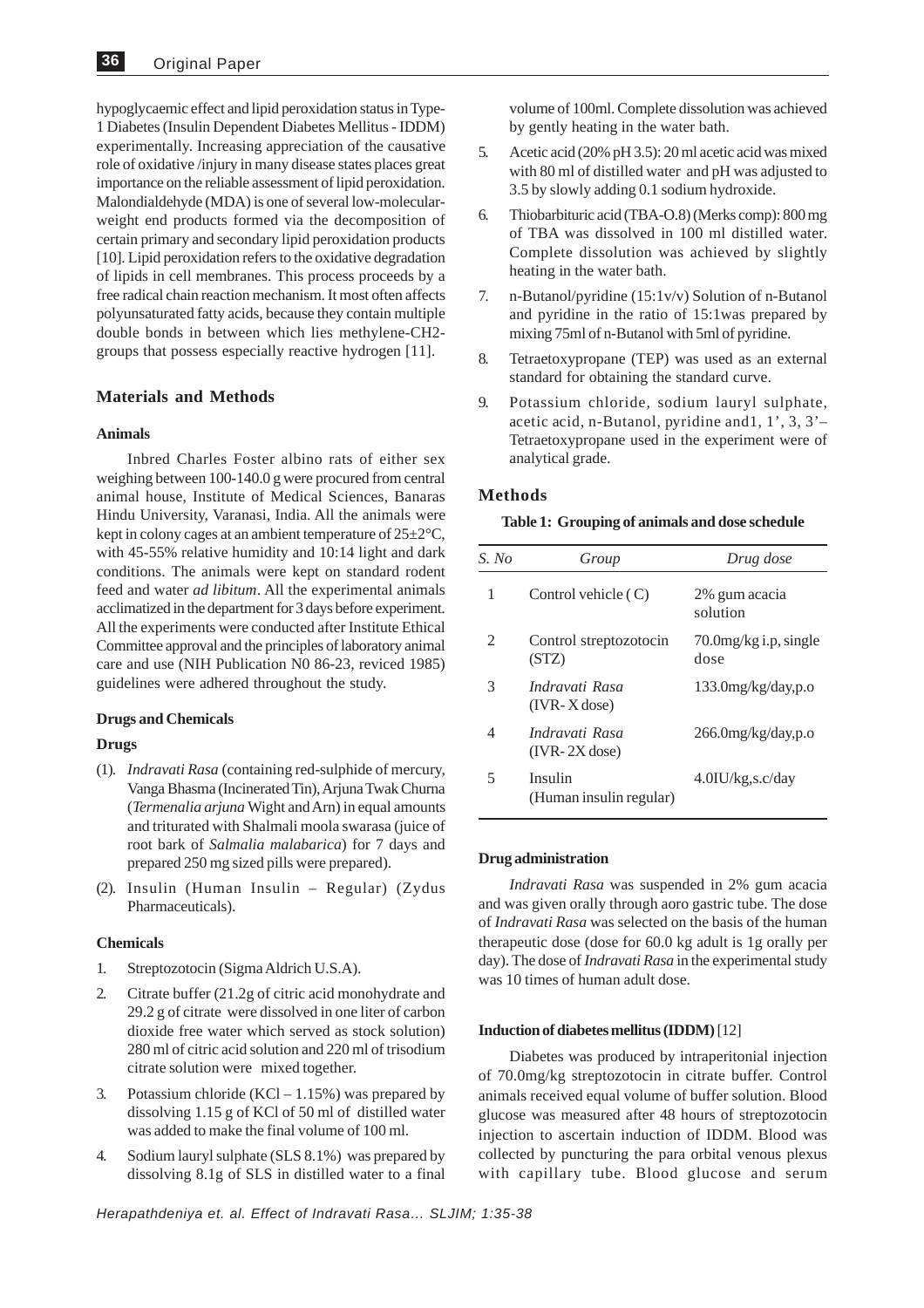malondialdehyde levels were measured after 48hrs of streptozotocin injection and on day 21and day 28.

#### **Estimation of blood glucose**

The blood drop directly dropped on glucometer (Jhonson and Jhonson U.S.A) strip to measure the blood glucose level. Blood glucose level was expressed as mg/dl.

#### **Estimation of serum malondialdehyde**

Malondialdehyde estimation in the serum was carried out by using thiobarbituric acid (TBA).

#### **Procedure**

1.0 ml of serum was added to 2.0ml of the trisodium citrate acid - thiobarbituric acid - hydrochloric acid (TCA- TBA-HCL) reagent and mixed thoroughly. The solution was heated for 15 min in a boiling water bath. After cooling, the flocculent precipitate was removed by centrifugation at 1000 g for 10 min. The absorbance of the sample was determined spectrophotometrically at 535.0nm, against a blank that contains all the reagents except serum.

#### **Calculation**

Malondialdehyde concentration of the sample was calculated using a TEEP standard curve and expressed as nmol/ml.

#### **Statistical analysis**

The data generated during the study was analyzed by employing paired and unpaired student 't' test.

# **Results**

|                                     | Blood sugar level (mg/dl) mean, SEM |                                  |                                        |  |  |
|-------------------------------------|-------------------------------------|----------------------------------|----------------------------------------|--|--|
| Group                               | Initial (48 hours after             | After Treatment                  |                                        |  |  |
|                                     | STZ injection)                      | After 21 days                    | After 28 days                          |  |  |
| Control (vehicle)                   | $69.90 \pm 2.83$                    | $69.32 \pm 3.38$                 | $70.70 \pm 2.76$                       |  |  |
| Control (STZ)                       | $4.24.56 \pm 11.15$                 | $322.16 \pm 17.44$ (n=5)         | $322.15 \pm 14.0$ (n=4)                |  |  |
| <i>Indravati Rasa</i> (single dose) | 417.42 $\pm$ 9.79 <sup>(a)</sup>    | $315.04 \pm 10.50^{(a)}$ (n=5)   | 292.14 $\pm$ 7.73 <sup>(a)</sup> (n=4) |  |  |
| Indravati Rasa (double dose)        | 401.08 $\pm$ 4.51 <sup>(b)</sup>    | $289.95 \pm 6.01^{(a)}$          | $289.86 \pm 7.17^{(b)}$ (n=5)          |  |  |
| Insulin                             | 404.62 $\pm$ 9.51 <sup>(b)</sup>    | $254.18 \pm 9.23$ <sup>(c)</sup> | $198.13 \pm 16.35$ <sup>(c)</sup>      |  |  |

### **Table 2: Effect of** *Indravati Rasa* **on blood glucose level (mg/dl) in streptozotocin (STZ) induced albino rats (n=6)**

**a**=p>0.05 **b**=p< 0.01 **c**=< 0.001

#### **Table-3: Effect of** *Indravati Rasa* **on serum MDA level (n mol/dl) in streptozotocin (STZ) induced albino rats**

| Serum MDA level (n mol/dl) mean SD |                               |                                            |  |  |
|------------------------------------|-------------------------------|--------------------------------------------|--|--|
| Initial (48 hours after            | After treatment               |                                            |  |  |
| STZ injection)                     | After 21 days                 | After 28 days                              |  |  |
| $0.03 \pm 0.02$                    | $0.03 \pm 0.20$               | $0.33 \pm 0.20$                            |  |  |
| $6.90 \pm 0.42$                    | $7.51 \pm 0.28$ (n=5)         | $8.12 \pm 0.72$ (n=4)                      |  |  |
| $7.77 + 304$ (a)                   | $7.50 \pm 0.67$ (a) (n=5)     | $6.88 \pm 0.28^{(b)}$ (n=5)                |  |  |
| 7.16 $\pm$ .0.458 <sup>(a)</sup>   | $7.17 \pm 0.245^{\text{(a)}}$ | $6.89 \pm .3.88^{\text{(a)}} (\text{n=5})$ |  |  |
|                                    |                               |                                            |  |  |

**a**=p>0.05 **b**=p< 0.01 **c**=< 0.001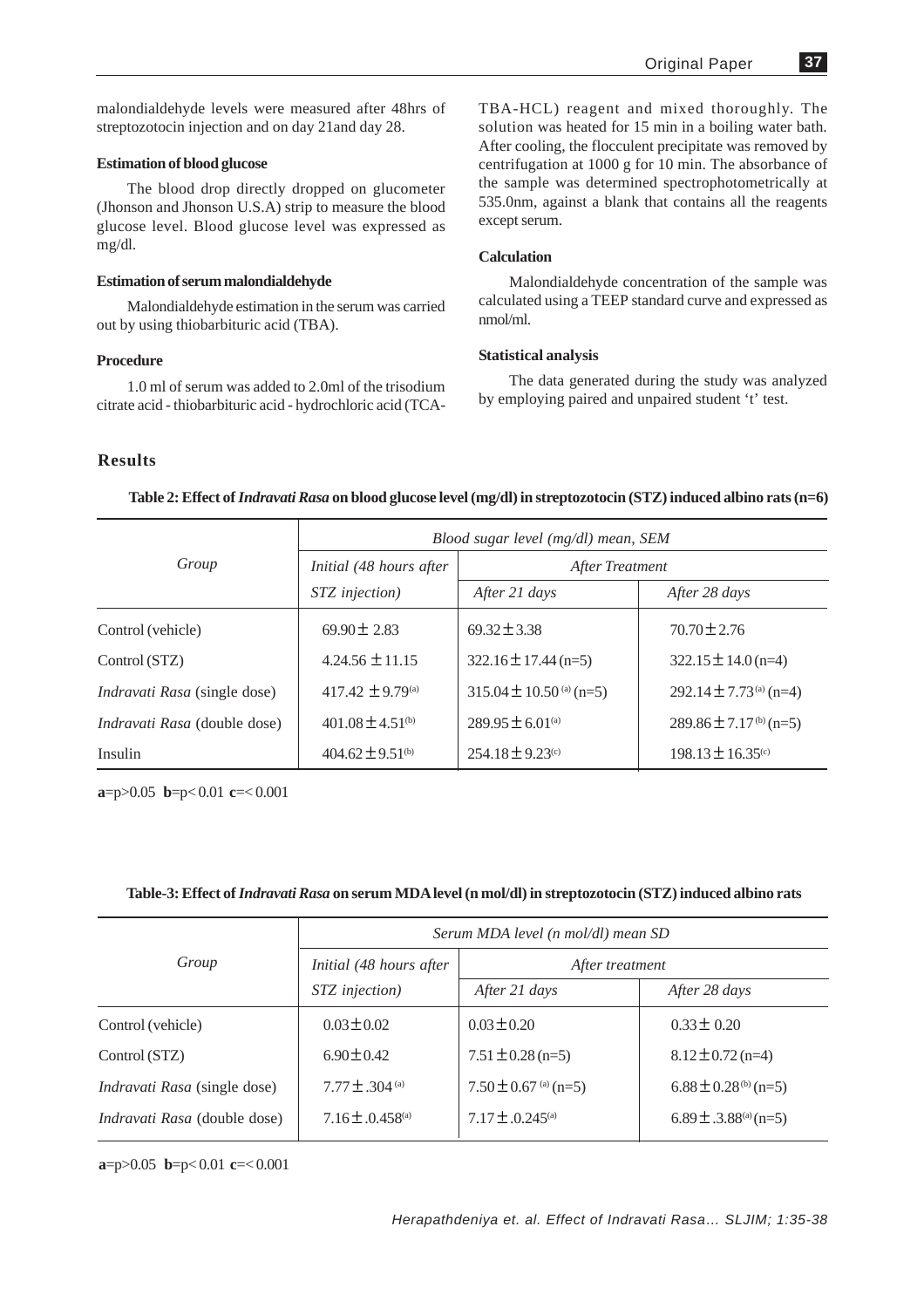#### **Discussion**

Analysis of the data showed that streptozotocin induced hyperglycaemia could be antagonized by insulin. *Indravati Rasa* in the dose of 133.0mg/kg and 266.0mg/kg per day were administered per orally in two groups of rats. 133.0mg/kg of *Indravati Rasa* could attenuate the streptozotocin induced hyperglycaemic status of rats only after 28 days. However, the reduction in blood glucose level was not statistically significant. But, *Indravati Rasa* 266.0 mg/kg dose also reduced hyperglycaemic status only after 28 days of treatment. The reduction in blood glucose level was statistically significant in this dose. The present findings in the light of conventional Ayurvedic use of individual components of *Indravati Rasa* justify the use of this novel product in experimental IDDM. Free radicals are known to be associated with diverse pathological conditions including diabetes mellitus, many degenerative diseases and ageing. An attempt was made to ascertain the status of lipid peroxidation in IDDM and possible role of *Indravati Rasa* in inhibition of lipid peroxidation. The present findings showed that *Indravati Rasa* at low doses (133.0 mg/kg per day) attenuated streptozotocin enhanced serum Malondialdehyde (MDA) level. Inability at higher dose of *Indravati Rasa* to produce similar effect is unknown to explain in the present experimental set up.

 Analysis of IDDM and MDA data is suggestive of free radical involvement in the causation of IDDM. The ability of *Indravati Rasa* to antagonize streptozotocin induced hyperglycaemia and enhanced lipid peroxidation opens up a new window for *Indravati Rasa* in the armentarium of pharmacotherapy of IDDM.

#### **Conclusions**

*Indravati Rasa* is a herbomineral preparation is strongly recommended for the management of *Madhumeha* in rasa shastra texts. *Madhumeha* resembles closely to diabetes mellitus. Many of the reactions associated with hyperglycaemia may acutely and chronically increase the production of free radicals resulting in an oxidant antioxidant imbalance.

As a consequence of this imbalance free radical mediated injury ensures and this leads to an increased production of malondialdehyde a marker of lipid peroxidation. In this study experimental results reveals that *Indravati Rasa* is effective in streptozotocin. Insulin dependent diabetesmellitus (IDDM). The mechanism of anti hypoglycaemic effect might also be due to its influence on lipid peroxidation.

### **Acknowledgements**

Special acknowledgement goes to Prof. Gajendra Singh, the Director, Institute of Medical Sciences, Banaras Hindu University, for providing financial aid to conduct the experimental work and Prof. Ganguly, in charge of Center of Experimental Medicine and Surgery, Institute of Medical Sciences for permitting to work, in the laboratory. Also Mr. Ajith Saxena, Senior Rresearch Officer, Institute of Medical Sciences, Banaras Hindu University, Varanasi and his technical staff are acknowledged for their cooperation to complete this experimental work successfully.

#### **References**

- 1. Michael S, Michael G. Hutchson's Clinical Methods, 22nd edition, Saunders Elsevier, London, 2007, p.280.
- 2. Amos AF, Mccarty DJ, Zimmel P. The rising global burden of Diabetes and its complications estimates and projections to the year 2010, *Diabet Med* 1997; **14**: (Suppl) S7-S85.
- 3. Bonnefont Rousselot D, Bastard JP, Jaudon MC, Delatre J. Consequences of the diabetic status on the oxidant /anti oxidant balance. *Diabetes Metab* 2000; **26** (3): 163-76.
- Southotn PA. Free radicals in medicine, Chemical nature and biological reactions. *Mayo Clin* 1998; **63**: 381-9.
- 5. Andrew J Krenfz, Clifford J Belly. Type 2 Diabetes in practice. Royal Society of Medicine Press Ltd, London 2001.
- 6. Yadavji Trikamji Acharya, Charaka Samhita, Chaukambha Prakasha, Varanasi, (Ch.Ch.6) 2009; p.445-50.
- 7. Bhatt Sri Gopal Krishna. Rasendra Sara Samgraha, edited by Kaviraj Radha Vallabh Pant, 1949, Delhi.
- 8. Siddhinandana Mishra, Bhaisajjya Rathnawali, Chaukambha Surabharati Academy, Varanasi, 2005, (BR.37.120-121), p. 708.
- 9. Govinda Das,Bhaishajya Ratnavali, Pandit Lalchandraji Vaidya, Hindi, Motilal Banarasidas Publishers, Delhi,1924.
- 10. David R Janero. Malondialdehyde and thiobarbituric acidreactivity as diagnostic indices of lipid peroxidation and peroxidative tissue injury, Research Department, Pharmaceuticals Division, CIBA-GEIGY Corporation, 556 Morris Ave., Summit, NJ 07901, USA, 2003.
- 11. Cross E, Halliwell B, Borish ET, Pryor WA, Ames BN, Saul RL, Mccord JM, Harman D. Oxygen radicals and human disease. *Ann Intern Med* 1987; **107**: 526-45.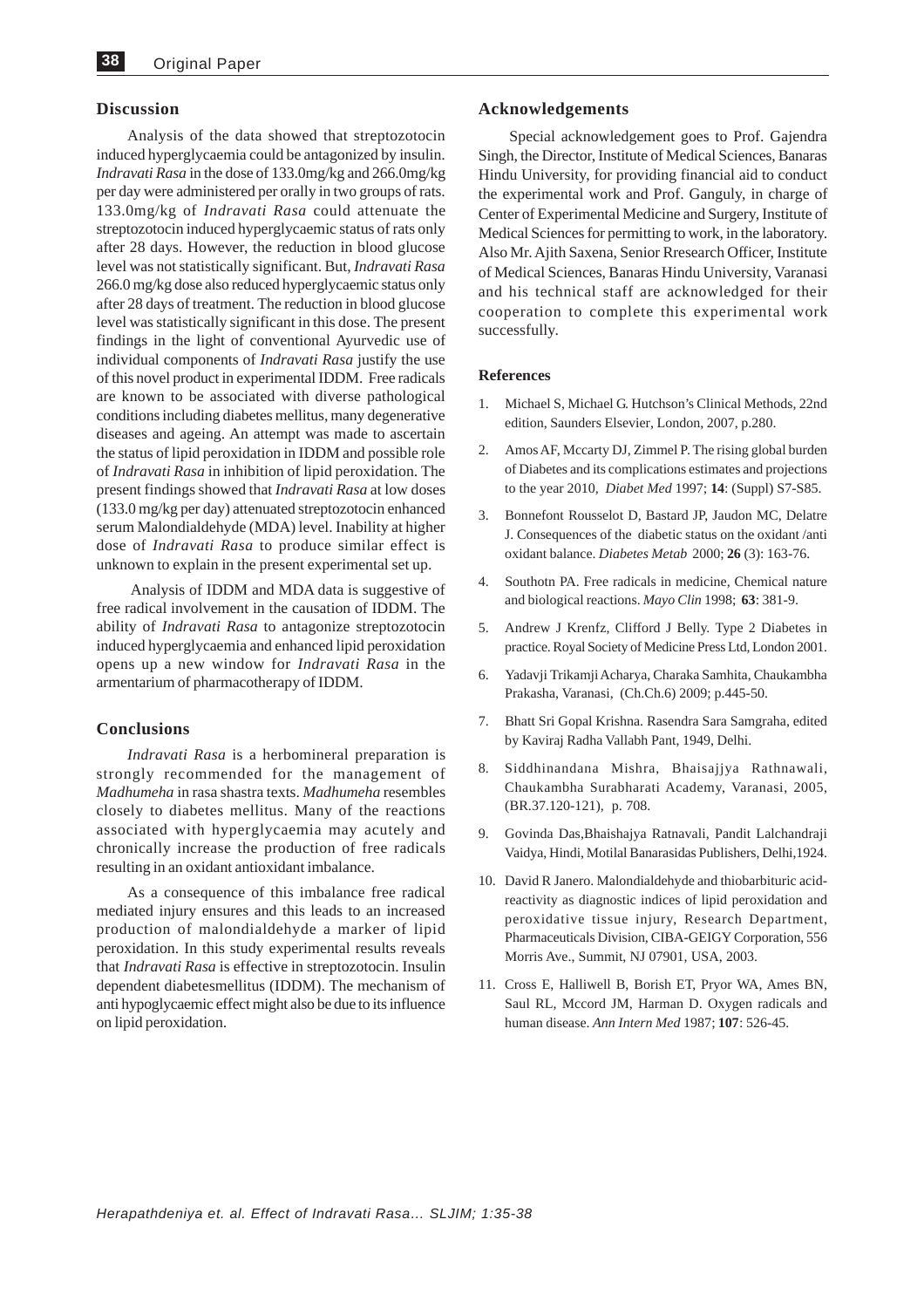# **Therapeutic potentials of Ayurvedic Rasayana in the management of Asthi Kshaya vis-à-vis osteopenia/osteoporosis**

**Sanjay Kadlimatti**<sup>1</sup> **, H M Chandola**<sup>2</sup> **, K S Maheshwari**<sup>3</sup>

# **Abstract**

Ayurveda attributes prime importance to safeguard the health of healthy individuals and to mitigate diseases of the ailing. The equilibrium of Dhatu is health. Among the Dhatus, Asthi (bone) does sharira dharana. Any commotion in equilibrium of Dhatus leads to abnormalities in the body. Asthi kshaya is a condition in which there will be kshaya of Asthi dhatu. In contemporary science Asthi kshaya may be compared to osteopenia/ osteoporosis where there is a decrease in the bone tissue. Osteoporosis is a global problem that will increase consequently with the ageing population. Females have the higher risk compared to males. Treatment available in the contemporary science is not devoid of adverse effects. Hence, the present study was carried out to find natural, safe and effective therapy for the management of osteopenia/osteoporosis. The patients were divided into two groups – A and B. In group A, Ayurvedic Rasayana compound consisting of Ashwagandha, Shatavari, Shukti bhasma and Lakshadi guggulu was given for 4 months with milk as vehicle and in group B, modern control drug, tablet Shelcal 500 mg was given with water for 4 months. The Ayurvedic Rasayana regimen provided significant results in subjective as well as objective parameters including bone mineral density (BMD) compared to control drug.

#### **Introduction**

Ayurveda defines human body as a hospitable homeostasis of Dosha, Dhatu and Mala [1]. The equilibrium of Dhatu is health [2]. Any commotion in their equilibrium leads to diseases. This commotion may either be increase, decrease or movement away from their natural abode [3]. Asthi kshaya is a condition in which there will be kshaya of Asthi dhatu. Asthi kshaya may be compared to osteopenia/osteoporosis where there is a decrease in the bone tissue. Osteopenia means decrease in the bone tissue. Osteoporosis is defined as "a progressive systemic skeletal disease characterised by

low bone mass and micro architectural deterioration of bone tissue with a consequent increase in bone fragility and susceptibility to fracture" [4].

Osteoporosis is a global problem. Females are at higher risk. This risk even increases at menopause, which is the period of hormonal imbalance. One in three women and one in five men over the age of 50 will experience an osteoporotic fracture in their lifetime [5,6].

Europe and the Americas accounted for just over half of all these fractures while most of the remainder occurred in the Western Pacific region and in Southeast Asia [7]. In India, approximately 26 million were suffering from osteoporosis in 2003 and the number may reach to 36 million by 2013 [8].

The adult skeleton undergoes a continuous process of remodeling (formation and resorption). When bone resorption exceeds formation, then osteopenia/osteoporosis occurs. Modern treatment is mainly intended at preventing further bone loss and fractures, maintaining bone mass, calcium and vitamin D supplementation, hormone replacement therapy (HRT), and use of certain drugs like bisphosphanates, selective estrogen receptor modulators (SERMs), anabolic steroids and strontium etc. HRT, bisphosphanates, SERMs and anabolic steroids may produce side/adverse effects. Hence, it is need of the hour to carry researches for finding efficient, economic, natural and safer formulations to manage osteopenia/osteoporosis. The Ayurvedic rejuvenation therapy (Rasayana) may be useful in treating osteopenia/osteoporosis. Keeping these principles in mind the present study was carried out to clinically evaluate the disease Asthi Kshaya vis-à-vis osteopenia/osteoporosis and to assess the efficacy of Ayurvedic Rasayana in its management.

### **Aims and Objectives**

1. To evaluate the efficacy of Ashwagandha, Shatavari, Shukti Bhasma and Lakshadi Guggulu in the management of Asthi Kshaya vis-à-vis osteopenia / osteoporosis.

1 *KLE University's Shri B.M.K Ayurveda Mahavidyalaya, Shahapur, Belgaum - 590003, Karnataka, India.* 2 *Institute of Postgraduate Training and Research in Ayurveda, Gujarat Ayurved University, Jamnagar, India.* 3 *Orthopaedic Surgeon, Jamnagar, India.*

*Correspondence: Dr. Sanjay Kadlimatti, KLE University's Shri B.M.K Ayurveda Mahavidyalaya, Shahapur, Belgaum - 590003, Karnataka, India. E-mail:drsanjay\_charaka@yahoo.in.*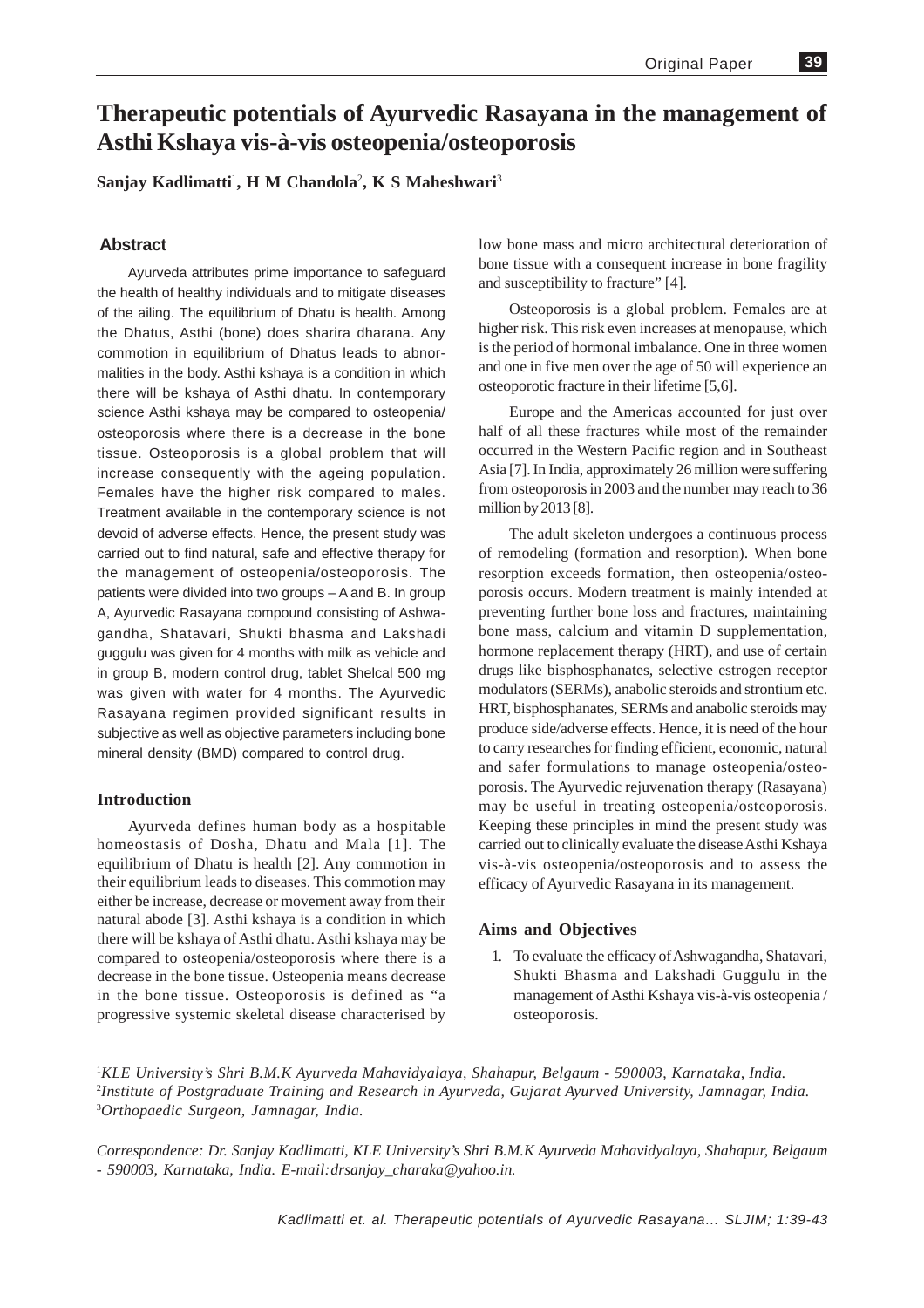- 2. To evaluate the Rasayana effect of these drugs on degenerative changes of aging related to bone.
- 3. To compare the efficacy of the Ayurvedic Rasayana drugs with the modern standard control drug Shelcal 500 mg (containing calcium with vitamin D3).

### **Materials and Methods**

**Study design:** Present study was a randomized, open, standard controlled clinical research.

**Source of data:** The patients were selected by conducting free osteoporosis diagnosis camps in the Hospital of the Institute for Postgraduate Teaching and Research in Ayurveda (I.P.G.T & R.A), Gujarat Ayurved University, Jamnagar, India.

#### **Inclusion and exclusion criteria**

Osteopenic/osteoporotic patients of either sex who's BMD (t-score) is equal to or less than  $-1$ , patients presenting with the classical signs and symptoms of Asthi Kshaya vis-à-vis osteopenia/osteoporosis and patients between the age group of 40-80 years were included in the present study.

The patients aged below 40 and above 80 years, BMD (t-score) above – 1, suffering from neoplasms and tuberculosis of the bone, and systemic disorders like uncontrolled hypertension, thyrotoxicosis, hyper parathyroidism, rheumatoid/gouty arthrtitis, Paget's disease, Cushing's syndrome were exluded.

Patients fulfilling above criteria were subjected to physical, radiological, haematological and urine examinations (as and when required). A special clinical proforma was prepared incorporating both Ayurvedic and modern parameters.

**Group A** (study group): patients in this group were given;

| 1. Ashwagandha              |                  |
|-----------------------------|------------------|
| (Withania somnifera) powder | $-3$ gm b.i.d.   |
| 2. Shatavari                |                  |
| (Asparagus resimosa) powder | $-3$ gm b.i.d.   |
| 3. Tablet Lakshadi guggulu  | $-500$ mg b.i.d. |
| 4. Capsulse Shukti bhasma   | $-500$ mg b.i.d. |
|                             |                  |

All these drugs were given with cow's milk for 4 months.

**Group B** (control group): patients in this group were given Tab. Shelcal 500 mg (calcium 500 mg and vitamin  $D_3$  250 IU) one tablet b.i.d. with water for 4 months.

#### **Parameters of assessment**

**Subjective parameters:** Shula (Pain), Kesha pata (Hair fall), Danta vikara/pata (Dental deformity/fall), Nakha vikara (Nail deformity) and Daurbalya (General debility) [9].

**Objective parameters:** Serum calcium, serum alkaline phosphatase, X-ray Singh`s index, BMD (t-score). To measure the BMD the FDA approved McCue CUBA

Clinical Ultrasound Bone Sonometry system was used which was sponsored by the Elder Pharmaceutical, Mumbai, India.

**Follow up study:** The patients were followed up for 2 months. All the subjective parameters of assessment were assessed during the follow up.

**Assessment of total effect of therapy:** Total effect of therapy was assessed as follows;

- 1. Marked improvement: more than 75% but less than 100% improvement.
- 2. Moderate improvement: more than 50% but less than 75% improvement.
- 3. Mild improvement: more than 25% but less than 50% improvement.
- 4. No improvement: less than 25% improvement.

**Statistical analysis:** The results were analyzed statistically by applying students' t-test (paired and unpaired) and Chi square test.

#### **Observations**

 Total, 117 patients were registered; 64 in group A and 53 in group B. Among these 117 patients, 110 completed the treatment, 60 in group A and 50 in group B and 7 patients discontinued the treatment, 4 in group A & 3 in group B.

Maximum numbers of patients were between the age group of 40-50 years (37.61%), were females (64.1%). The main complaints observed were back pain and joint pain (100%) followed by skeletal pain (58.12%) and weakness in joints (53.85%), hair fall (100%), general debility (93.16%), dental deformity/fall (76.07%) and nail deformity (59.83%). Positive family history of fracture was found in 20.51% of patients. Out of 75 females, 4% were in their perimenopausal stage and 82.67% had attained menopause. Maximum number of patients, consumed Katu rasa (pungent taste) dominant food (71.79%), irregular diet (52.13%), were addicted to tobacco chewing (18.80%), smoking (9.40%) and alcohol (2.56%). Total, 65.81% performed less exercise, 70.08% were afflicted by chinta and 78.63% were of vata pitta predominant prakriti. Among the 117 patients, 72 patients (61.54%) were osteopenic and the remaining 45 (38.46%) were osteoporotic.

#### **Results**

#### **Effect of therapy on subjective parameters**

The percentage relief from pain in group A and B was 70.92% and 34.68% respectively. Effect of therapy in group A was statistically highly significant than group B at p<0.001(unpaired 't' test and Chi square test). Relief from kesha pata was 48.51% in group A and 14.28% in group B. It was highly significant in group A than group B at

*Kadlimatti et. al. Therapeutic potentials of Ayurvedic Rasayana… SLJIM; 1:39-43*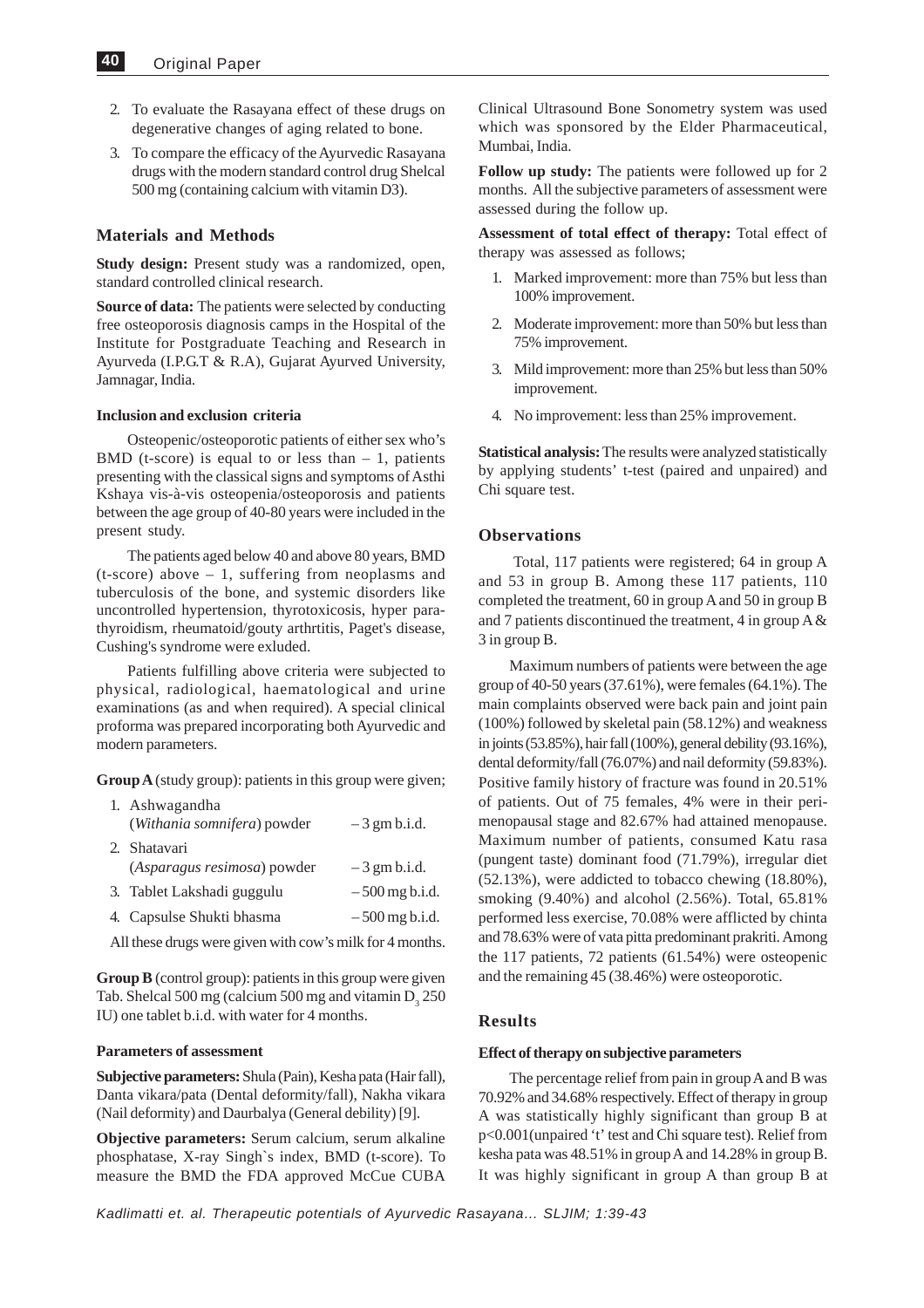p<0.001. Percentage relief from danta vikara/pata was 43.29% in group A whereas it worsened by 6.95% in group B. Statistically group A was highly significant at  $p<0.001$ . Percentage relief from nakha vikara was in group A was 37.82% and 7.51% in group B. On comparison, group A was highly significant at  $p<0.001$ . There was 90.14% relief in daurbalya group A and 47.52% in group B. Group A showed highly significant results at p<0.001. But, Chi square test was not significant (p>0.10) indicating that the ratio between the number of patients significantly improved and non-significantly improved in both the groups was almost similar.



**Figure 1: Effect of therapy on subjective parameters in groups A and B**

#### **Effect of therapies on objective parameters**

The effect of therapy on serum calcium was statistically not significant in both groups at  $p>0.10$ . But, serum alkaline phosphatase increased significantly in group A at p<0.001 and the increase was not significant in group B at p>0.10.

The effect of therapy on X-ray - Singh's index was statistically highly significant in group A at p<0.001 and not significant in group B at p>0.10. On comparison, unpaired t-test showed that effect of therapy in group A was highly significant than group B at  $p<0.001$ .



**Figure 2: Effect of therapies on objective parameters in groups A and B**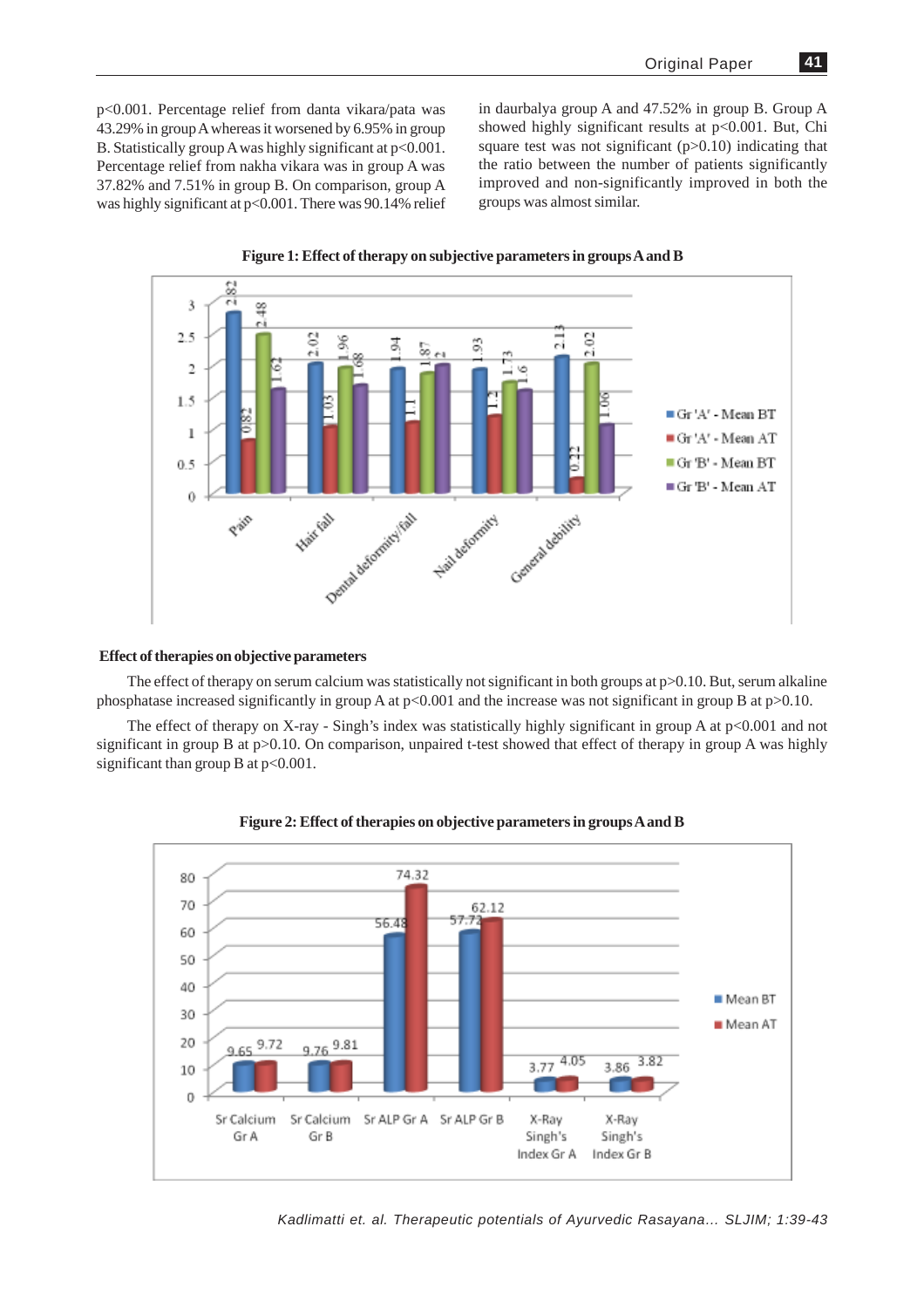#### **Effects of therapies on BMD**

Since the Ultrasound Bone Sonometer was not available at Jamnagar, the after treatment analysis of the BMD was not possible after exactly 4 months. Depending upon the duration analysis of BMD before and after treatment (BT and AT) the patients of both the groups were divided into 3 sub groups viz A1, A2, A3 and B1, B2, B3 respectively. BMD was assessed after 3½ months in in A1 and B1, 4 months in A2 and B2 and 5½ months in A3 and B3.

Statistical analysis was also done separately in each sub group. The effect of therapy was statistically highly significant in groups A1 at  $p<0.001$  and not significant in group B1 at  $p > 0.10$ . The effect of therapy was statistically not significant in both the sub groups A2 & B2 at p>0.10. The effect of therapy was statistically not significant in group A3 at p>0.10 whereas it was highly significant in group B3 at  $p<0.01$ .

#### **Discussion**

Pathogenesis of Asthi kshaya is a complex mechanism and hence no single drug can be used to reverse the pathogenesis. It requires a *'Holistic approach'* to manage Asthi kshaya effectively. Rasayana helps in the formation of quality body tissues. It increases the life span, memory, promotes intellect, youthfulness, luster, color. It gives pleasant voice, strong body and senses [10]. Hence, in this study Ashwagandha, Shatavari were used as systemic Rasayanas whereas, Lakshadi guggulu and Shukti bhasma were used as Asthi Dhatu specific Rasayanas in group A. In group B, tablet Shelcal-500mg was used as standard control.

Recent researches have suggested that Ashwagandha is anti-inflammatory, anti-rheumatic and antiarthritic and hence useful in painful condtions [11]. It is also an analgesic which helps to relieve pain associated with osteodystrophic disorders and osteoarthritis [12,13]. Asthi shrinkhala *(Cissus quadrangularis)* which is one of the ingredients of Lakshadi guggulu has a proven analgesic effect comparable to aspirin or anti-inflammatory drugs like ibuprofen [14]). The anti-inflammatory features suggest that it acts by preventing the conversion of arachidonic acid to inflammatory prostaglandins [15]. Hence, Ayurvedic drugs were potent enough to overcome the pain compared to the control drug.

Ashwagandha and Shatavari are systemic Rasayanas and Lakshadi guggulu and Shukti bhasma may be considered as Asthi Dhatu specific Rasayana (Naimittika Rasayana). Hence, they nourish the Dhatu. When Asthi Dhatu is nourished and is brought back to normalcy, simultaneously its mala, i.e. kesha and nakha are nourished and hence the hair roots may become strong. This may reduce hair fall and brittleness of hair. Similarly the brittleness of the nails is reduced and they become strong.

Scientific studies have proved that Ashwagandha, Shatavari and Nagabala are having anabolic and tonic actions on the human body. Shatavari is adaptogenic and immune-stimulator [16] and is indicated in general debility [17].

Lakshadi guggulu is indicated in Asthi bhagna and is said to make the body as strong as vajra (diamond). Shukti is the samana guna bhuyishtha dravya of Asthi.

Recent researches have shown the anti-osteoporotic effect of Aswagandha and Asthisrinkhala. A study conducted by Nagareddy *et al*. in 2006 showed potent anti-osteoporotic activity of Ashwagandha in ovariectomized rats [18].

Treatment with Ashwagandha root extract which is known to contain estrogen like withanolides, particularly withaferin-A significantly prevented net bone loss. It is possible that the presence of a large number of withanolides, particularly withaferin A, an estrogen-like compound, may have contributed to anti-resorptive activity (Mishra et al 2000). Treatment with Ashwagandha appeared to maintain normal integrity, structure and compactness of the bone.

The analysis of Shukti bhasma in our pharmaceutical chemistry laboratory revealed that it contains 36.73% of elemental calcium. *Terminalia arjuna* is also the richest source of natural calcium, the bio-availability of which may be more. Since the purification of guggulu was done with cow's milk, Lakshadi guggulu also contained 6.18% of elemental calcium. Hence by all these facts the drugs of group A by their holistic approach might have increased the BMD in the patients of Asthi Kshaya. However, the effect of therapy on BMD was not statistically significant in subgroups B1, A2, B2 and A3.

There were no significant changes in the serum calcium levels after treatment. But, in serum alkaline phosphatase levels there was a significant increase in group A. ALP is biomarker of bone resorption. Its levels are high during increased bone resorption. But, after treatment even when there was increase in BMD, the reason for its increase is unknown.

In group A, 2 patients complained of nausea and vomiting by taking Ashwagandha may be because of its bitter taste and typical odour. The other unwanted effect was weight gain in previously over weight /obese patients. This may be because of continuous use of Ashwagandha and Shatavari for 4 months. But, it was a positive effect for those patients who had low Body Mass Index (BMI < 19 kg/m2). In group B, 43.67% of the patients complained of flatulence and epigastric distress. Majority of the patients felt gastritis, if the Shelcal tablets were taken on empty stomach. Constipation was another adverse effect noted in 36.68% patients of group B.

*Kadlimatti et. al. Therapeutic potentials of Ayurvedic Rasayana… SLJIM; 1:39-43*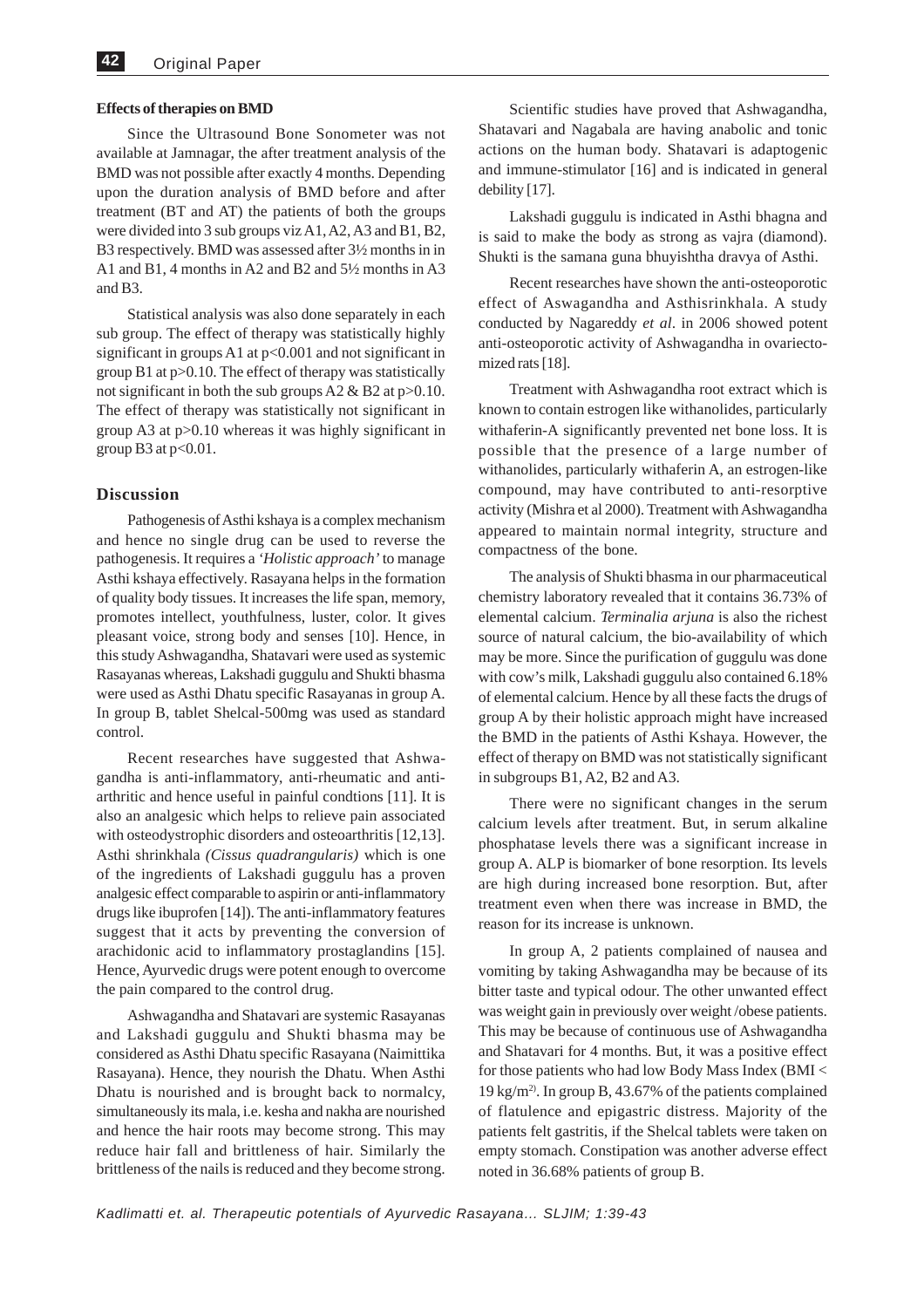#### **Conclusions**

The latest signs and symptoms of osteopenia/ osteoporosis are almost similar to those of Asthi kshaya. Hence, in the present study osteopenia / osteoporosis was vis-à-vis correlated with Asthi kshaya. By the effect of therapy obtained in the control group B, it is clear that only calcium and vitamin  $D_3$  supplementation is not the complete treatment for osteopenia/osteoporosis.

Management of Asthi kshaya requires a holistic approach, taking into account the nutritional, metabolic and hormonal aspects, which is fulfilled by Ayurvedic Rasayana therapy. The Ayurvedic herbo-mineral Rasayana drugs used in the present study provided significant relief from signs and symptoms like Kati, Asthi and Sandhi shula, Kesha pata, Danta vikara /pata, Nakha vikara and Daurbalya. The results on X-ray (Singh's index) and BMD eventhough were encouraging but were not significant statistically. The antique therapeutic potentials of Ayurvedic Rasayana holds good even today in the management degenerative disorders related to ageing.

#### **References**

- 1. Sushruta, Sushruta Samhita, Chaukhambha Orientalia, Varanasi, 4th edition, India, Sutrasthana, 1980, 15/3.
- 2. Agnivesha, Charaka Samhita, Chaukhambha Sanskrit Sansthan, Varanasi, Fifth edition, India Sutrasthana, 2001, 9/4.
- 3. Agnivesha, Charaka Samhita, Chaukhambha Sanskrit Sansthan, Varanasi, Fifth edition, India, Cakrapani on Sutrasthana, 2001, 9/4.
- WHO Scientific Group on the Prevention and Management of Osteoporosis (2000: Geneva, Switzerland) (2003). "Prevention and management of osteoporosis: report of a WHO scientific group" (pdf). http://whqlibdoc.who.int/trs/ WHO\_TRS\_921.pdf. Retrieved 31-05-2007.
- 5. Melton LJ, Atkinson EJ, O'Connor MK, et al. Bone density and fracture risk in men. *J Bone Miner Res* 1998; **13**: 1915.
- 6. Melton LJ, Chrischilles EA, Cooper C, et al. Perspective how many women have osteoporosis? *J Bone Miner Res* 1992; **7**: 1005.
- 7. Johnell O, Kanis JA. An estimate of the worldwide prevalence and disability associated with osteoporotic fractures. *Osteoporos Int* 2006; **17** (12): 1726-33.
- 8. Action Plan Osteoporosis. Consensus Statement of an Expert Group.Osteoporosis Society of India, New Delhi, 2003.
- 9. Kadlimatti Sanjay, Chandola HM, Maheshwari KS. Critical analysis of the concept of Asthi Kshaya vis-à-vis osteoporosis. *AYU* 2009; **30**: 447-58.
- 10. Agnivesha Charaka Samhita, Fifth edition, Chaukhambha Sanskrit Sansthan, Varanasi, India, 2001, Chikitsa sthana 1-1/7-8.
- 11. Mishra LC, Singh BB, Dagenais S. Scientific basis for the therapeutic use of *Withania somnifera* (Ashwagandha): a review. *Altern Med Rev* 2000; **5**: 334-46.
- 12. Nadakarni KM. Indian Materia Medica, 3rd edition, Popular Prakashan, Mumbai, India, 1996, p. 1198.
- 13. Kulkarni R et al. Treatment of osteoarthritis with a herbomineral formulation: a double-blind, placebocontrolled, cross-over study. *J. Ethnopharmacol* 1991; **33** (1-2): 91-5.
- 14. Panda. *J Res Ayurv Siddha* 1990; **11**: 7.
- 15. Hoffman Karl (2009), Cissus quadrangularis http: www. cuttingedgemuscle.com/Forum/art\_showarticle.15. (01.02.2009).
- 16. Rege NN, Thatte UM, Dahanukar SA. Adaptogenic properties of six rasayana herbs used in Ayurvedic Medicine. *Phytother Res* 1999; **13**: 275-91.
- 17. Michael Thompson, Shatavari Asparagus recemosus monograph, 2009, http://www.phytomedicine.com/ (22.04.2009).
- 18. Nagareddy PR, Lakshmana M. *Withania somnifera* improves bone calcification in calcium deficient ovariectomized rats. *J Pharm Pharmacol* 2006; **58** (4): 513-9.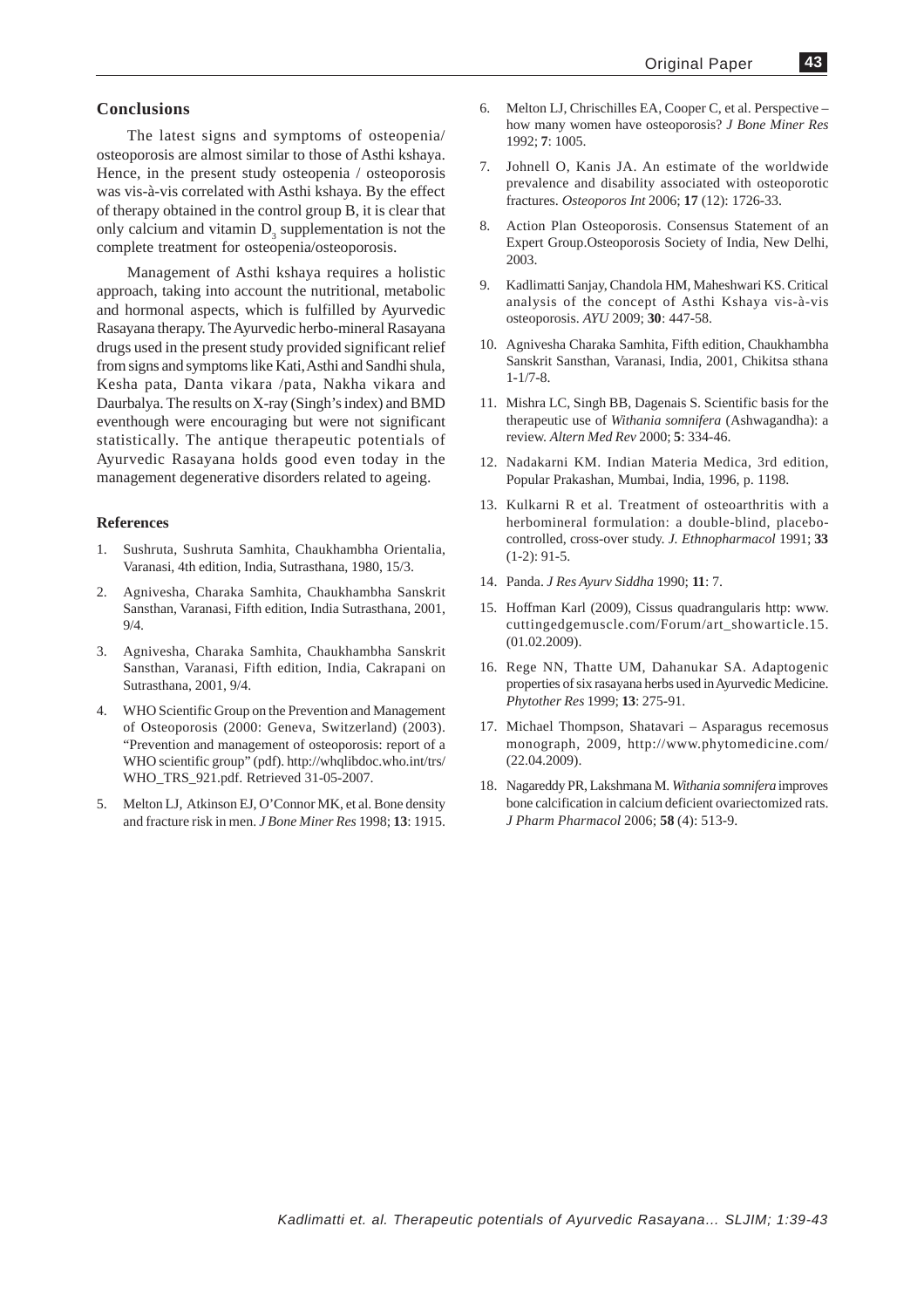# **Scientific studies of a popular Sri Lanka indigenous therapeutic agent "Rathakalka" used in paediatric practice**

# **A P G Amarasinghe**<sup>1</sup>

# **Abstract**

The test drug Rathakalka, selected for these studies, is a popular Sri Lankan indigenous recipe specially used for children. A clinical study of Rathakalka recipe revealed significant changes in serum Immunoglobulins (IgG, IgM and IgA) and serum complements (C3 and C4) levels in infants and young children. Animal experiment with albino rats showed its highest anti-inflammatory activity 3 hours after induction of edema. In-vivo experiment demonstrated that Rathakalka reduced yeast induced elevation of the body temperature in rats. In-vitro experiment revealed that the recipe has anti-bacterial effect on *Staphylococcus aureus, Pseudomanas aeruginosa,* and *Listeria monocytogenes.* In-vivo experiment showed that the prolonged administration does not produce any toxicity changes in rabbits. Microbiological study indicated that the microbial colony counts observed in this study were within the limits acceptable by the World Health Assembly (WHA). These results scientifically evaluate that the drug samples are tested and deemed microbiologically safe and up to the microbial quality standards. These studies confirmed the presence of immune enhancing effect, anti-bacterial effect, anti-pyretic effect, anti-inflammatory effect, non toxicity, and microbiological safety in Rathakalka.

# **Introduction**

In Sri Lanka the indigenous system of medicine has been practiced successfully since several centuries. The test drug undertaken for this study is a popular compound of Sri Lankan indigenous medicine prescribed routinely for infants by traditional physicians. It is found in Watikaprakaranaya [1] a compilation of indigenous medicine in Sri Lankan in the name of *Desadunkalka*. Another indigenous medical text called Vaidyaka Tatvadarshana [2] also carries reference of the same drug by the name of *Dvichandna kalka*. It has been included in Ayurvedic Pharmacopeia [3] published by the government of Sri Lanka in the recent past known as *Desadunkalka or Rathakalka*.

The name Desadum kalka or Dvichandna kalka implies the presence of two kinds of chandana (sandal) viz. Swetha chandna (sandalwood) and raktha chandana (red sandalwood) in the ingredients. According to the indigenous medical texts, this particular drug has been

used for two main purposes, one to use it as a preventive medicament to protect infants from rakthaja roga, diseases caused by vitiated blood and the other to use it as a curative measure for fever, inflammation, respiratory diseases and some skin disease conditions.

Rakthja roga also have been named as Rathagaaya in indigenous medical system in Sri Lanka [4]. This very drug have been known as "Rathakalka" as it is used for Rathagaaya.

The ingredients of Rathakalka are:

- 1. *Dolichos biflorus* Kollu (S), Horse gram (E)
- 2. *Glycyrrhiza glabra* Welmee (S), Licorice (E)
- 3. *Acorus calamus* Wadakaha (S), Calamus (E)
- 4. *Pterocarpus santalinus*  Rathandun (S), Red sandalwood (E)
- 5. *Santalum album*  Suduhandun (S), Sandalwood (E)
- 6. *Rock salt*  Sahind lunu (S)
	- $(S Sinhala, E English)$

Fine powder of all above herbal ingredients in equal parts and rock salt five parts are taken. After mixing, these are ground with lime (*Citrus medica*) juice to make it into form of kalka (paste).

Although this recipe Rathakalka has been used in Sri Lankan traditional medicine for many centuries, claims regarding its properties were mainly anecdotal and had not been subjected to any type of scientific confirmation. This is not only the first controlled study carried out with Rathakalka, but also pioneering study in Sri Lanka, of indigenous recipe used in traditional medicine for treatment of various disease conditions in infants and young children.

# **Effect of oral Rathakalka on immunoglobulin and complement levels in neonates**

One of the main uses of this recipe is as a preventive medicament against various disease conditions. Therefore, it was hypothesized that the recipe may help in stimulating the immune system.

1 *Department of Prasutitantra Kaumarabhrithya, Institute of Indigenous Medicine, University of Colombo, Sri Lanka.*

*Correspondence: Prof. A.P.G. Amarasinghe, Department of Prasutitantra Kaumarabhrithya, Institute of Indigenous Medicine, University of Colombo, Rajagiriya, Sri Lanka. E-mail: drgamarasinghe@gmail.com*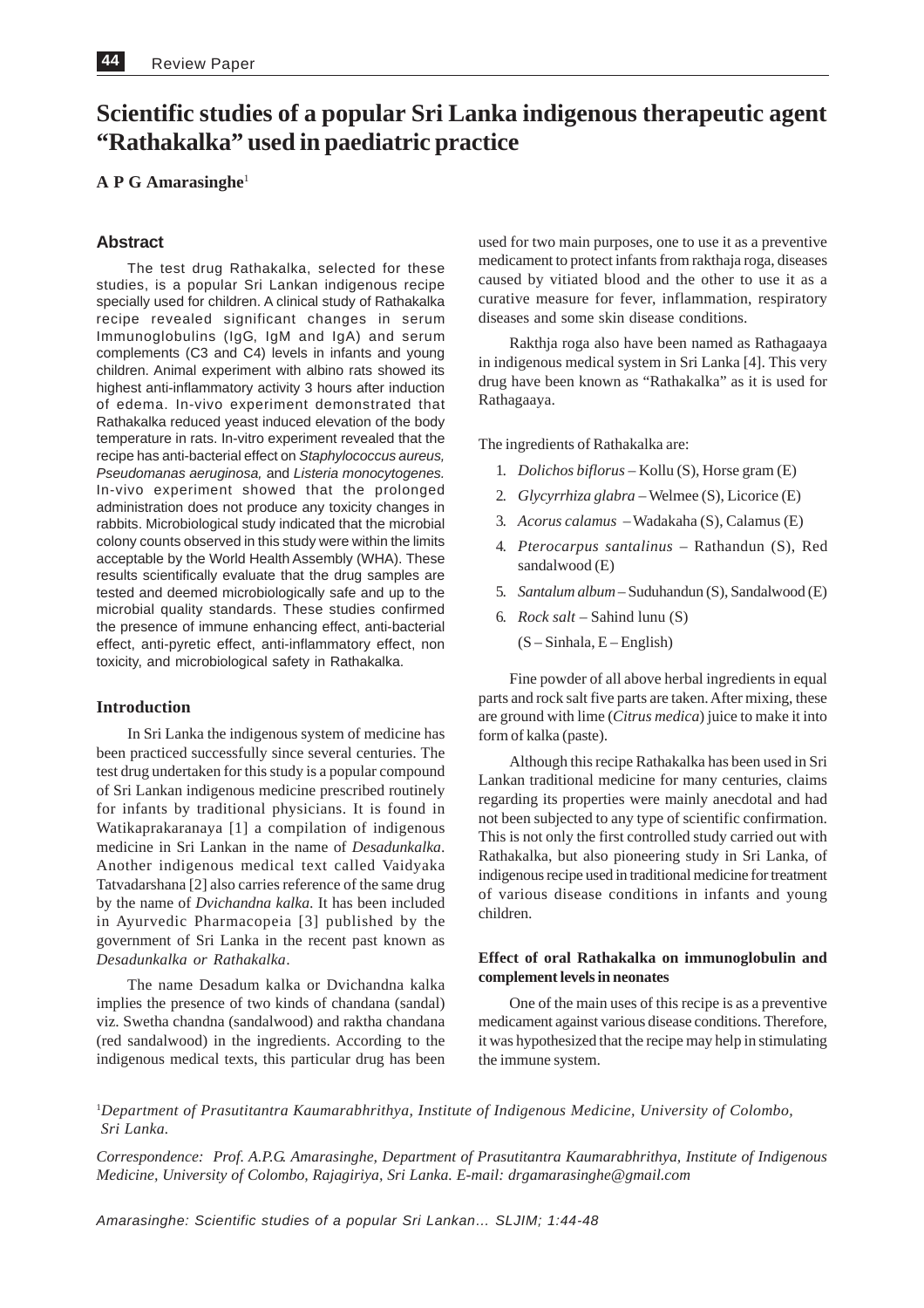Randomized samples of neonates were used. Test group (n=20) was given Rathakalka 250 mg for two months and control group was on placebo for two months. Serum immunoglobulins (IgG, IgA and IgM) and complements (C3 and C4) assessed in neonates from cord blood and later at the end of two months follow up by Single Radial Immunodiffusion technique. Pre-treatment levels of immunoglobulins and complements were compared with the post treatment levels.

| Immunoglobulin<br>and complements | Control<br>mg/dl | <b>Treated</b><br>mg/dl |
|-----------------------------------|------------------|-------------------------|
| IgG                               | 470              | 765**                   |
| IgA                               | 27.2             | $45.2**$                |
| Ig M                              | 42.5             | 68.5**                  |
| C <sub>3</sub>                    | 77.1             | $91.3*$                 |
| C <sub>4</sub>                    | 12.2             | $15.8*$                 |
| ** $p<0.001$                      | $*$ p<0.01       |                         |

| Table 1: Effect of Rathakalka on immunoglobulins |
|--------------------------------------------------|
| and complements                                  |

The recipe of Rathakalka revealed significant changes in serum IgG levels in the treated group. Normally serum IgG levels decrease with the increase in age during infancy. These levels have decreased in both the groups but the physiological decrease of IgG was found less in the treated group.

Post-treatment IgA and IgM levels increased significantly ( $p<0.001$ ) in the treated group. Serum C3 and C4 levels were also found enhanced significantly  $(p<0.01)$ in treated group[5].

#### **Anti-inflammatory effect of Rathakalka**

Although this recipe is being used as an anti inflammatory agent for ages, till now no scientific study has been reported. The objective of this study was to expose the recipe to animal experimentation to evaluate its anti-inflammatory effects.

This experiment was carried out using Sprague Dawley albino rats (250 - 275g). Three groups were used (n=6/group). The rats were orally administered with Rathakalka – 312.5 mg/animal in 200 ml of distilled water (treated), Iburprofen – 21.4 mg/animal in 2 ml of distilled water (reference) and 2 ml of distilled water (control) l hr before induction of paw edema.

Paw edema was induced in rats using 0.05ml of 1%

carageenan (s/c). The volume of hind paw was determined by the water displacement technique.

The volume of displaced water was considered equivalent to the volume of the left hind paw. The paw volume measurements were taken before and after (at 1, 2, 3, 4, 5, 24 hours) carageenan injection.

The edema at each time was calculated in relation to the volume of hind paw before carageenan injection.

**Table 2: Anti inflammatory effect (edema inhibition ratio) of Rathakalka**

| Interval after<br>carageenan<br>injection | Anti inflammatory effect/edema<br><i>inhibition ratio</i> |                  |  |  |
|-------------------------------------------|-----------------------------------------------------------|------------------|--|--|
|                                           | Rathakalka                                                | <i>Ibuprofen</i> |  |  |
| $01$ hour                                 | 46.58                                                     | 36.79            |  |  |
| 02 hours                                  | 42.18                                                     | 57.53            |  |  |
| 03 hours                                  | 56.84*                                                    | 59.84            |  |  |
| 04 hours                                  | 42.47                                                     | $61.40**$        |  |  |
| $05$ hours                                | 32.89                                                     | 64.17            |  |  |
| 24 hours                                  | 33.51                                                     | 15.02            |  |  |

Rathakalka showed its highest anti-inflammatory activity at 3 hrs after induction of edema (p<0.05, students' t-test) while Ibuprofen elicited its maximum activity at 5 hrs after carageenan treatment  $(p<0.01)$  [6].

 $*p<0.05$   $*p<0.01$ 

#### **Anti-pyretic effect of Rathakalka**

The present study was undertaken to evaluate the ant-pyretic effects of Rakthakalka on yeast-induced fever in Wistar strain albino rats. Animals were randomly divided in to five groups of six each. After measuring the basal rectal temperature, animals were injected subcutaneously with 10 ml/kg body weight of 15% w/v yeast, suspended in 0.5% w/v methylcellulose solution.

Rathakalka was administrated orally 19 hours after yeast injection, at the dose of 100, 200 and 300 mg/kg body weight to 3 groups of animals respectively.

Distilled water (2 ml/animal) administrated orally to the control group. The fifth group of rats received standard drug, Paracetamol 150 mg/kg body weight orally.

The subcutaneous injection of yeast suspension markedly elevated the rectal temperature at the 19th hour after administration. Treatment with Rathakalka at the dose of 100, 200 and 300 mg/kg body weight decreased the rectal temperature of the rats in dose dependent manner.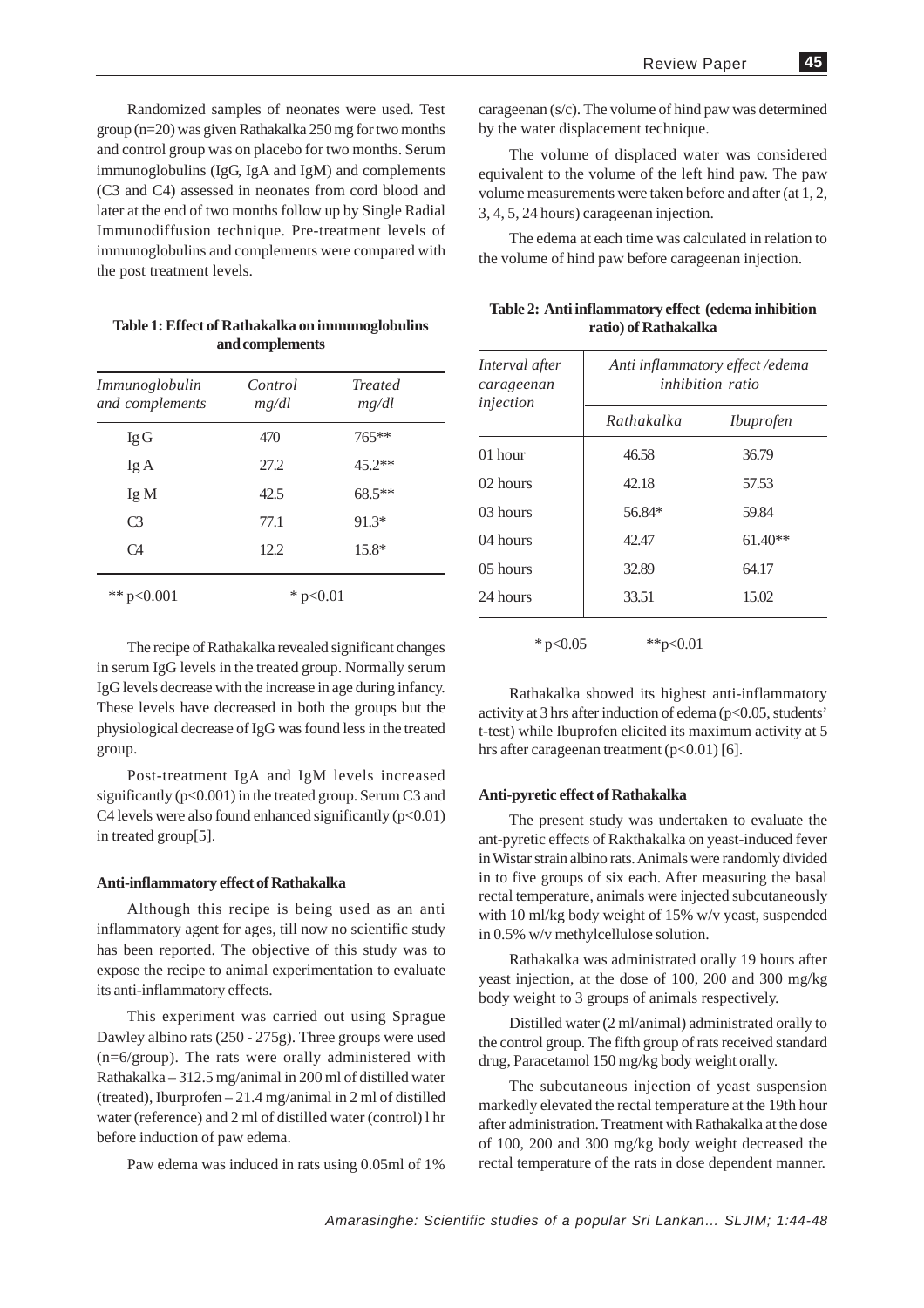| <i>Treatment</i>                      | Rectal temperature $(C)$ before and after yeast injection at |          |          |          |                  |  |
|---------------------------------------|--------------------------------------------------------------|----------|----------|----------|------------------|--|
|                                       | 0 <sub>h</sub>                                               | $19$ hrs | $20$ hrs | $21$ hrs | $22 \text{ hrs}$ |  |
| Control 2ml dw/animal                 | 37.3                                                         | 39.6     | 39.6     | 39.5     | 39.5             |  |
| Paracetamol $150$ mg/kg <sup>-1</sup> | 37.2                                                         | 39.7     | $38.3*$  | 38.3*    | $37.7*$          |  |
| Rathakalka 100 mg/kg <sup>-1</sup>    | 37.3                                                         | 39.6     | $38.7*$  | $38.3*$  | $38.2*$          |  |
| Rathakalka 200 mg/kg <sup>-1</sup>    | 37.4                                                         | 39.8     | 38.8*    | $38.3*$  | $38.2*$          |  |
| Rathakalka 300 mg/kg <sup>-1</sup>    | 37.1                                                         | 39.6     | $38.6*$  | $38.2*$  | $38.0*$          |  |

#### **Table 3: Anti-pyretic effect of Rathakalka**

\* p < 0.01, as compared to control values for the corresponding hour

The anti-pyretic effect started as early as one hour after drug administration, and effect was maintained for 4 hours. The standard drug Paracetamol at the dose of 150 mg/kg body weight reduced the yeast-induced elevation of body temperature.

The results obtained from both, standard drug Paracetamol and Rathakalka treated group were compared with the control group. A significant reduction  $(p<0.01)$  in the yeast-elevated rectal temperature was observed.

Rathakalka has the capacity to reduce yeast induced elevation of the body temperature in rats. Results of this study may justify more scientific testing of the use of Rathakalka as an anti-pyretic agent in humans [7].

#### **Anti-bacterial effects of Rathakalka**

This particular drug is being used as a curative measure for fever, some skin diseases and respiratory disorders. One of the main causes for above disease conditions is bacterial infection.

Although individual studies of some of the ingredients in Rathakalka have been reported to have anti bacterial activity, the whole compound itself has not yet been proved to have this effect. Based on this foundation it was hypothesized that Rathakalka may have antibacterial effect as whole.

Hence the objective of this study was to evaluate the antibacterial effect of Rathakalka.

0.1gm of Rathakalka was dissolved in 5 ml of sterile distilled water and filter sterilized using Hemmings filter. This sterile soluble extract of Rakthakalka was used in this study. Anti-bacterial assay was performed using cylinder plate method in nutrient agar and incubated for 48 hours at room temperature. Bacterial species used were *Staphylococcus aureus, Pseudomonas aeruginosa, Escherichia coli,* and *Listeria monoytogenes*.

|  | Table 4: Anti-bacterial effects of Rathakalka |  |  |
|--|-----------------------------------------------|--|--|
|--|-----------------------------------------------|--|--|

| Diameter of inhibition zones                   |
|------------------------------------------------|
| 2.40cm                                         |
| Pseudomonas aeruginosa<br>$1.75 \,\mathrm{cm}$ |
| 1.40cm                                         |
|                                                |
|                                                |

A clear inhibition zone of bacterial lawns were observed repeatedly in all plates except *E. coli* indicating that the water extract of Rathakalka has anti-bacterial effect on *Staphylococcus aureus*, *Psedomonas aeruginosa* and *Listeria monoytogenes* [8].

#### **Toxicity study**

In view of extensive use of Rathakalka in neonates over a long period it is argued that toxicity test in animals are superfluous. On the other hand there is growing awareness among scientists and general public of the ill effects of drugs. The objective of this study was to expose the recipe of Rathakalka to animal experimentation to determine the presence of toxic effects if any.

Thirty Belgium strain white rabbits (weight 900-1000 g) were randomized into three groups of ten, each group comprising an equal number of male and female rabbits. One group served as control and received 15ml/Kg body weight distilled water and the other two groups recived Rathakalka at a dose of 1 gm and 3 gm/Kg body weight respectively for 60 days. The animals were observed for any signs of toxicity throughout the period of the experiment. On day 61 blood and urine samples collected and the animals were sacrificed and observed for any macroscopical changes and histo-pathological examination of target organs.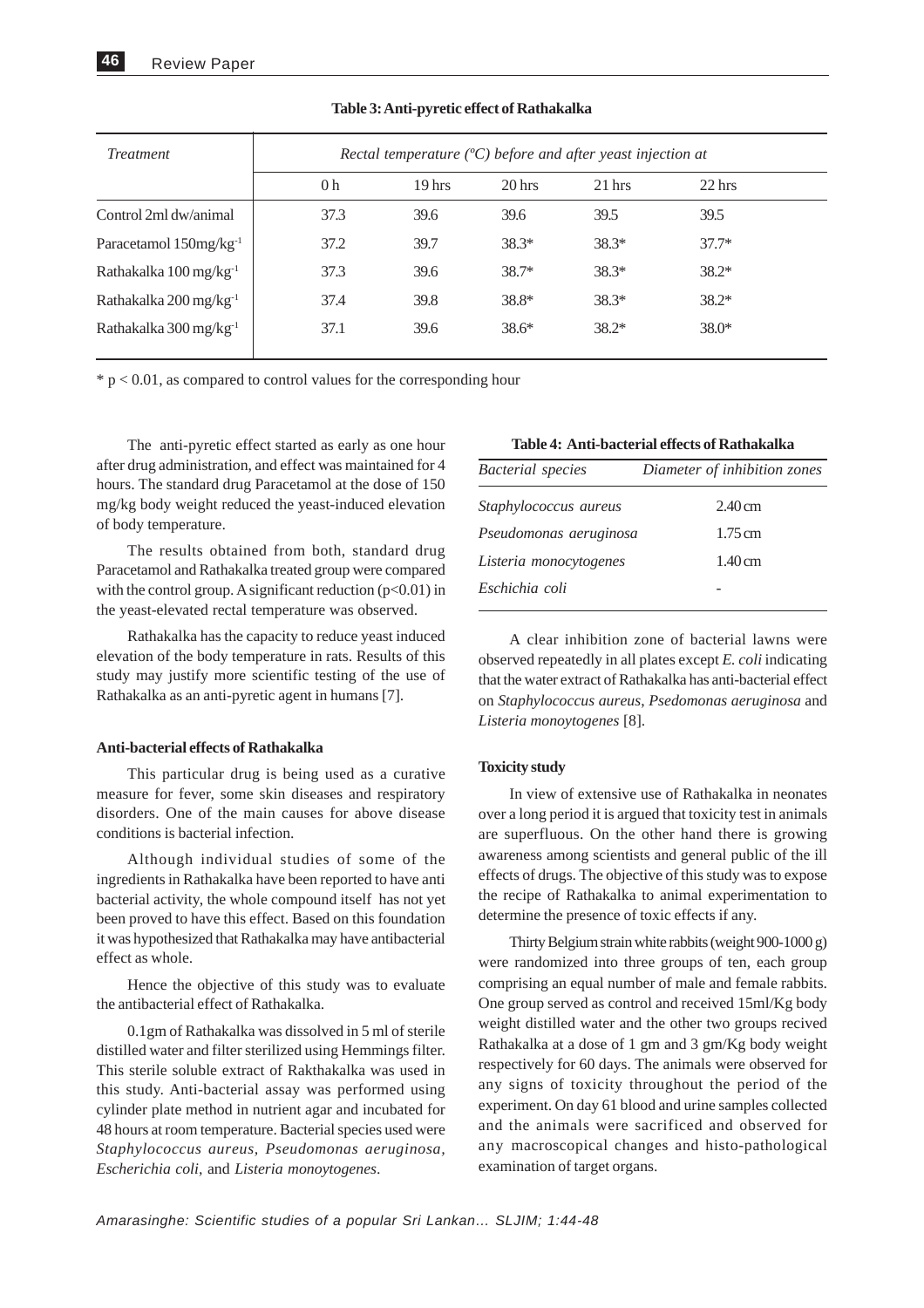No mortality was observed during the course of experiment. Urinalysis and haematological parameters were within the normal range. No observable gross abnormalities that could be attributed to drug toxicity were noticed in the treated group. Histo-pathological examination of the target organs revealed total normalcy. The study concluded that the recipe of Rathakalka does not show any evidence of toxicity when tested on rabbits. It is probable that the same absence of toxicity would be observed when Rathakalka is used as a medication in infants and children [9].

# **Total viable count and specific micro organisms in Rathakalka**

Basic ingredients of Rathakalka are mainly plant origin. All such materials contain a natural inherent microbial flora and also may contain added contaminant during processing, preparation, and storage.

Considering these facts the World Health Assembly in its resolutions WHA - 31:33, 40:33, and 42:43 has emphasized the need to ensure the microbial quality standard of medicinal plant products by using modern techniques and applying suitable standards [10].

The main objective of this study was to enumerate the total viable count of bacteria and the specific micro organisms such as *E-coli* and *Salmonella*.

Fifteen market samples of different manufactures were studied. Three different samples of each manufacturers with different manufacturing dates were selected for the study. Nutrient agar and potato dextrose agar were used as common culture media for bacteria and fungi.

Routine sterilization process was followed to sterile the culture media and glass ware. 1.0 gram of Rathakalka was dissolved in 10 ml of sterile distilled water and three dilutions of  $10^{-1}$ ,  $10^{-2}$ ,  $10^{-3}$  were made using this solution. 0.1 ml of this solution was used to study the microbial load. Pour plate technique and spread plate technique were used on nutrient agar and potato dextrose agar respectively. Microbial count on nutrient agar and potato dextrose agar were taken after 24 hours and 72 hours. It was assumed that each colony was formed by a single organism. Coliform test was done with single strength MacConkey broth by using probable number technique.

*Salmonella* was performed according to the international standard. The same procedures were repeated three times to confirm the colony count and the specific micro organisms.

The results obtained in this study indicate the presence of bacteria and fungi in this preparation. None of the drug samples was positive for Coliforms or *Salmonella*. According to the limits adapted from the provisional guide lines established by the World Health

Assembly, the microbial colony counts observed in this study were within the limits acceptable by the W.H.A. These results were statistically analyzed by using t-test.

Mean of the colony count is not significant at 0.05. There is no difference of standard mean of the colony count and sample colony count. These results scientifically evaluate that the drug samples tested microbiologically safe and up to the microbial quality standard [11].

#### **Comments**

These studies have been conclusively demonstrated for the first time in Sri Lanka, the presence of immune enhancing effect, anti-bacterial effect, anti-pyretic effect, anti-inflammatory effect, non toxicity, and microbiological safety in an indigenous recipe Rathakalka, and thus help to establish the value of traditional medicines in the therapy of infantile diseases.

Sri Lankan traditional physicians have used this recipe of Rathakalka on the basis of their own indigenous knowledge and clinical experience but not on the findings of any scientific research. Therefore, the results of these preliminary studies justify scientifically the use of indigenous recipe of Rathakalka in infants and young children by traditional Ayurvedic practitioners in Sri Lanka during the last few centuries.

#### **Acknowledgements**

Thanks to the support and advice given by Prof. S. Widanapathirana, Prof. R. D. Sharma, Prof. Premawathi Tevari, Prof. Manjari Dwivedi, Prof. Usha Singh, Prof. N. C. Arya, Dr. B. M. Nageeb and all other co-researchers, and the financial grant from Link Natural Pharmaceuticals, Sri Lanka, and National Science Foundation, Sri Lanka, to carry out this research studies.

#### **References**

- 1. De Alwis ES Aylapperuma, Watika Prakaranaya. 1st Edition, Granthaprakasana Press, Colombo, 1877.
- 2. Kavitillaka BLS, Vaidyaka Tathva Dharshana, 1932.
- 3. Ayurveda Pharmacopeia, Vol. I, Part I, Department of Ayurveda, Sri Lanka, 1970.
- 4. Don Wilion. Ratha Veda Potha, 1902 (reprinted by the Department of Ayurveda, 1977).
- 5. Amarasinghe APG, Sharma RD, Singh Usha. Effect of oral Rathakalka on immunoglobulin and complement levels in neonate. Proceedings of the 55th Annual Session of the Sri Lanka Association for the Advancement of Science 1999. p.10.
- 6. Amarasinghe APG, Mendis MGU. Preliminary study of anti-inflammatory effect of Ayurvedic recipe Rathakalka. Proceedings of the 56th Annual Session of the Sri Lanka Association for the Advancement of Science, 2000, p. 42.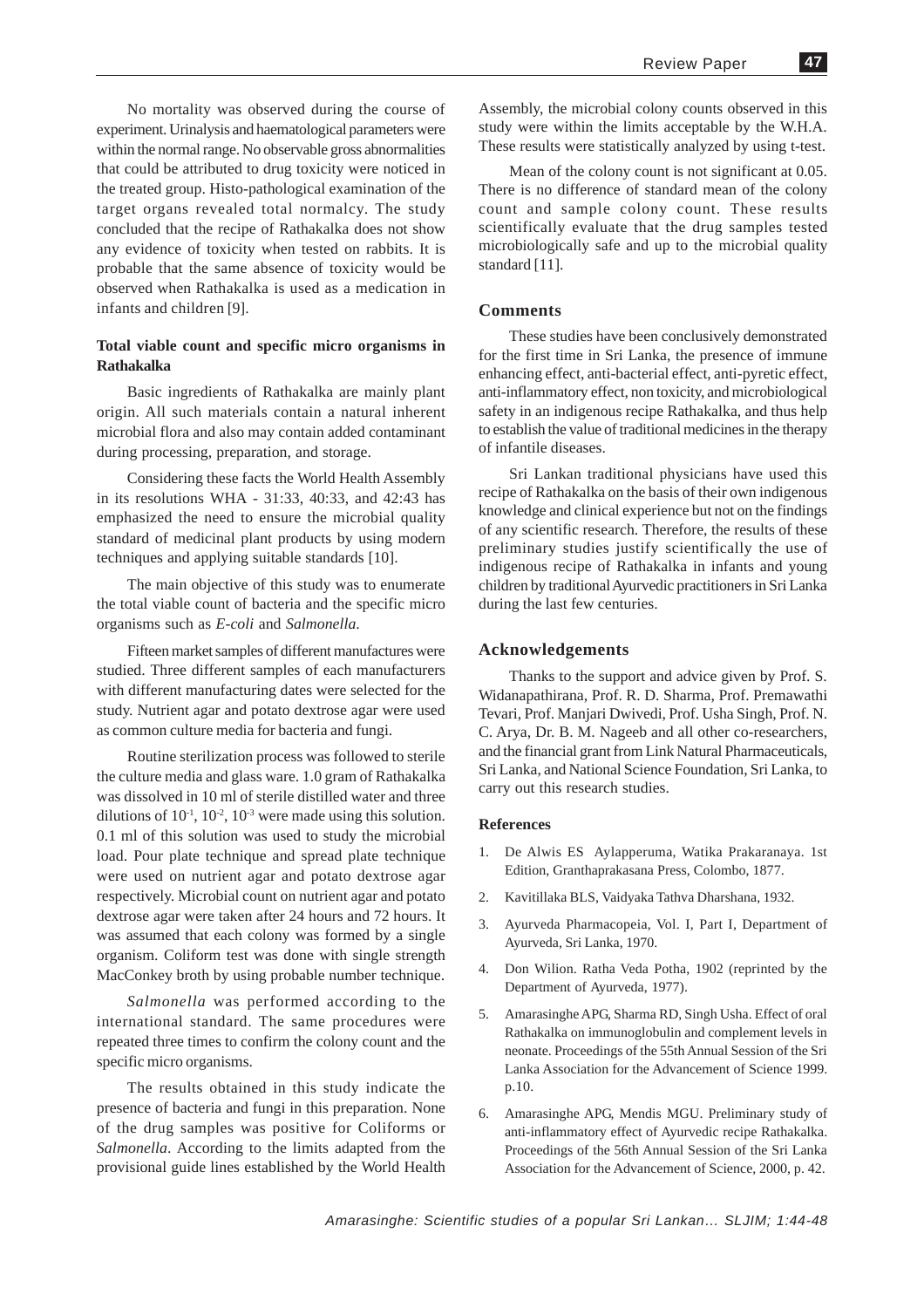- 7. Amarasinghe APG, Nageeb BM. Antipyretic effect of an Ayurvedic recipe Rathakalka. Proceedings of the 59th Annual Session of the Sri Lanka Association for the Advancement of Science, 2003, p. 1.
- 8. Amarasinghe APG, Widanapathirana S. Preliminary study of anti-bacterial effect of an Ayurvedic recipe Rathakalka. *Indian Journal of Research in Ayurveda and Siddha,* 2005; **4**: 1-5.
- 9. Amarasinghe APG, Arya NC. Toxicity study of an Ayurvedic recipe Rathakalka. Proceedings of the 56th

Annual Session of the Sri Lanka Association for the Advancement of Science, 2000, p. 35.

- 10. World Health Organization, Geneva, Quality Control Methods for Medicinal Plant Materials, WHO Library cataloguing in publication data, ISBN: 942, 1988.
- 11. Nageeb BM, Amarasinghe APG, Widanapathirana S. A study of total viable count of microorganisms and specific microorganisms in the compound preparation of Rathakalka, *Ayurveda Sameekshava* 2010: **II/VI**, 205-8.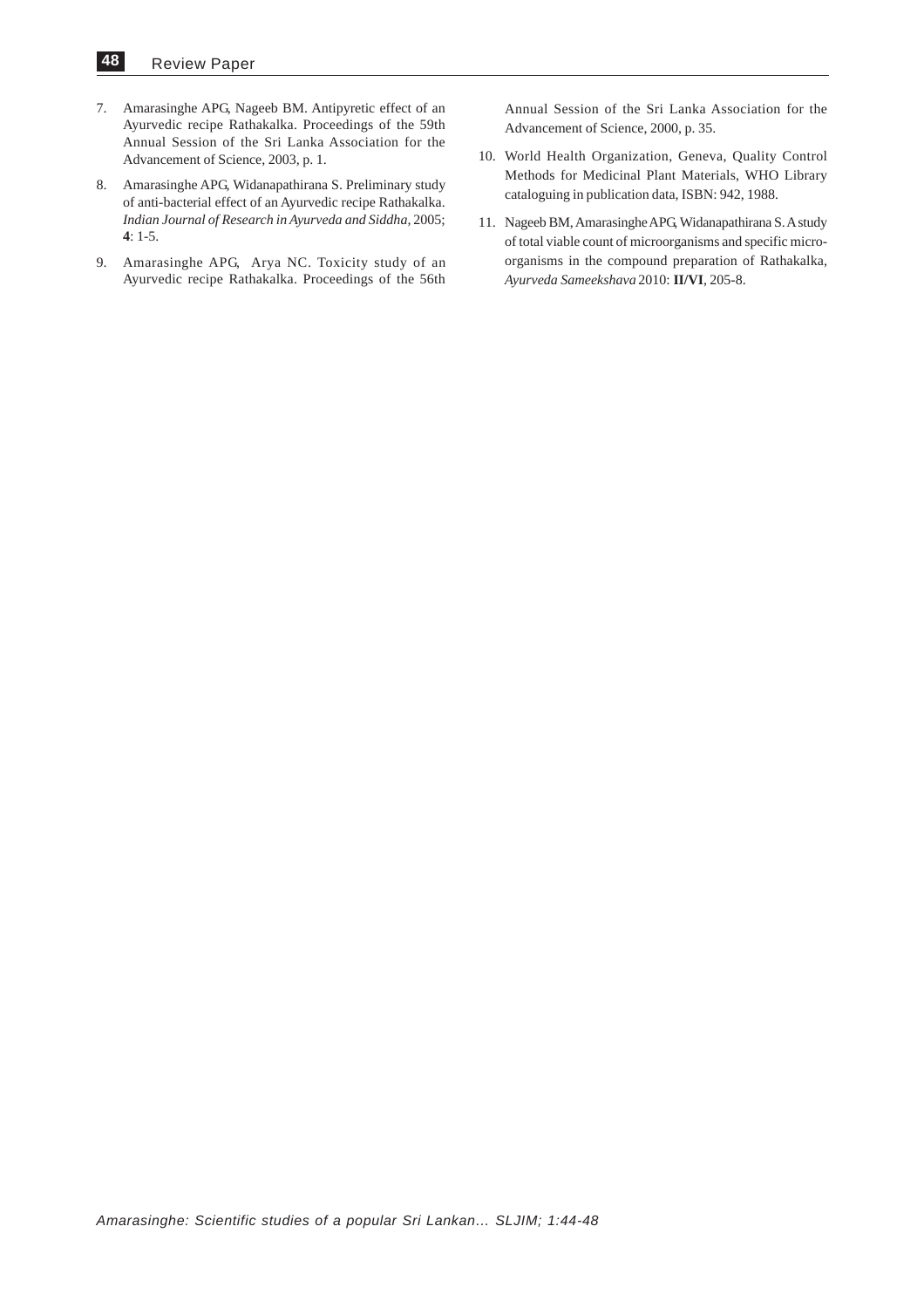# **Guidelines for authors**

*Sri Lanka Journal of Indigenous Medicine (SLJIM)* accepts original research reports in English in all areas of basic scientific and clinical research on indigenous/ traditional system of medicine, medicinal plants, Ayurvedic pharmaceutical science etc. Further the editors encourage the submission of papers relevant to multidisciplinary clinical studies on curative and preventive aspects, historical, literal, cultural, and socioeconomic perspectives. The Journal also publishes invited review papers, book reviews and short communications. The submission of a manuscript will be taken to imply that the work is original, and it or a similar paper (other than an abstract) has not been, and will not be submitted elsewhere for publication. *Sri Lanka Journal of Indigenous Medicine (SLJIM)* is a peer reviewed international journal to be published biannually.

#### **Submission of manuscripts**

The original paper including illustrations and tables should be submitted with three copies. The author should keep an extra copy of the manuscript. Submission should be accompanied by a covering letter that designated one author as correspondent including his complete postal and e-mail addresses. The submission must not have been previously published, nor sent before for another journal for consideration. The manuscript must be typed in double spacing in English on one side of the paper (preferably A4 size) with a margin not less than 2.5 cm all around. The pages must be numbered consecutively, and securely fastened together and accompanied with the softcopy in a CD in Word perfect or MS Word format. Manuscripts before submission should be proofread carefully for mistakes and subsequent corrections, if any, made. Upon receipt of the manuscript, the editor will mail a confirmation notification to the sender indicating the title of the manuscript and the publisher's identification number. All the materials in the Journal will be subjected to copyright and may not be republished without permission. Authors should adhere to the following general guidelines.

#### **Authorship**

All authors including the co-authors should have been responsible for a significant part of the manuscript. All authors and co-authors should have taken part in writing the manuscript reviewing it, and revising its intellectual and technical content. Any author whose name appears on a paper assumes responsible for the results.

# **Length of papers**

**Original research papers** should be written under the following sub headings: Title page, Abstract, Keywords, Introduction, Materials and methods, Results, Discussion, Acknowledgements, References, Tables and Figures. It should not exceed 4000 words.

**Review papers** should include an abstract, an introduction that outlines the main points, under brief sub headings and references. Review papers may exceptionally be longer up to 5000 words.

**Short communications** should contain novel preliminary findings. It should be written under the subheadings similar as for a research paper but should include one figure, a table and only few key references. It should not exceed 2000 words.

#### **Title page**

The title of the paper must be as brief as possible. The title of the paper should correctly reflect its contents and must not exceed 100 characters in length. A short running title of up to 40 characters should be provided. The name(s) and initials of the author(s) with the highest academic degree and their affiliation(s) should be given. The name, postal address and e-mail address of the corresponding author should be stated.

#### **Abstract**

Contributors are requested to submit an abstract of not more than 200 words of the article/ paper with the following components: Objectives, Methods and materials, Setting, Interventions, Main outcome measures, Results and Conclusions. The abstract should not contain any reference.

#### **Manuscript layout**

Manuscript of articles should be organized as follows: Title page, Abstract, Key words, Introduction, Methods and materials, Results, Discussion, Conclusions, Acknowledgement and Reference.

### **Introduction**

Introduction should supply enough information to allow the reader to understand and evaluate the results and discussion that follows. It should be restricted to reason for undertaking the present study and provide only the most essential background. It should state the problem, consider events and literature up to the present problem, State any assumptions, give an outline of the work.

#### **Materials and Methods**

The nomenclature, the source of materials and equipments used with the manufacturers' details should be clearly mentioned within parenthesis. The procedure adopted should be explicitly stated to enable other workers to reproduce the results.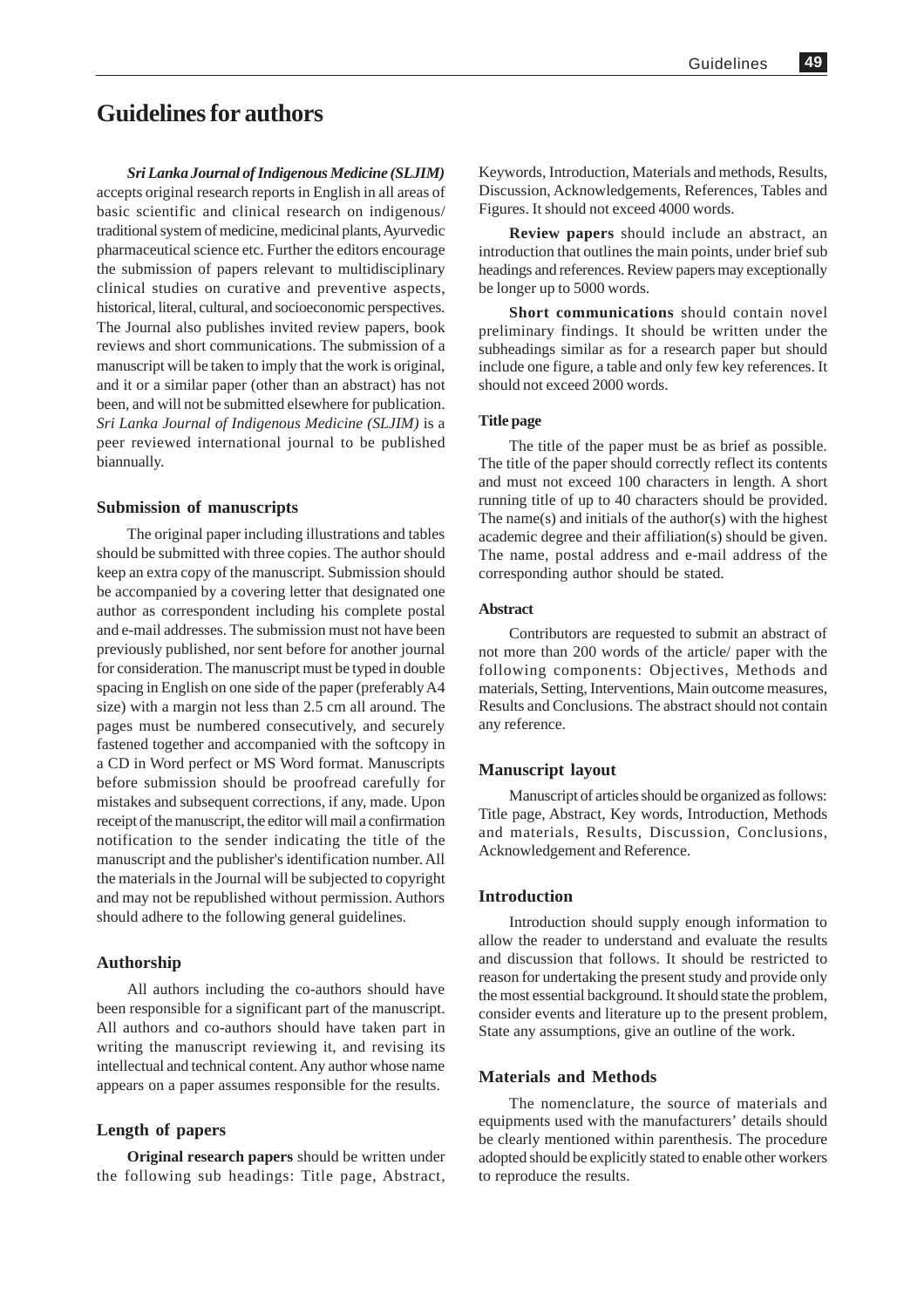New methods may be described in detail with an indication of their limitations. Established methods can be mentioned with appropriate references. When reporting experiments on human subjects, it should be indicated weather the procedures followed where in accord with the ethical standards on human experimentation. When reporting experiments on animals, procedures for the care and use of laboratory animals need to be mentioned. They must provide information regarding the source of animals, strain, age, weight, sex, housing and nutrition. The drugs and chemicals used should be precisely identified, including generic name(s), dosage(s), and route(s) of administration. The statistical significance of the findings when appropriate should be mentioned.

#### **Results**

The results are concisely and logically presented. Only data essential for the main conclusion emerging from the study should be included. Interpretations of data should be left to the discussion section. Presentation of the same results in the figures and text should be avoided.

#### **Discussion**

Long, rambling discussions should be avoided. The discussion should deal with the interpretation of results without repeating information already presented in results. It should logically relate new findings to old ones. Unqualified statements and conclusions not completely supported by data should be avoided. All hypotheses should be clearly identified as such. Recommendations may be included as part of the discussion, only when considered absolutely necessary and relevant.

#### **Acknowledgement**

Acknowledgement should be in brief and made only for specific, technical and financial assistance and not for routine help in preparing manuscripts. If a significant part of the research was performed in an institution other than in those indicated by the author affiliations given in the title page, this fact should be acknowledged.

### **References**

References to the literature must be indicated in the text and tables in serial order within square brackets in Arabic numerals. The list of references in numerical order must be placed at the end of the manuscript. Unpublished data and personal communications should not be listed under reference but mentioned in the text. In each reference

all the initials of the author must be given after the surname. The year of publication should be followed by the full title of the referred publication. Accuracy of references is the responsibility of the author(s).

 Some examples of typical references are provided below:

**Journal articles:** Name of author with initials. Title of the paper. Journal name (year of publication); Volume No: Page No.

**Books:** Name of author, title of book, publishers, number of edition, country, (year of publication), page No.

**Internet:** Name of author, title of article, name of journal, (publication year), complete web address (accessed date)

**Conference proceedings:** Name of the author. Name of paper. Name of conference. Organizers. Country. (year).

### **Illustrations**

Illustrations should be kept to a minimum. All illustrations are considered as figures, graphs, drawings, or photographs should be numbered in the order cited in the text.

#### **Foot notes**

Foot notes should be included only if they are essential and should be indicated in the text by small superior symbols and listed on a separate page in the manuscript.

#### **Abbreviations and symbols**

Unless common, these should be defined when first used, and not included in the abstract. The SI system of units should be used wherever possible if measurements were made in units, other than SI.

#### **Nomenclature**

Scientific names of plants and animals should be italic type in the manuscript. In the following citations, the generic name may be abbreviated, e.g. *G. glabra*.

#### **Manuscripts should be submitted to:**

Prof. A. P. G. Amarasinghe Editor-in-Chief – *SLJIM* Institute of Indigenous Medicine University of Colombo, Rajagiriya, Sri Lanka Tel:+94112694308, Fax:+94112697175 E-mail: sljim@iim.cmb.ac.lk